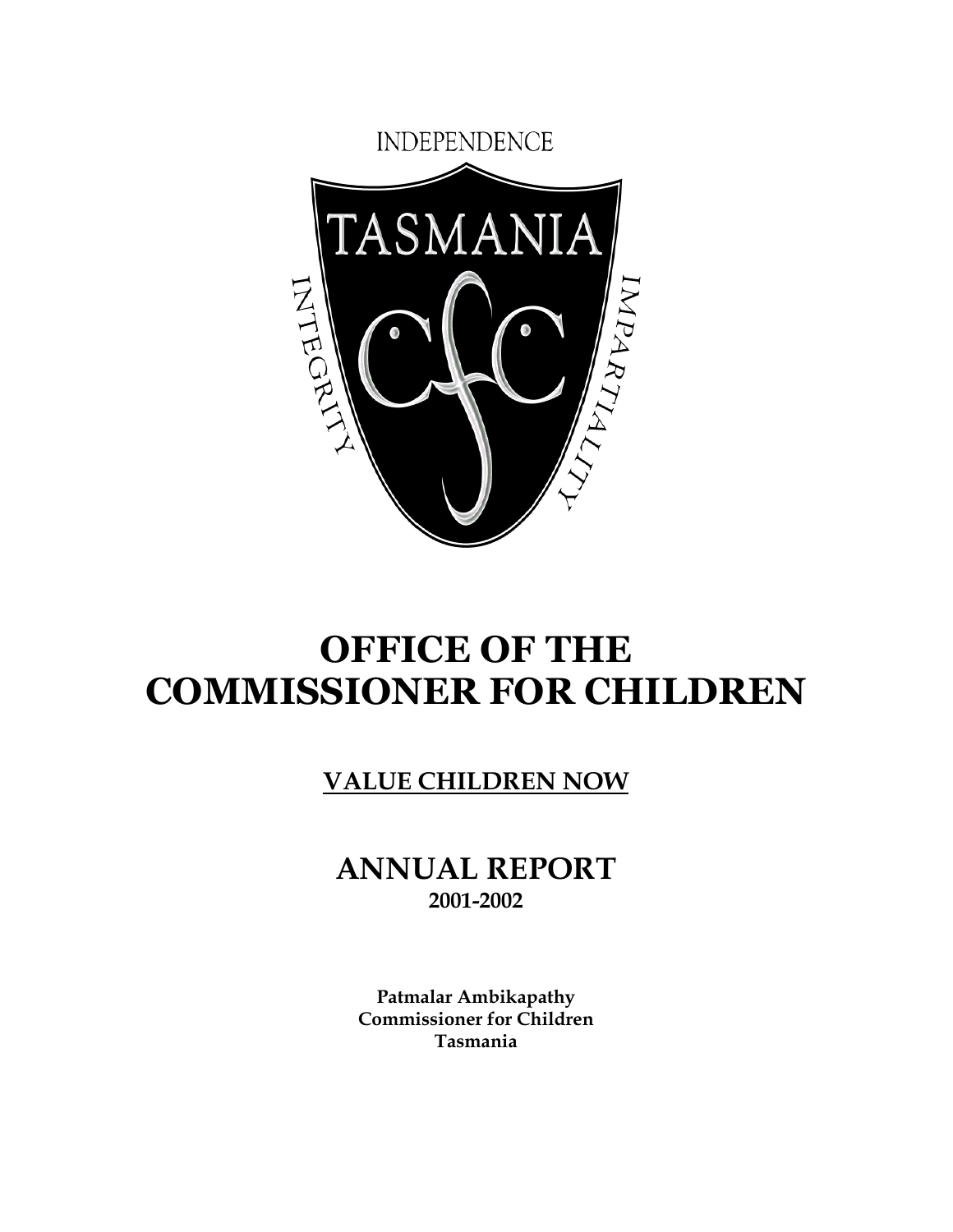# <span id="page-1-0"></span>**INDEX**

|     | INDEX 1                                                                     |                                                                                                |  |  |  |  |  |  |
|-----|-----------------------------------------------------------------------------|------------------------------------------------------------------------------------------------|--|--|--|--|--|--|
|     |                                                                             |                                                                                                |  |  |  |  |  |  |
| 1.  |                                                                             |                                                                                                |  |  |  |  |  |  |
| 1.1 |                                                                             |                                                                                                |  |  |  |  |  |  |
| 1.2 |                                                                             |                                                                                                |  |  |  |  |  |  |
| 1.3 | A Case for an Increase in Support Services to Children, Youth and Families. |                                                                                                |  |  |  |  |  |  |
| 1.4 |                                                                             |                                                                                                |  |  |  |  |  |  |
| 1.5 |                                                                             |                                                                                                |  |  |  |  |  |  |
| 1.6 |                                                                             |                                                                                                |  |  |  |  |  |  |
| 2.  |                                                                             | KEY ACTIVITIES & OUTCOMES IN ACCORDANCE WITH STATUTORY FUNCTION 8                              |  |  |  |  |  |  |
| 2.1 |                                                                             |                                                                                                |  |  |  |  |  |  |
| 2.2 |                                                                             |                                                                                                |  |  |  |  |  |  |
| 2.3 |                                                                             |                                                                                                |  |  |  |  |  |  |
| 2.4 |                                                                             | Data Collection and Recording: Initial Contacts for Concerns and Inquiries                     |  |  |  |  |  |  |
|     |                                                                             |                                                                                                |  |  |  |  |  |  |
| 2.5 |                                                                             |                                                                                                |  |  |  |  |  |  |
|     | 2.5.1                                                                       |                                                                                                |  |  |  |  |  |  |
|     |                                                                             |                                                                                                |  |  |  |  |  |  |
| 2.6 |                                                                             | Other Outcomes (1) - Raising public awareness of issues of law reform necessary for the        |  |  |  |  |  |  |
|     |                                                                             |                                                                                                |  |  |  |  |  |  |
|     | 2.6.1                                                                       |                                                                                                |  |  |  |  |  |  |
|     | 2.6.2                                                                       |                                                                                                |  |  |  |  |  |  |
|     | 2.6.3                                                                       |                                                                                                |  |  |  |  |  |  |
|     | 2.6.4                                                                       |                                                                                                |  |  |  |  |  |  |
|     | 2.6.5                                                                       |                                                                                                |  |  |  |  |  |  |
|     | 2.6.6                                                                       |                                                                                                |  |  |  |  |  |  |
|     | 2.6.7                                                                       |                                                                                                |  |  |  |  |  |  |
|     | 2.6.8                                                                       |                                                                                                |  |  |  |  |  |  |
|     |                                                                             |                                                                                                |  |  |  |  |  |  |
| 2.7 |                                                                             |                                                                                                |  |  |  |  |  |  |
| 2.8 |                                                                             | Other Outcomes (3) - Advocacy to Community for No Law Reform to Disadvantage                   |  |  |  |  |  |  |
|     |                                                                             |                                                                                                |  |  |  |  |  |  |
|     |                                                                             |                                                                                                |  |  |  |  |  |  |
|     |                                                                             |                                                                                                |  |  |  |  |  |  |
| 2.9 |                                                                             |                                                                                                |  |  |  |  |  |  |
|     | 2.9.1                                                                       | Report for the United Nations Committee for the Convention on the Rights of the Child  20      |  |  |  |  |  |  |
|     |                                                                             | 2.9.2 Tasmania: Commitment to and Compliance with the Paris Principles for the Protection and  |  |  |  |  |  |  |
|     |                                                                             |                                                                                                |  |  |  |  |  |  |
|     |                                                                             |                                                                                                |  |  |  |  |  |  |
|     |                                                                             | 2.10.1 Information on Mandatory Reporting: Lack of Conformity with Specific Provisions of the  |  |  |  |  |  |  |
|     |                                                                             |                                                                                                |  |  |  |  |  |  |
|     |                                                                             | 2.10.2 Intake and Assessment Processes Concerning Children Who Witness Criminal Assaults At    |  |  |  |  |  |  |
|     |                                                                             | 2.10.3 Children Who are Homeless and Children Who are At Risk of Homelessness 21               |  |  |  |  |  |  |
|     |                                                                             |                                                                                                |  |  |  |  |  |  |
|     |                                                                             |                                                                                                |  |  |  |  |  |  |
|     |                                                                             |                                                                                                |  |  |  |  |  |  |
|     |                                                                             | 2.10.7 Section 104 of Youth Justice Act: Adjournment of Criminal Proceedings to Determine Care |  |  |  |  |  |  |
|     |                                                                             |                                                                                                |  |  |  |  |  |  |
|     |                                                                             | 2.10.8 Section 105 of the Youth Justice Act: Adjournment of Criminal Proceedings to Determine  |  |  |  |  |  |  |
|     |                                                                             |                                                                                                |  |  |  |  |  |  |
|     |                                                                             |                                                                                                |  |  |  |  |  |  |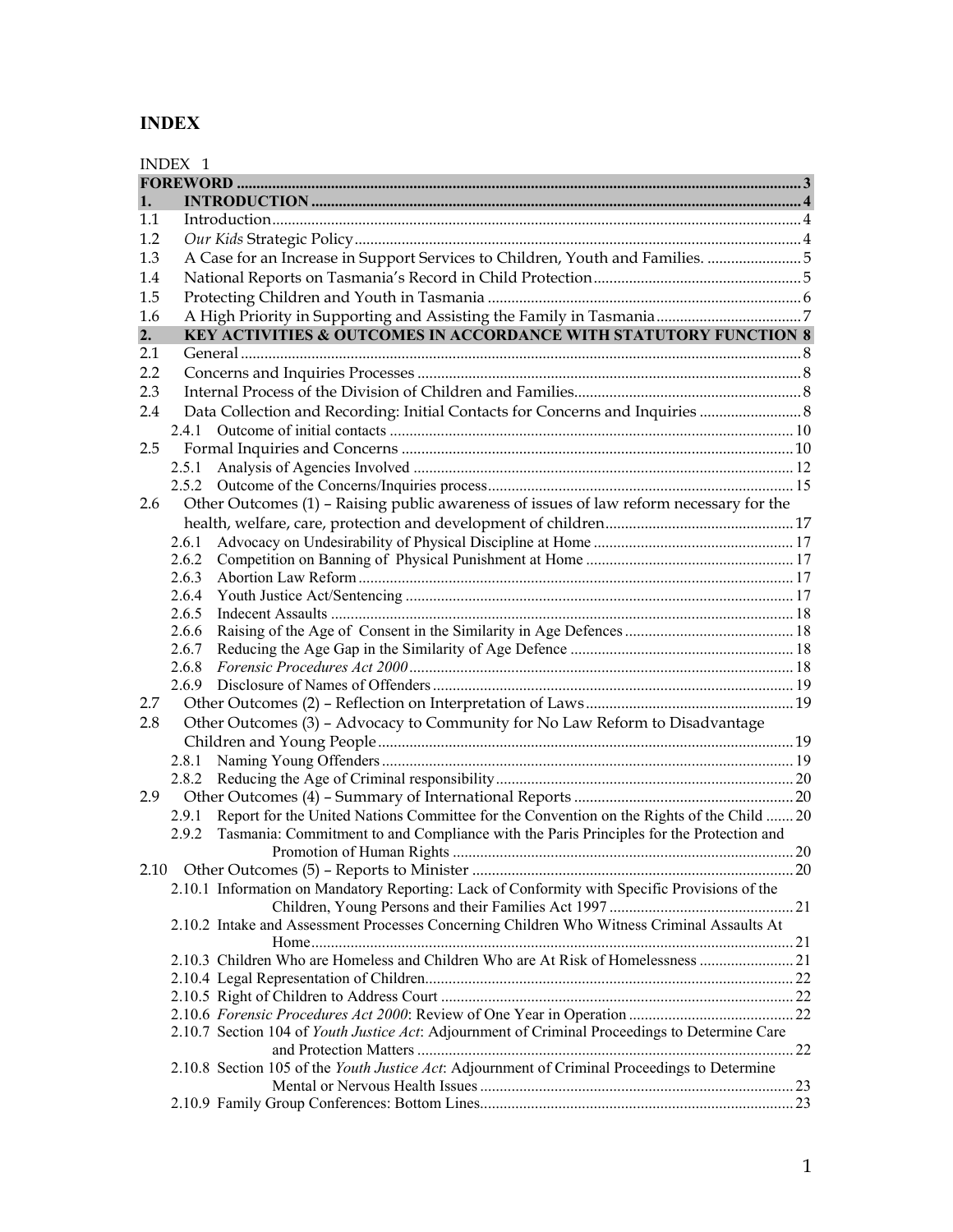|                                                                                               | 2.10.10      | Responses to Disclosures and Reports of Physical and Sexual Assaults on Children23                 |    |  |  |  |  |
|-----------------------------------------------------------------------------------------------|--------------|----------------------------------------------------------------------------------------------------|----|--|--|--|--|
| 2.11                                                                                          |              | Other Outcomes (6) – Assessment of level of training undertaken, and advocacy for further          |    |  |  |  |  |
|                                                                                               |              |                                                                                                    |    |  |  |  |  |
| 2.12                                                                                          |              |                                                                                                    |    |  |  |  |  |
|                                                                                               |              | 2.12.1 Report on Ashley Detention Centre Reported Assaults by Police on 4 April 2001  24           |    |  |  |  |  |
|                                                                                               |              | 2.12.2 Report on Strip Searches of Children At Risdon Prison - An Assessment into the Practices of |    |  |  |  |  |
|                                                                                               |              |                                                                                                    |    |  |  |  |  |
|                                                                                               |              |                                                                                                    |    |  |  |  |  |
|                                                                                               |              |                                                                                                    |    |  |  |  |  |
|                                                                                               |              |                                                                                                    |    |  |  |  |  |
|                                                                                               |              |                                                                                                    |    |  |  |  |  |
|                                                                                               |              |                                                                                                    |    |  |  |  |  |
|                                                                                               |              |                                                                                                    |    |  |  |  |  |
|                                                                                               |              |                                                                                                    |    |  |  |  |  |
|                                                                                               |              |                                                                                                    |    |  |  |  |  |
|                                                                                               |              |                                                                                                    |    |  |  |  |  |
|                                                                                               |              |                                                                                                    |    |  |  |  |  |
|                                                                                               |              | 2.16 Other Outcomes (11) - State-wide Advocacy: Visits to Local Councils to present Monthly        |    |  |  |  |  |
|                                                                                               |              |                                                                                                    |    |  |  |  |  |
|                                                                                               |              |                                                                                                    |    |  |  |  |  |
|                                                                                               |              | 2.17 Other Outcomes (12) - Activities with Government and Local Government Agencies32              |    |  |  |  |  |
|                                                                                               |              |                                                                                                    |    |  |  |  |  |
|                                                                                               |              |                                                                                                    |    |  |  |  |  |
|                                                                                               |              | 2.18.2 Commissioner's attendance at the United Nations General Assembly's Special Session on       |    |  |  |  |  |
|                                                                                               |              |                                                                                                    |    |  |  |  |  |
| 2.19                                                                                          |              |                                                                                                    |    |  |  |  |  |
| 2.20                                                                                          |              |                                                                                                    |    |  |  |  |  |
| 2.21                                                                                          |              | Other Outcomes (16) - Seminars and Conferences attended as part of raising Community               |    |  |  |  |  |
|                                                                                               | Awareness 35 |                                                                                                    |    |  |  |  |  |
| 2.22                                                                                          |              |                                                                                                    |    |  |  |  |  |
| 2.23                                                                                          |              |                                                                                                    |    |  |  |  |  |
|                                                                                               |              |                                                                                                    |    |  |  |  |  |
|                                                                                               |              |                                                                                                    |    |  |  |  |  |
|                                                                                               |              |                                                                                                    |    |  |  |  |  |
|                                                                                               |              |                                                                                                    |    |  |  |  |  |
| 3.                                                                                            |              |                                                                                                    | 39 |  |  |  |  |
| 3.1                                                                                           |              |                                                                                                    |    |  |  |  |  |
| 3.2                                                                                           |              |                                                                                                    |    |  |  |  |  |
| $\overline{4}$ .                                                                              |              |                                                                                                    |    |  |  |  |  |
| 4.1                                                                                           |              |                                                                                                    |    |  |  |  |  |
| 5.                                                                                            |              |                                                                                                    |    |  |  |  |  |
| 5.1                                                                                           |              |                                                                                                    |    |  |  |  |  |
| 5.2                                                                                           |              |                                                                                                    |    |  |  |  |  |
| 6.                                                                                            |              |                                                                                                    |    |  |  |  |  |
| Appendix A.1 - Child & Family Services Internal Complaint/Review Process 46                   |              |                                                                                                    |    |  |  |  |  |
|                                                                                               |              |                                                                                                    |    |  |  |  |  |
|                                                                                               |              |                                                                                                    |    |  |  |  |  |
| Reports to the Minister on the Assessment of the Implementation of the Act 49<br>Appendix A.3 |              |                                                                                                    |    |  |  |  |  |
|                                                                                               | Appendix A.4 | Annual Report of the Commissioner for Children Consultative Council52                              |    |  |  |  |  |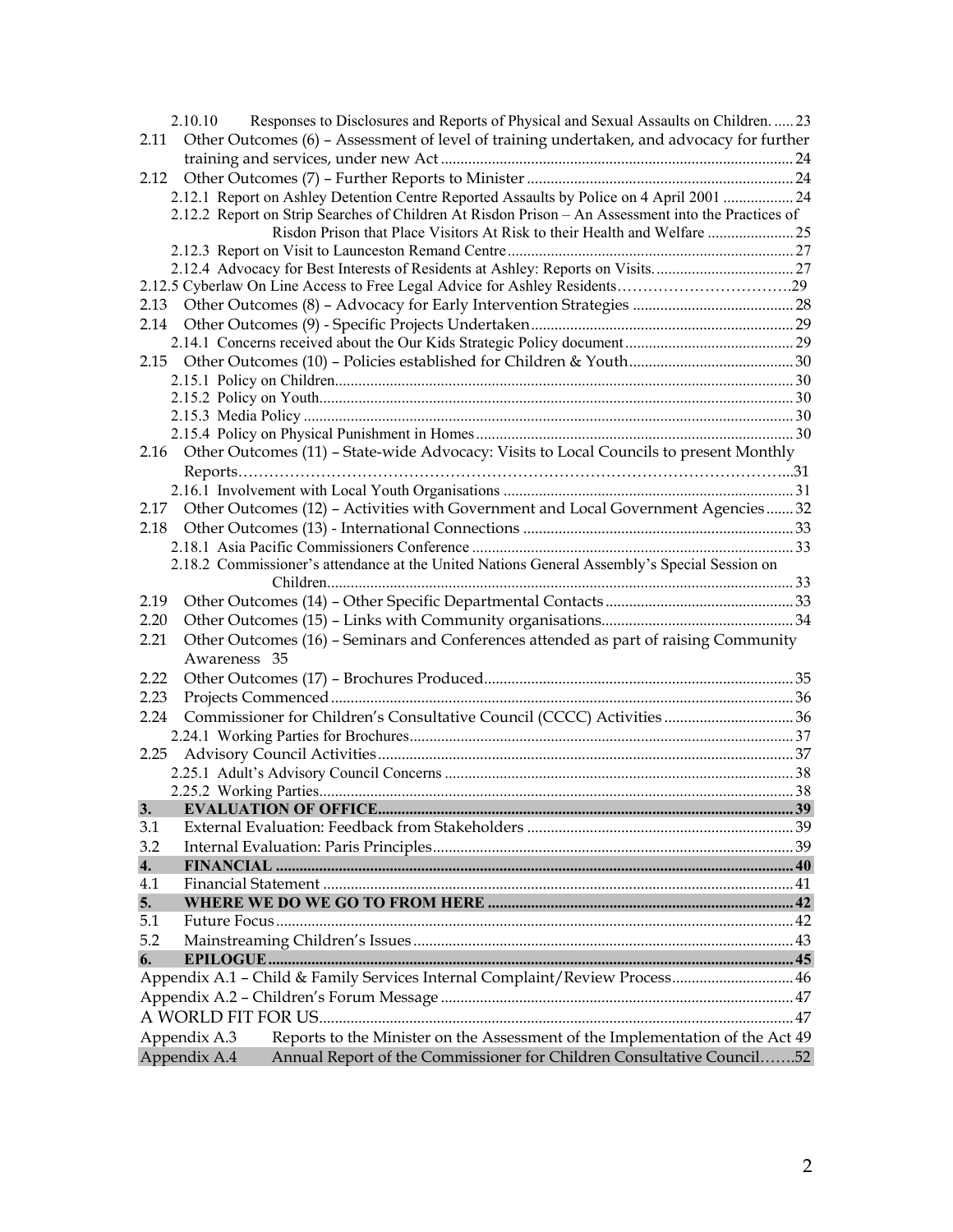# <span id="page-3-0"></span>**FOREWORD**

This is the second Annual Report that I present to Parliament as the Commissioner for Children, through the Honourable Minister for Health and Human Services. Up to June  $30<sup>th</sup> 2002$ , the Honourable Minister was Judy Jackson whose enthusiasm for this Office from its inception, allowed it to be laid on firm foundations. I have been able to build on these foundations since my appointment in October 2000 by the Governor of Tasmania. This year my theme has been that investment to promote the best interests of children in Tasmania is also in the best interests of the State. We must have a vision for children that looks beyond the usual time frames for budgets and factor in how much it would cost us in future years if we fail to make present budget allocations that prioritise children and support families. A limited vision will result in a limited future for children and Tasmania.

Early in the year we developed a policy and a motto for children and young people and widely distributed them. Our motto now on our letterhead reads as follows:

#### "Value Children Now"

In all our correspondence with service providers and those who seek our advocacy and assistance, the motto helps to focus their attention on what is needed to assist children now. The position of every child in Tasmania will improve if we are able to apply this motto to their present situation. This is the first step that needs to be taken to improve service delivery to children and families as a matter of urgency, to improve the difficulties that some are now in.

The Department of Education and Tasmania Police produced policies and projects in 2001, that recognized that early investment in children yields returns in the future in cost savings to the community. In June this year the Division of Children and Families produced a Strategic Policy statement titled " Our Kids". This provides the necessary base and policy framework that the *Children, Young Persons and their Families Act 1997* lacked before, and the next challenge is for all Agencies that have a role with children and young people, to work together to assist them and their families to achieve the object of the new Act .

This year, I have travelled around the State to Local Councils, to deliver my Monthly Reports to the people of Tasmania. I have advocated on how they can assist with promotion of the health, welfare, care, protection and development of children, young people and families in their municipalities. I was pleased to note that many have embarked on developing youth policies as part of their community development process and that this has resulted in services for children and youth. No Council has as yet produced policies for children, so I have advocated for such policies, as current research indicates that service delivery to children in the early years is the most effective way of building a solid foundation for their future. The investment we make in our children now, will result in returns for us and for them in the future, to advance the position of Tasmania.

I present this Report to Parliament with the message that we need to value children and make a significant investment in them now, if we are to make an appreciable difference not only to their future, but also to their present situation, which is still of great concern.

**Patmalar Ambikapathy Commissioner for Children Tasmania**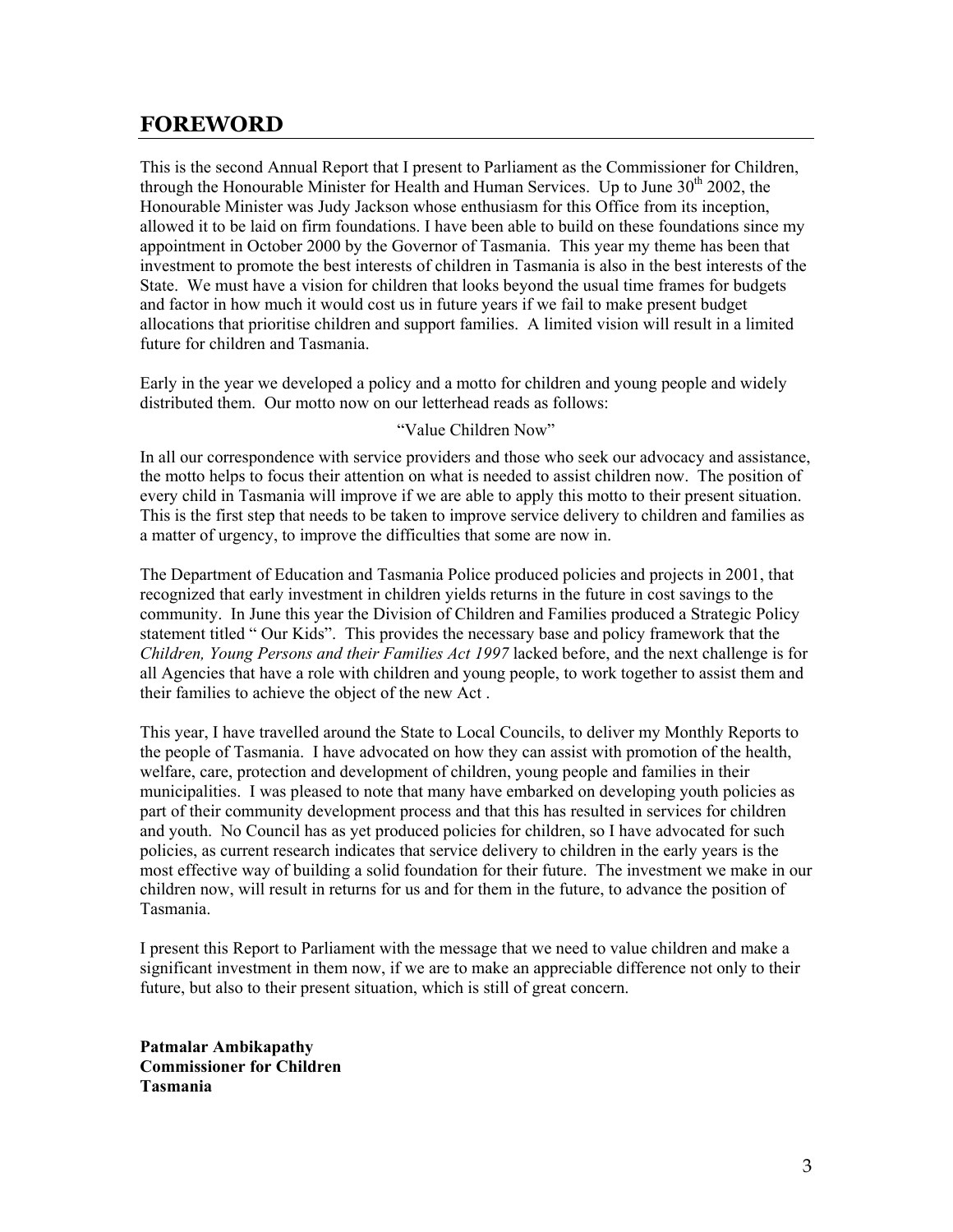### <span id="page-4-0"></span>**1. INTRODUCTION**

#### **1.1 Introduction**

This Office commenced in July 2000, after the proclamation of the *Children, Young Persons and their Families Act 1997* (the new Act)*.* The new Act has an entirely different ideology to the old welfare legislation and to assess how the system has responded to these changes, I have completed Reports for the Minister on the Implementation of the new Act. This was a task that Parliament required me to undertake within two years of the proclamation of the Act and this has been accomplished in accordance with our budget constraints. Where I lacked the physical resources, I had to draw from the personal expertise and training I had developed and acquired in my past practice as a lawyer. This was necessary to accomplish this task, but it is not the ideal situation, as I could only deal with pressing concerns that I prioritised with the help of my Advisory Council.

### **1.2** *Our Kids* **Strategic Policy**

A facet of the new beginning that the Act heralded, was the need to develop new practices within the system to provide for the necessary care and protection of children, that was envisaged by the new Act. Such delivery was to be based on a consideration of the best interests of the child in the context of the principles of the *United Nations Convention on the Rights of the Child*. This primary focus on the child with support to the family, appears to have been a difficult and problematic task to implement, and will be discussed in the section on my Reports submitted to the Minister on the Implementation of the Act. These problems need to be addressed first, or at the very least, addressed concurrently with another new way of working within the care and protection system that has been proposed by the Division of Children and Families. The "Our Kids" Strategic Policy Framework (the Policy) was proposed by them in June 2002, which promotes an 'Early Intervention" approach that I am supportive of, as it is in keeping with the latest research on brain development of children. Such research indicates that if we assist children and families early, there is a likelihood that children will be able to receive better care and protection from their parents, before problems become entrenched. It will also assist with the future health of our children.

Although the Act is not specifically mentioned in the Policy, there is a statutory base in the Act for this early intervention approach proposed in section 8, which sets out the principles of the legislation. This Policy needs to be administered by those involved in the "Our Kids Bureau" in accordance with these principles.I have been promoting such early intervention principles from the time I took Office and it is encouraging to now see the Policy Framework for such an approach being actively promoted by the Division of Children and Families as well. However, this Policy does not provide for an increase in support services to children and families, and this is of concern. Organisational change and a change in paradigm and culture must happen in tandem with other changes. The needs of children, their families and the community have to be fully factored in, and a Policy that addresses how the Division needs to work is just the first step.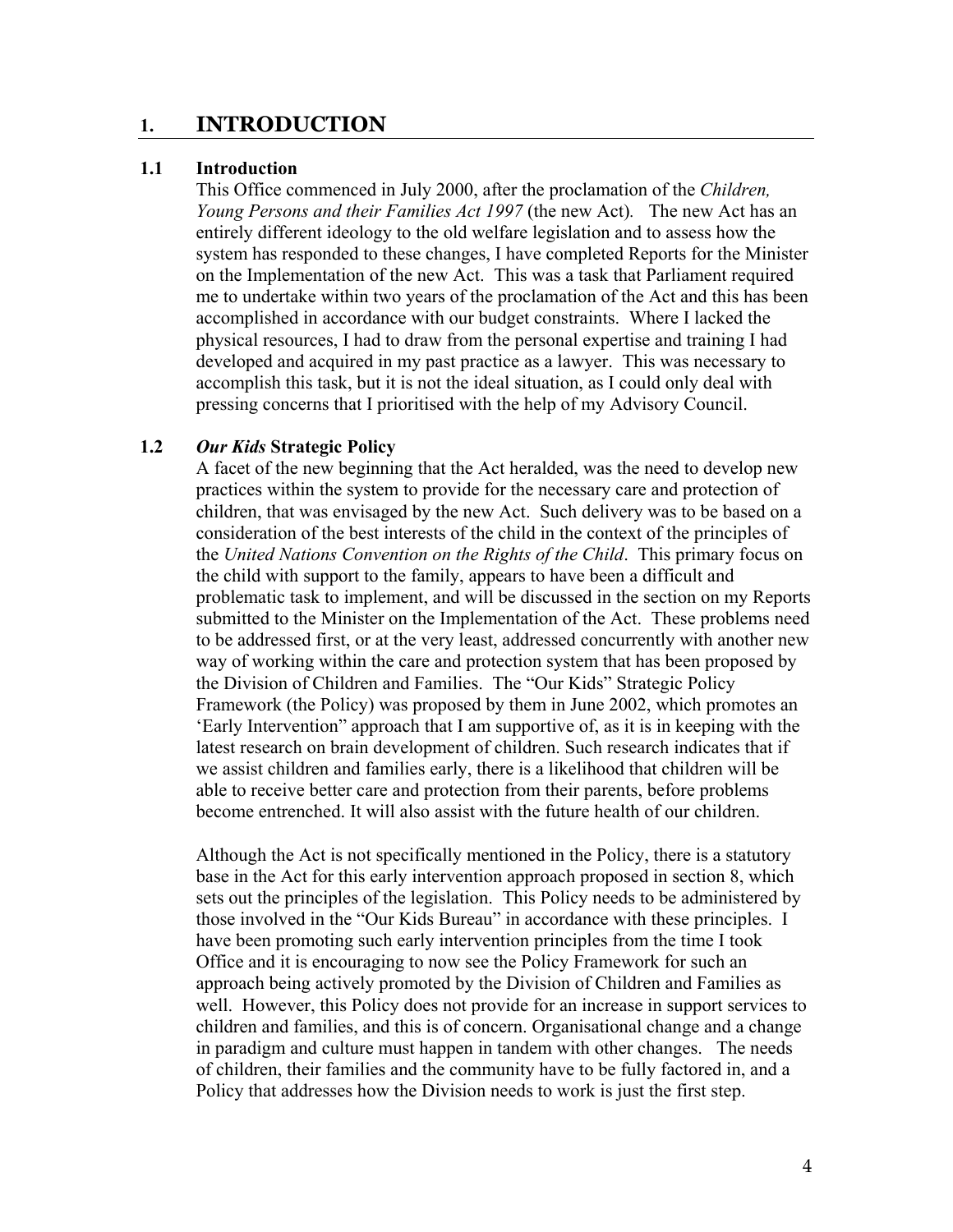<span id="page-5-0"></span>**1.3 A Case for an Increase in Support Services to Children, Youth and Families.**  It appears that a "case" needs to be made out for an increase in child and family support services in the community. My Reports to the Minister that assessed the Implementation of the Act, and my Monthly Reports all indicate that the case for such an increase in support services does exist and is in fact necessary. This is a separate need from the need to find a new way of working within the Division, with existing resources, that the *Our Kids* Policy has set out. The Policy is a case for organisational change from the professionals, for professionals. However, it also requires them to have a full understanding and acceptance of the ideology of the new Act. Section 8 principles seek to empower families by working to support them and promote their strengths. It also needs a proper recognition that this support needs to come early and be based on the best interests of the child to be in a safe and stable home environment. The fundamental issue of the system not working in this way needs to be addressed. Present systems with recourse to the old, superseded "child rescue model" that leave interventions until it is urgently and immediately necessary needs to be abandoned. Data that provides proof of disadvantage is only one aspect of what needs to be achieved to improve outcomes. There is ample data in the Policy that indicates that we have a higher than national rate for neonatal, peri-natal and foetal deaths in Tasmania (see below) in comparison with the rest of Australia, but this is not the whole story. These figures must cause grave concern on their own, but there are other entrenched structural local disadvantages, like levels of relative child poverty, unemployment, unstable housing, family breakdowns apart from poor child health, that are also relevant. The Division needs to deliver services to children and families, in response to and in the context of these issues.

Other national comparisons should cause us to be even more concerned, and these are contained in national Reports that indicate that we have above the national average figures for physical and sexual assault as well as children taken into care in the State. This provides ample evidence for a case to change the way services are delivered by the Division, *as well as* for increased support services to children and families in the community, before the family is in crisis. If families are not identified, supported and helped early, then it is inevitable that the old "child rescue" model will need to be activated, and we will continue to have the statistics we now have.

#### **1.4 National Reports on Tasmania's Record in Child Protection**

A number of national reports have been released during the past 12 months that raises concerns for this Office. The *Productivity Commission's Report* on Government Services 2002 indicated that Tasmania's spending on child protection and out of care home services was disproportionately low compared to amounts spent in other State and Territories. This is particularly significant given the *Australian Health & Welfare Institute's Child Protection Australia 2000-01* findings that the number of children in out of home care in Tasmania has been increasing steadily since 1998.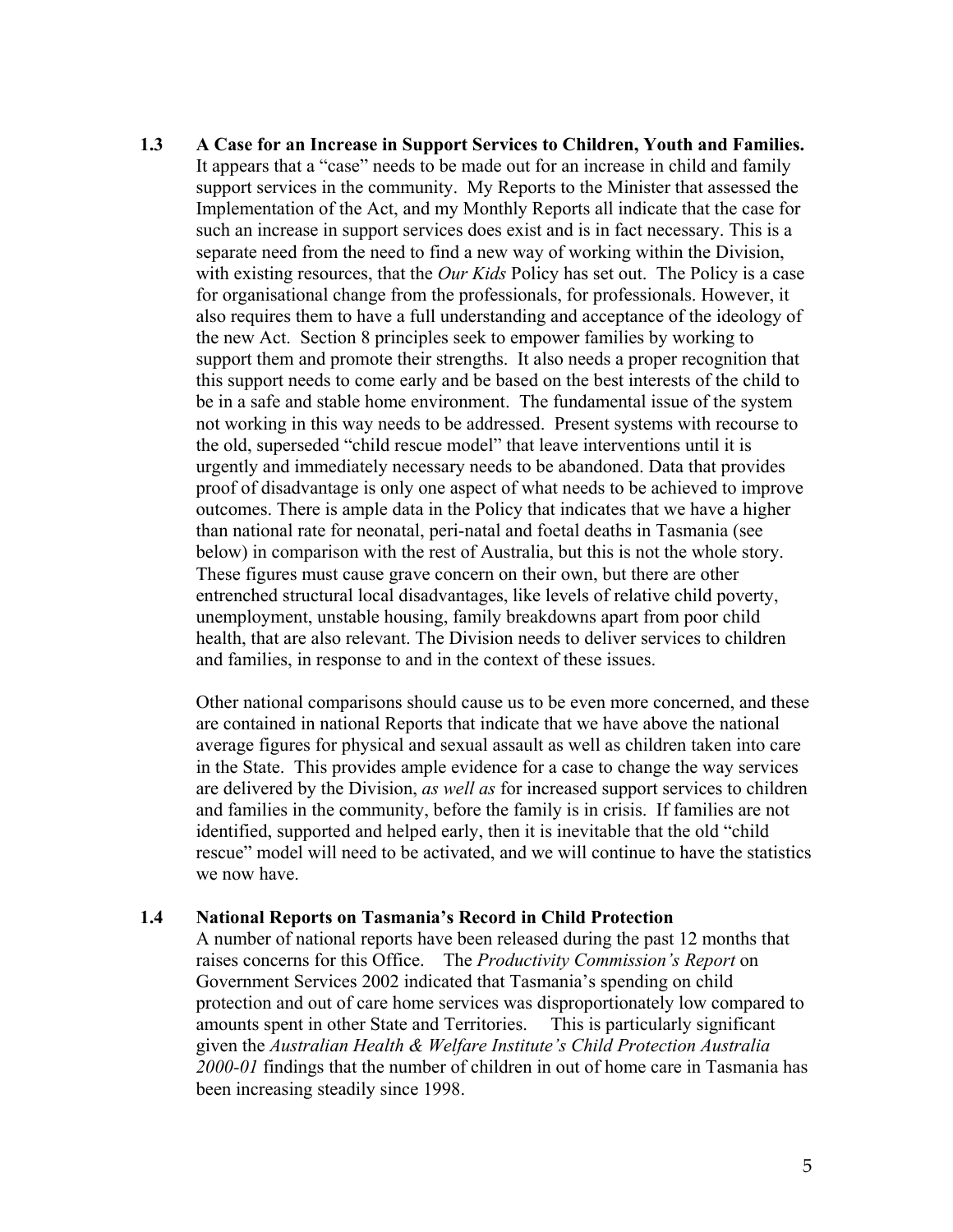<span id="page-6-0"></span>Similar statistics were also cited in the Report released by the Child and Welfare Association of Australia (CAFWAA), *A Time to Invest in Australia's Most Disadvantaged Children, Young People and their Families.* The Report found that the child protection and family support services of the States and Territories are failing to prevent up to one in four abused children from being abused again. In Tasmania, this figure was at 16.5%, the third highest in Australia. The *Report Card 2001 on Children and Young People in State Care* by CREATE also stated that further work is required to reduce the number of children suffering further harm.

Figures released by *Kids Help Line for 2000-2001* also indicated rates of children and young people reporting physical and sexual abuse that are above national averages, which prima facie corroborate other Reports that Tasmania's children are unacceptably more vulnerable to physical and sexual assault compared to those in other areas of Australia.

In Tasmania, the *Our Kids* Strategic Policy document also listed a number of statistics of serious concern:

- Tasmanians had a higher rate of foetal deaths than Australians 6.5 per 1,000 live births compared to 5.3 per 1,000 live births. Tasmania had 3.3 neonatal deaths per 1,000 compared to the Australia rate of 3.0, and 9.8 perinatal deaths per 1,000 live births compared to 8.3 in Australia
- the death rate for children aged 1-17 was 30.2 per 100,000 in Tasmania, compared to 24.9 Australia-wide (1997)
- Tasmania had 10.4 per 1,000 children in at least one out of home care placement during the year compared to 3.7 in Australia overall (2001)
- 50.3% of children in Tasmania have a long term medical condition compared to the 46.1% of Australian children.

*(Source: Our Kids Our Present and Our Future Strategic Policy Framework for Consultation, Department of Health & Human Services 2002)*

#### **1.5 Protecting Children and Youth in Tasmania**

These Reports indicate that there is still much to be done in Tasmania in terms of protecting our children and youth, particularly those in care. While these problems are not specific to Tasmania and exist all around the country, it is significant that Tasmania does not perform well in these figures whilst having one of the most advanced and progressive models of child protection legislation in the country. I have noted that some of the problems raised may be addressed in new policy frameworks of the various government departments, but I note also that these must also be backed up by increased services in order to succeed. Within these new policy frameworks it is often recognised that children of today are tomorrow's future. This Office has extended this rationale, and has advocated that all economic planning must therefore factor in children of today as they are tomorrow's human resource and our future workforce and tax base.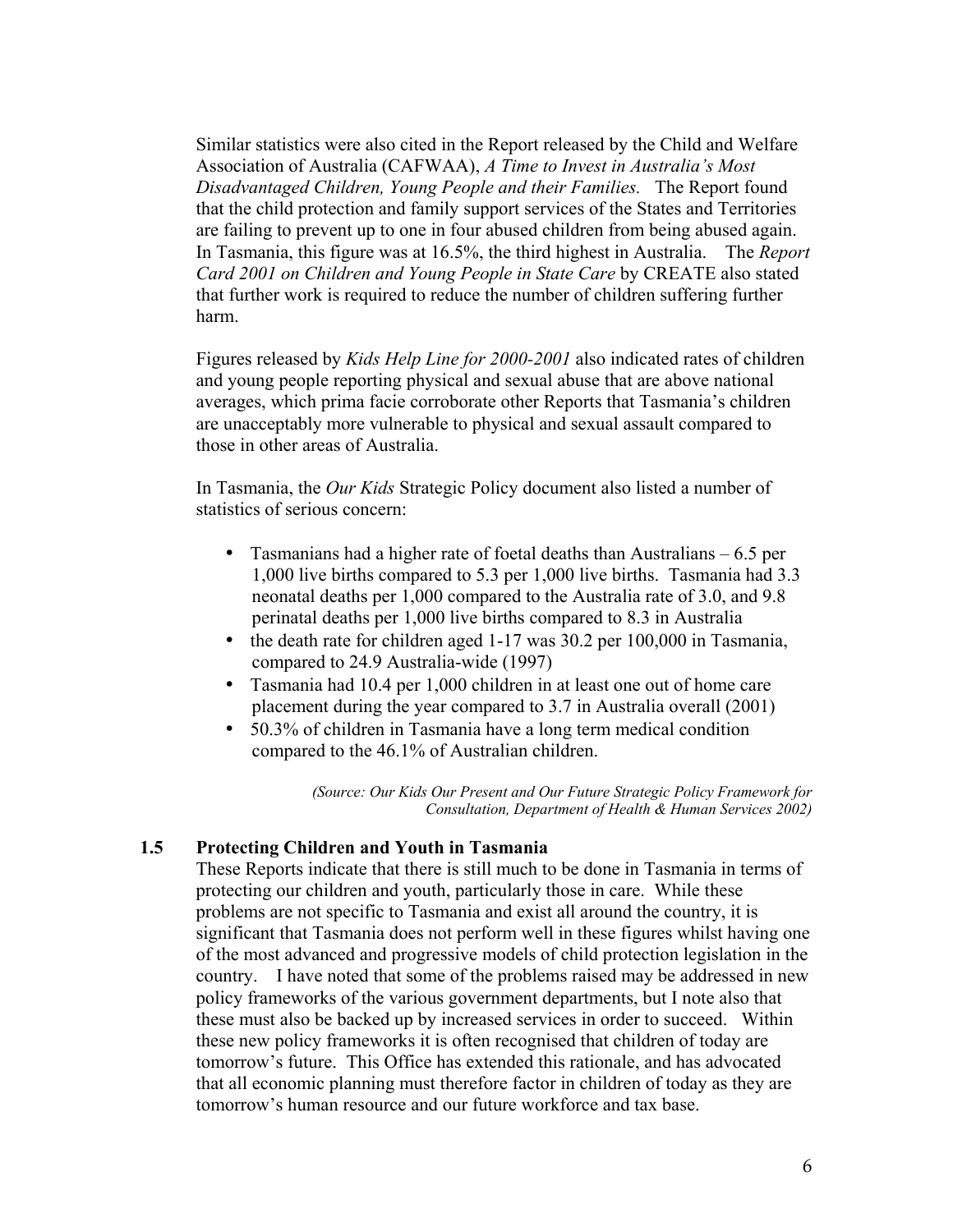#### <span id="page-7-0"></span>**1.6 A High Priority in Supporting and Assisting the Family in Tasmania**

This is not a matter of policy, but a principle of law that needs to be observed in dealing with children in the administration of the new Act under section 8. This is also a principle of the Convention and my advocacy for assistance to families this year has been based on this principle. All policies have to have regard to this requirement of law.

In addition, it is also a requirement under the new Act, for the Minister to seek to further the object of the Act by endeavouring to provide or assist with the provision of preventative and support services directed towards strengthening and supporting families and reducing the incidence of child abuse and neglect ( section 7 (2) (d)).

In the Act services to support and assist families are expressed to be a priority, and these are necessary if we are to enhance the capacity of families to fulfill their primary responsibility to care and protect their children. Strategies are also needed to deal with a risk factor mentioned in the Policy framework that:-

"Approximately a quarter of parents did not rate their relationship with their children as highly important, and a third did not rate it as highly satisfactory (1998)" If this situation exists today, then it has to be redressed, as parents are those that have the primary responsibility for children. We must value them so that they can recognise the vital role they play in achieving the object of the new Act for the children of Tasmania.

If the new policy seeks to find new ways of working to assist children at risk between the ages of 0 to 11 years, then we must provide services and support that value and affirm parents as senior partners in this endeavour. The value of good parenting is now known, and encouraging and promoting good parental practices is a role for government as well as the community. Given the high levels of stress in families in Tasmania that the Policy suggests, support and assistance to them and their children, must be a priority.

In my travels around Tasmania, I found established groups for young people in the various regions, who had a valuable role to focus on and lobby for issues of concern to support youth. Their existence may well be because the Office of Youth Affairs under the Department of Education assisted with the formation of such groups. I did not see many partnerships for children and families in the community, that could lobby for children's needs or assist with improving parents' perceptions about the value of children, apart from NIFTEY and GAIN. This needs to be the first step in reducing child abuse and neglect. This year, the Department of Education has encouraged the Child Care sector to look at linking with others who provide services to children. This has commenced but some are also exploring linking up with other Agencies as well, such as the Child, Family and Youth Health Services using a "Cluster" process. Council Day Care staff, and the private and community sector are also expected to be involved, and it is most encouraging that those who work with children, are exploring ways of working together, by linking up with other Agencies, and with other levels of government. The "Early Years Investment" initiatives of the Commonwealth Department of Family and Community Services, fit into this process.

Perhaps the Our Kids Action Plan can look at working with other Agencies in this way too, as the new Act calls for the Minister to seek to further the object of the Act by promoting and assisting in the development of a partnership approach between the Government, local government, non government agencies and families in taking responsibility for and dealing with the problem of child abuse and neglect under section  $7(2)(a)$ . There is no reason why they cannot promote, assist and develop this partnership approach as envisaged by the new Act, to deal with the problem of child abuse and neglect.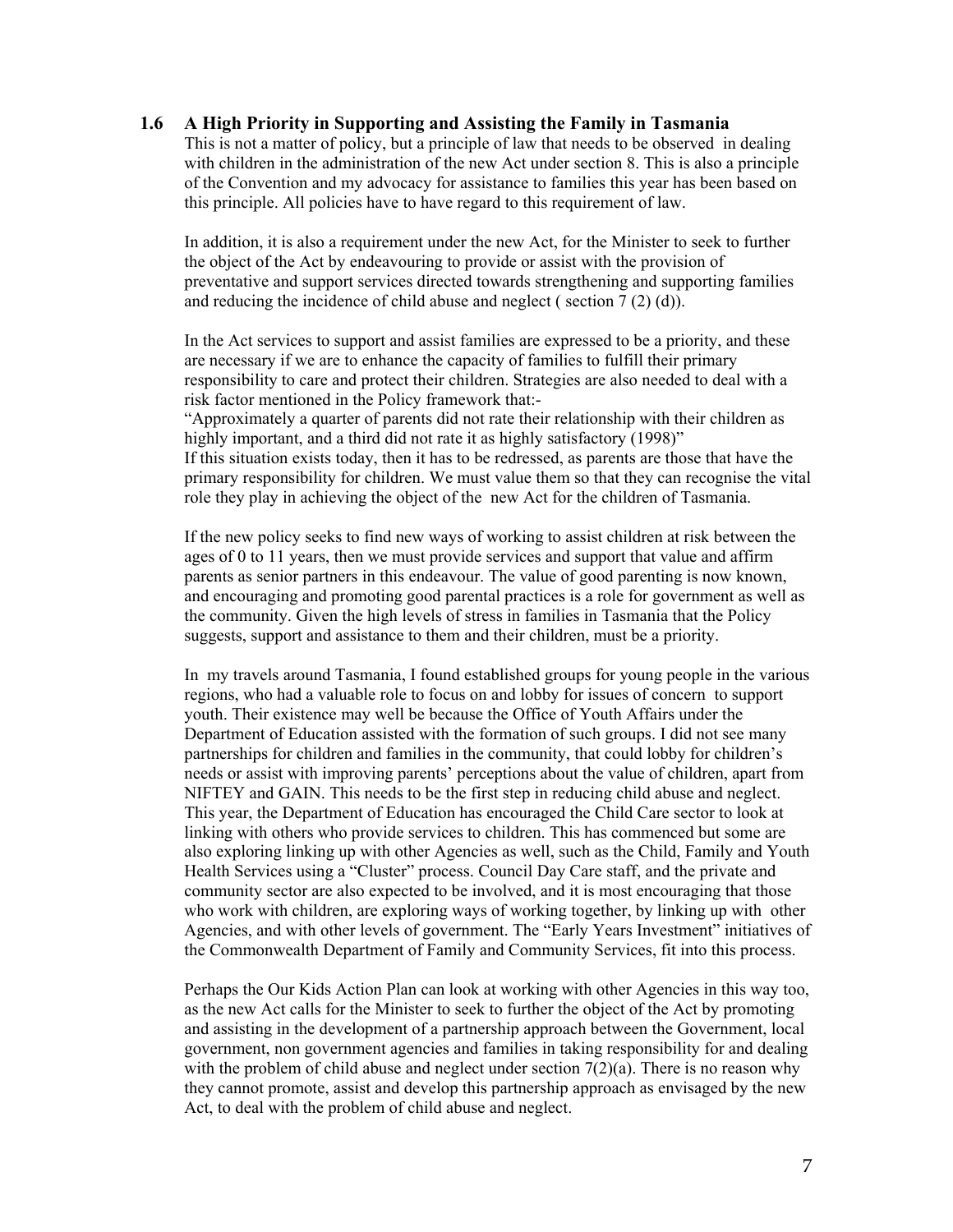# <span id="page-8-0"></span>**2. Key Activities & Outcomes in accordance with Statutory Functions**

# **2.1 General**

One of our key activities is responding to the concerns of the community with respect to the health, welfare, care, protection and development of children. To do this we continuously refine our processes to make it as clear and as user friendly as possible to all those who seek our assistance. We hear from adults in the community as well as young people directly, or more usually through parents, caregivers, professionals and other workers in the State.

# **2.2 Concerns and Inquiries Processes**

We have a two-tier approach to the Concerns and Inquiries that are submitted to this Office, that we have established since October 2000. We have changed the terminology of this process and now respond to "Concerns and Inquiries" that the community approach us with. This is a better reflection of our powers and functions under the Act, and also gives the community a clearer message of what we can and cannot do. This change has made it easier to explain to the community how initially, the internal processes of the Division, or another Agency can also assist them with the issues of concern they have with regard to children and young people. Once this has been exhausted, they can seek our assistance and we can assess their Inquiry or Concern with our two-tier approach. The first would allow an examination of their individual concern to assess how the Division or other Agency has responded to the health, welfare, care protection or development issues of the children about whom the Concern or Inquiry was raised. The second level would be an assessment of how satisfactorily the practices policies and services of the Agency operate.

# **2.3 Internal Process of the Division of Children and Families**

This year the Review Panel within the Division of Children and Families was established to examine the policies and practices in critical and complex cases. This Office expects that the Panel will reduce some of the workload of this Office in such cases. This new development will need negotiation and examination of processes of collaboration with the Division to resolve issues of concern that arise with respect to practice and policy in such cases.

This year also saw the drawing up of a flow chart by this Office, of exactly how the internal processes of the Division, can assist a concerned person in the community. This information was not available to the public in this form before, from the Division and we have had good feedback as to it's usefulness from many. Annexed to this report and Marked "A" is a copy of the flow Chart.

**2.4 Data Collection and Recording: Initial Contacts for Concerns and Inquiries**  When members of the public contact this Office with concerns or inquiries through mail, email or the telephone, their personal details are recorded in our database. Occasionally they seek to make the contact with us anonymously and in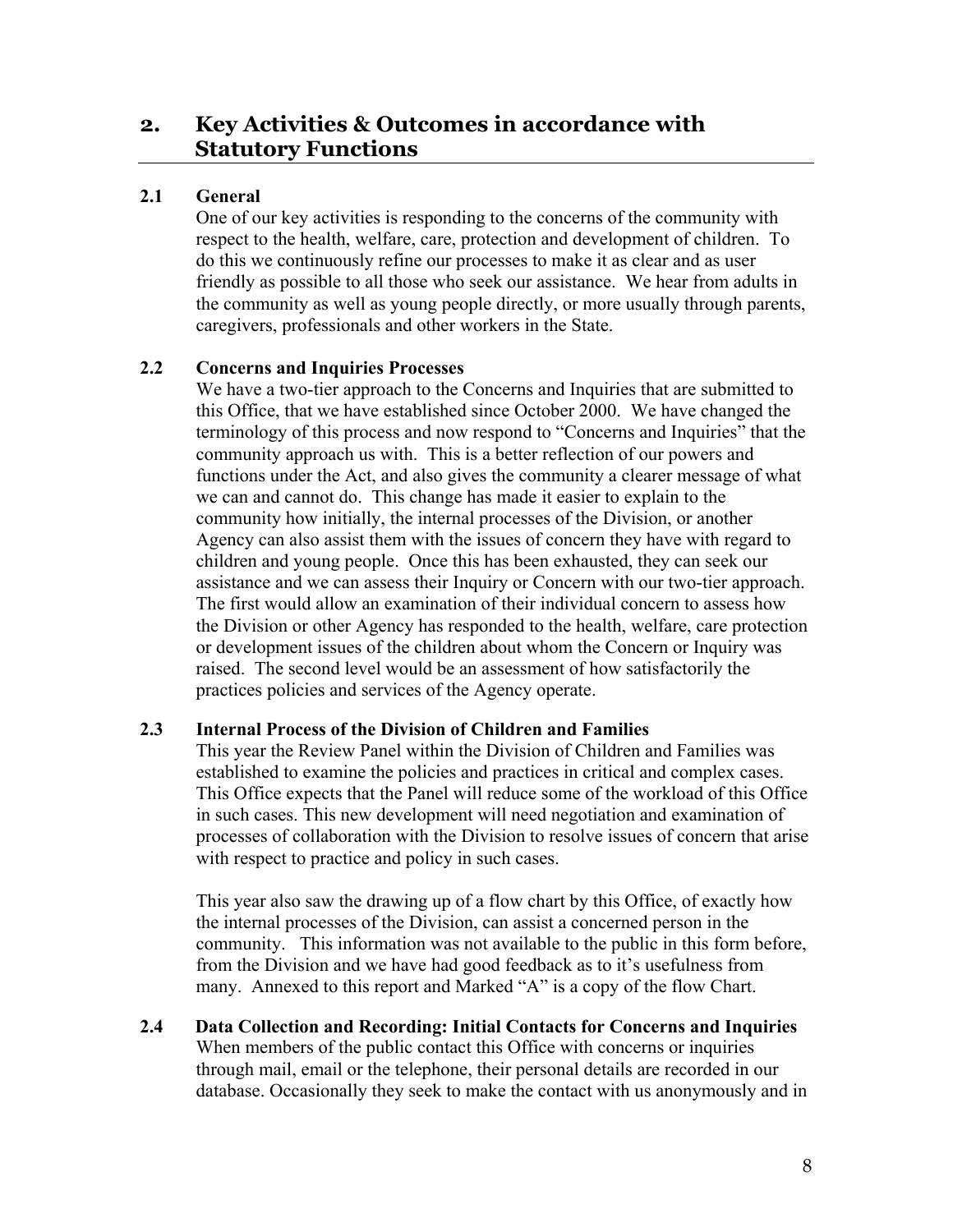such situations we have all other details except their personal identification details, like name, addresses and telephone numbers. These are usually simply seeking to know what their options are for referrals and advice, and we assist them with this. The data we have produced, in this Report is the result of a system of data collection and a record keeping that this Office has developed.

The number of telephone inquiries this Office received increased by 230% between the two periods of July 2000 to June 2001, and July 2001 to June 2002. It is possible that the increase can be attributed to a higher profile in the community that this Office has been able to achieve over the last 12 months. This facilitated access to us by members of the community, those working directly with children as well as children and young people themselves, as they would have been more aware of the existence of this Office and our ability to assist with their concerns.

Concerns and Inquiries received in 2000-2001 and 2001-2002 have been charted by periods of one month (figure A & B below) and these show that by 2000-2001 the monthly distribution of concerns and inquiries expressed to this Office has a far more even distribution than that of the previous year. This more even spread and the overall increase in the number of concerns and inquiries received, may reflect the increased awareness by the public of the existence of this Office, and what we can do for them.



Figure A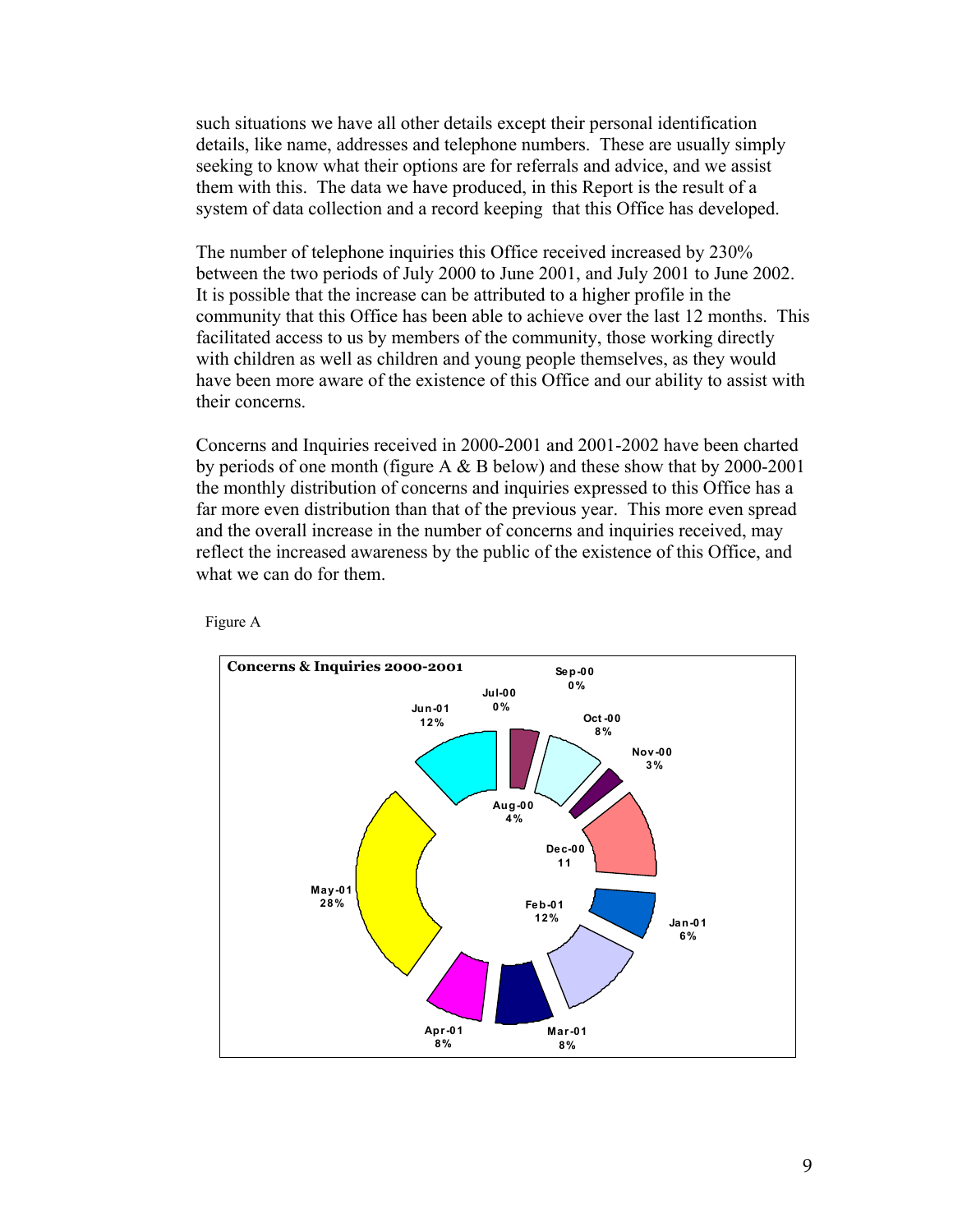<span id="page-10-0"></span>Figure B



#### 2.4.1 Outcome of initial contacts

The outcomes to these Inquiries include:

- Referral to seek legal advice through the caller/inquirer's solicitor, the Legal Aid Commission of Tasmania, Hobart/Launceston Community Legal Service or the Women's & Aboriginal Legal Service, etc
- Referral to other Government agencies such as the Ombudsman, the Anti-Discrimination Commissioner, Intake & Assessment, Clare House, Tasmania Police, the Department of Education, Child & Adolescent Mental Health Service, Aboriginal Health Service etc
- Referral to community sector such as Parenting Centres, Family Support Services, child care services, and other community agencies.

Where appropriate, an Information Package would be sent out to the caller/inquirer, containing:

- an Office Information Booklet that sets out the functions and powers of this Office and details of the Concerns/Inquiry process
- A Concern/Inquiry Form for the Assessment of Practices and Policies
- A Brochure for Inquiries, an Authority to Release of Information Form as well as Flow Chart showing the Division's internal processes.

#### **2.5 Formal Inquiries and Concerns**

Figures C  $\&$  D shows the spread of formal concerns  $\&$  inquiries received by this Office in the 2000-2001 and 2001-2002 periods by month.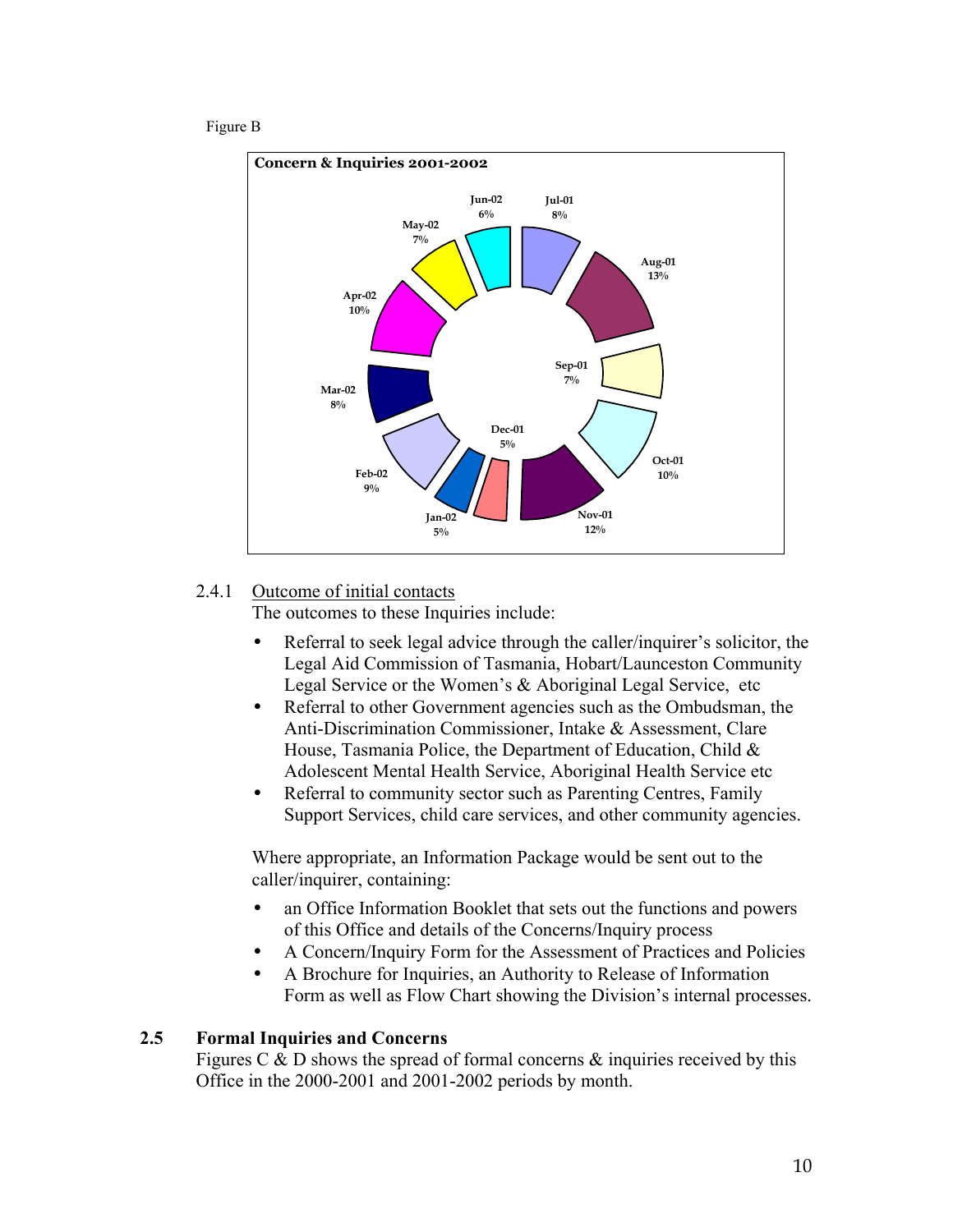



Formal Concerns and Inquiries also increased by 60% between the 2000-2001 and the 2001-2002 financial year. Although this may seem disproportionately low compared to the percentage increase in initial telephone inquiries received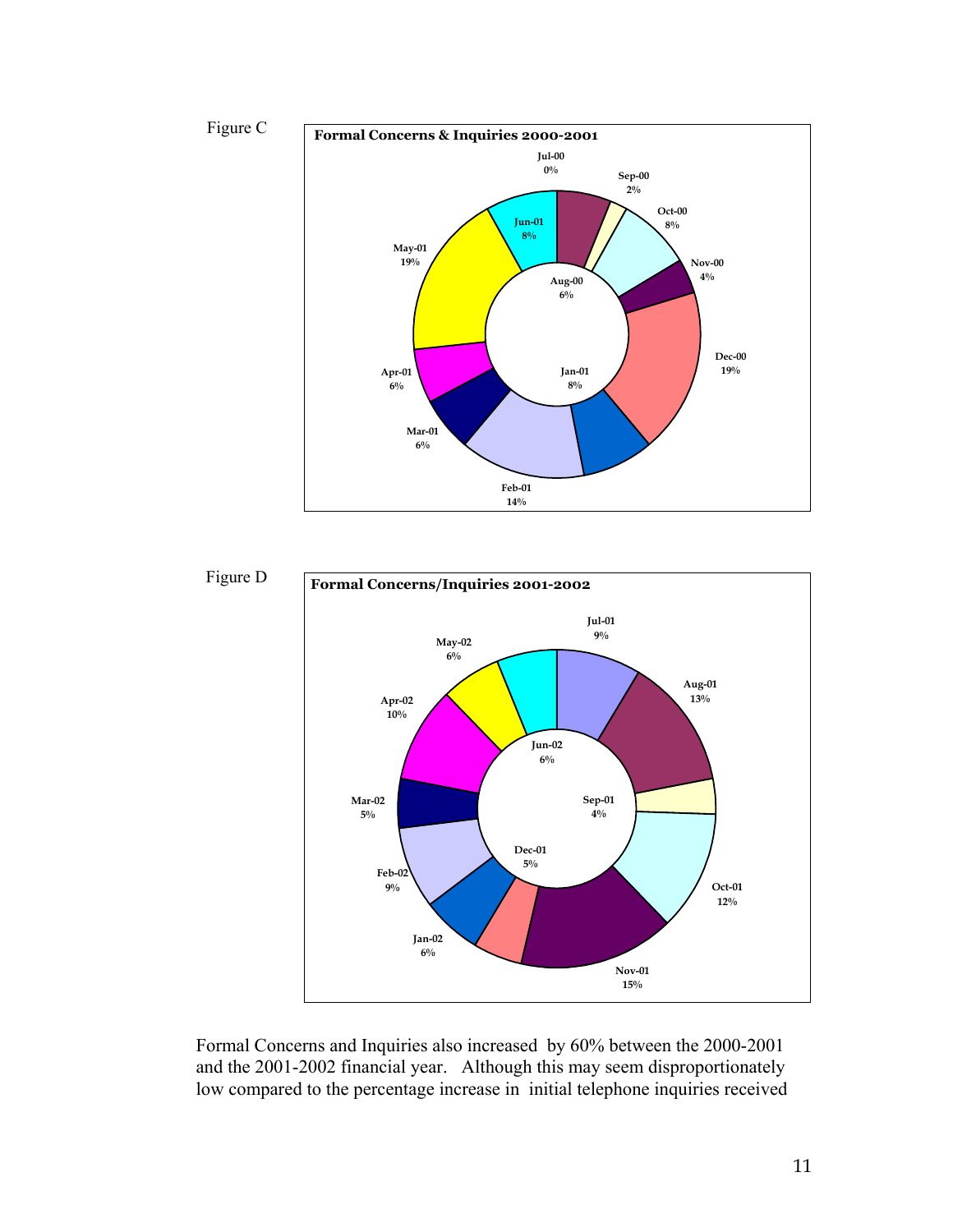<span id="page-12-0"></span>this year (of 230%, see above), this is largely due to the continued evolution of the processes and procedures internal to this Office in that:

- Our efforts in refining documentation and information provided to inquirers and concerned persons who contact this Office have clarified the role and functions of this Office, thereby 'filtering' those matters that are not relevant to the role and functions of this Office;
- This Office has also been in communication with both the Ombudsman's Office as well as the Children & Families Division regarding our processes for dealing with concerns & inquiries. As a result there is now a better understanding between the two agencies and ourselves with regard to how we deal with concerns and inquiries, with respect to the role of this Office.

#### 2.5.1 Analysis of Agencies Involved

The formal concerns and inquiries received by this Office involves a wide range of issues. Figure E  $&$  F shows the distribution of these concerns and inquiries by the agencies involved. It should be noted that a particular concern of inquiry may involve multiple agencies.

It should also be noted that these charts do not necessarily reflect 'complaints' against these agencies, but rather, concerns on how their practices and policies are impacting on the health, welfare, care, protection, development or education of children, or are inquiries as to such practices and policies. These formal concerns and inquiries allows this Office to examine how these practices and policies are impacting on the children of Tasmania, to enable us to advise the Minister in accordance with our statutory functions. It is hoped that issues for the individual child will be resolved as well as addressing systems issues on a broader level, so that all ultimately all children will benefit in the future.

A majority of concerns and inquiries this Office received in both 2000- 2001 and 2001-2002 involved the Division of Children & Families, as they are the statutory child protection agency in Tasmania. Tasmania Police and the Department of Education are also involved in a significant number of concerns and inquiries to this Office, and once again this is inevitable as they have contact with children. This Office continues to advocate for collaboration between these three agencies to ensure that the health, welfare, care, protection and development of children in Tasmania are protected and promoted.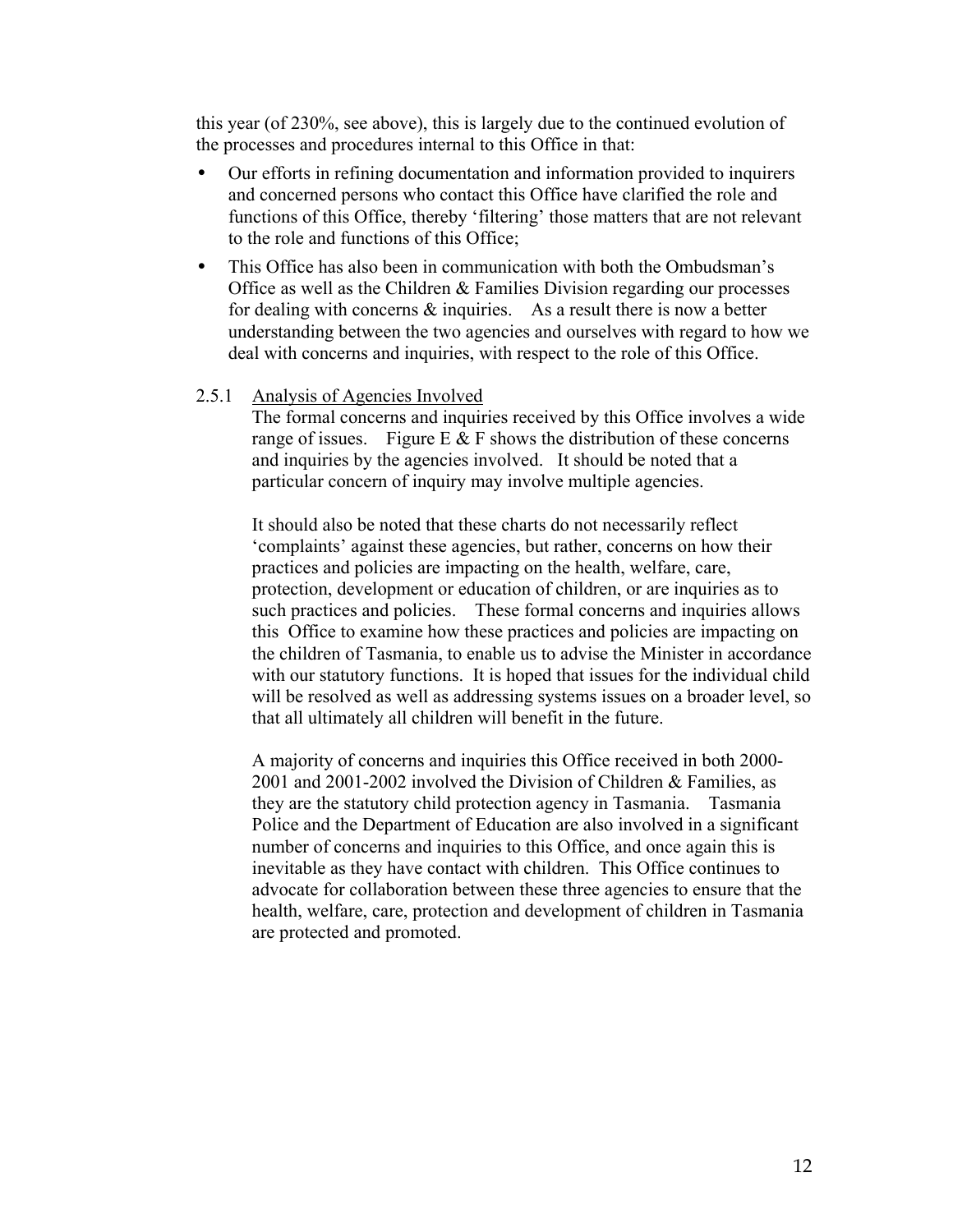Figure E



The increased number of formal concerns and inquiries this Office received in 2001-2002 is also reflected in the broader range of agencies involved in the concerns & inquiries. This indicates the wide range of areas that impact on the health, welfare, care, protection, development and education of children in Tasmania. It also highlights the unique position that this Office is placed in as we are able to have a broad overview of various Government Departments as well as other agencies whose practices and policies impact directly and indirectly on children and youth of Tasmania.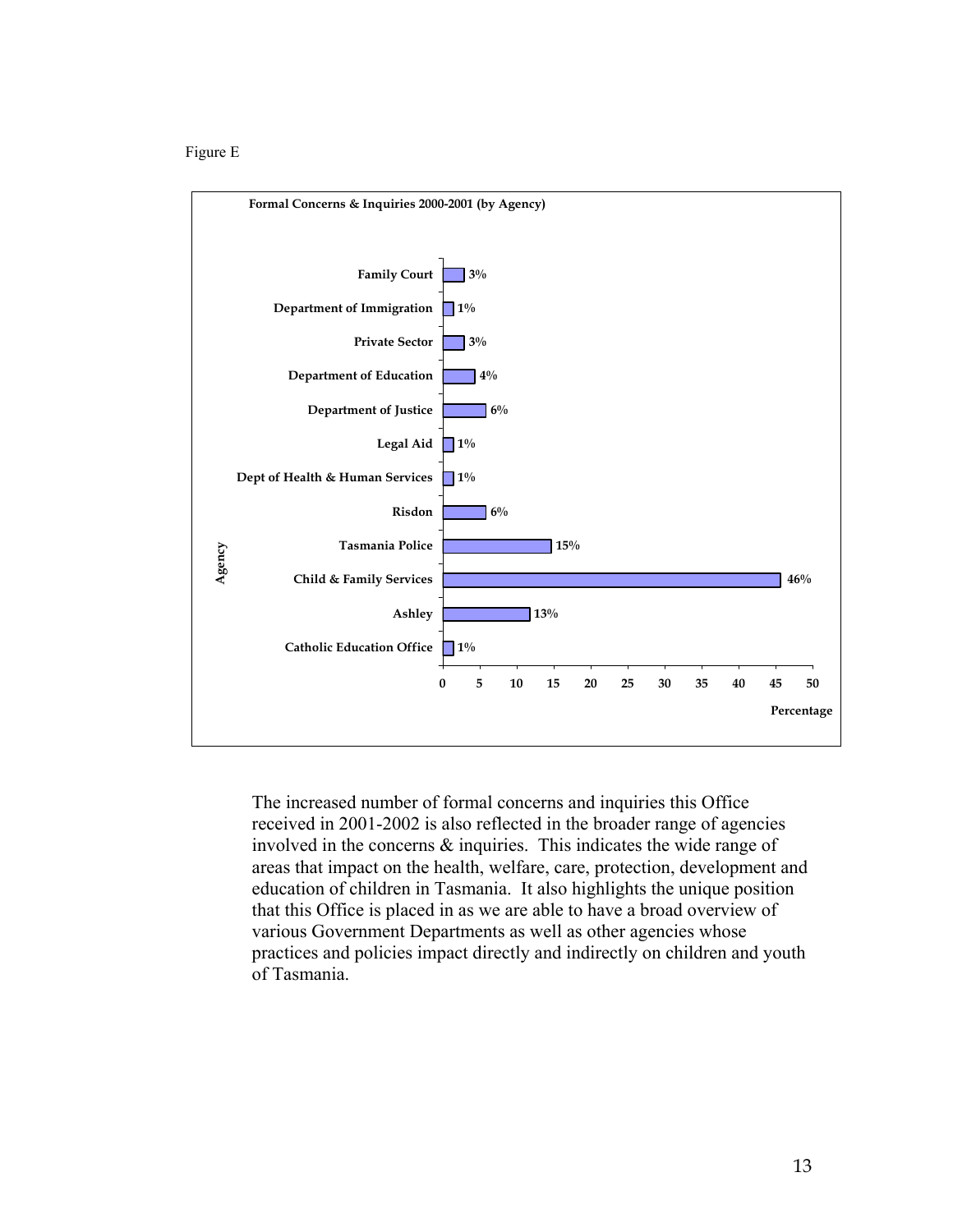Figure F

![](_page_14_Figure_1.jpeg)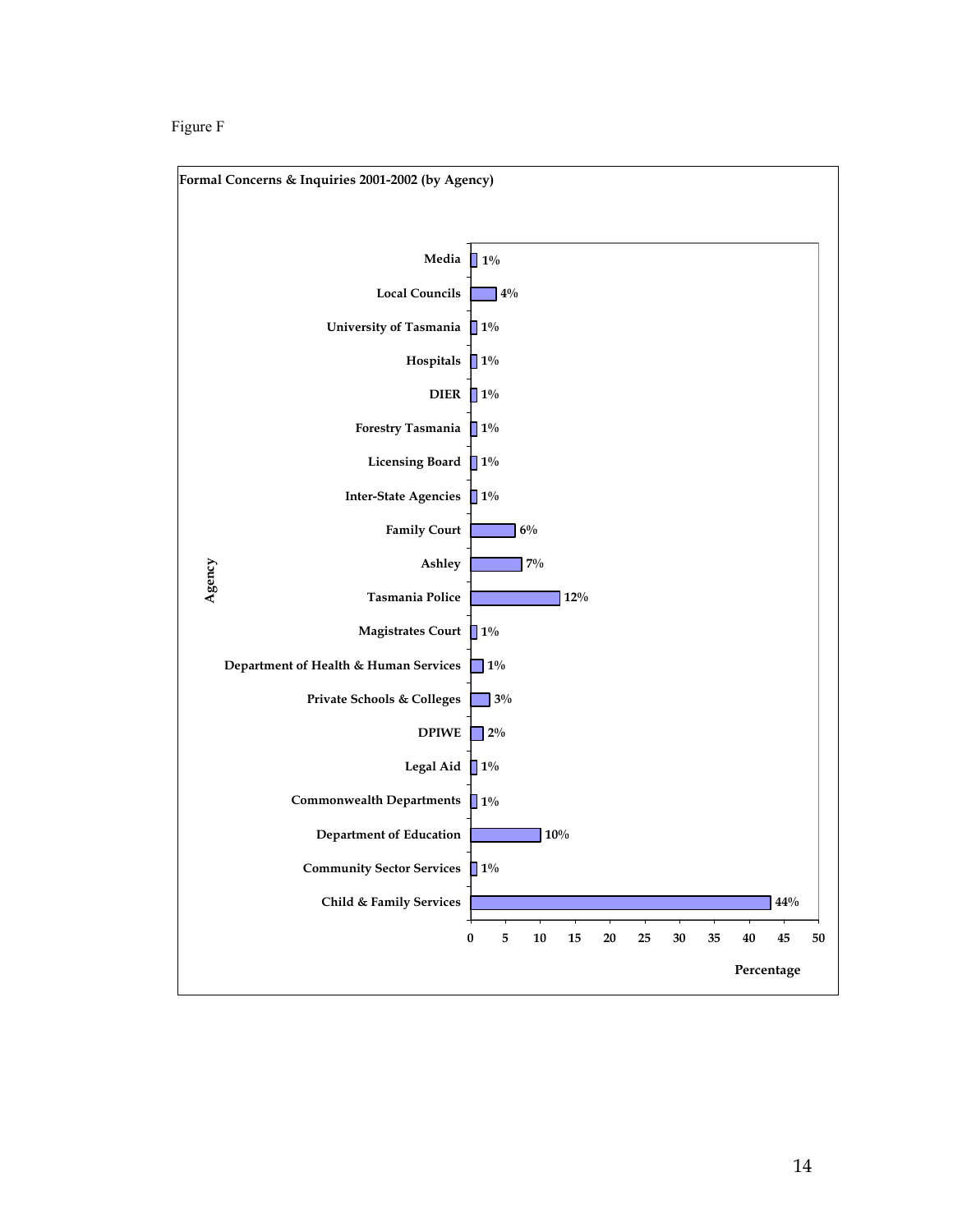#### <span id="page-15-0"></span>2.5.2 Outcome of the Concerns/Inquiries process

Once the formal concerns and inquiries have been received, and jurisdiction into the matter has been established, we begin a process of corresponding with the Agency involved to assess the practice and policies of concern raised in the matter. By looking at how specific cases are conducted, this Office is able to gain a practical insight into how particular practices and policies are affecting the health, welfare, care, protection and development of children in Tasmania. At the same time, it is also hoped that the individual concerns are resolved. Often there will be referrals to the Ombudsman's Office, as they have jurisdiction to investigate administrative actions. In other cases, the individual concerns may or may not be resolved through the internal processes of the Agency, but this Office is always able to examine the systems issues.

The next step would be the preparation of Reports to the Minister on particular policies and practices of concern. Most issues of practice and policy, by their nature, require time during which specific concerns can be identified and their impact on children and young people assessed. The ongoing nature of these issues means that it would not be possible to set a 'deadline' by which this Office must provide advice or recommendations to the Minister on. What this Office has done, however, is to negotiate through correspondence with the Agency on these concerns, and continue to monitor the situation and its effect on the child/children concerned.

The ten Assessment Reports on the Implementation of the Act we have submitted to the Minister also drew from these concerns and inquiries we have received. To an extent, they deal with the more urgent and pressing practice and policy issues that have arisen. These concerns and inquiries also informs this Office in our advocacy work. The issues that my Reports to the Minister did not cover, will be the subject of further Reports to the Minister that this Office is in the process of compiling. (Figure (G) shows the issues that the formal concerns and inquiries involved).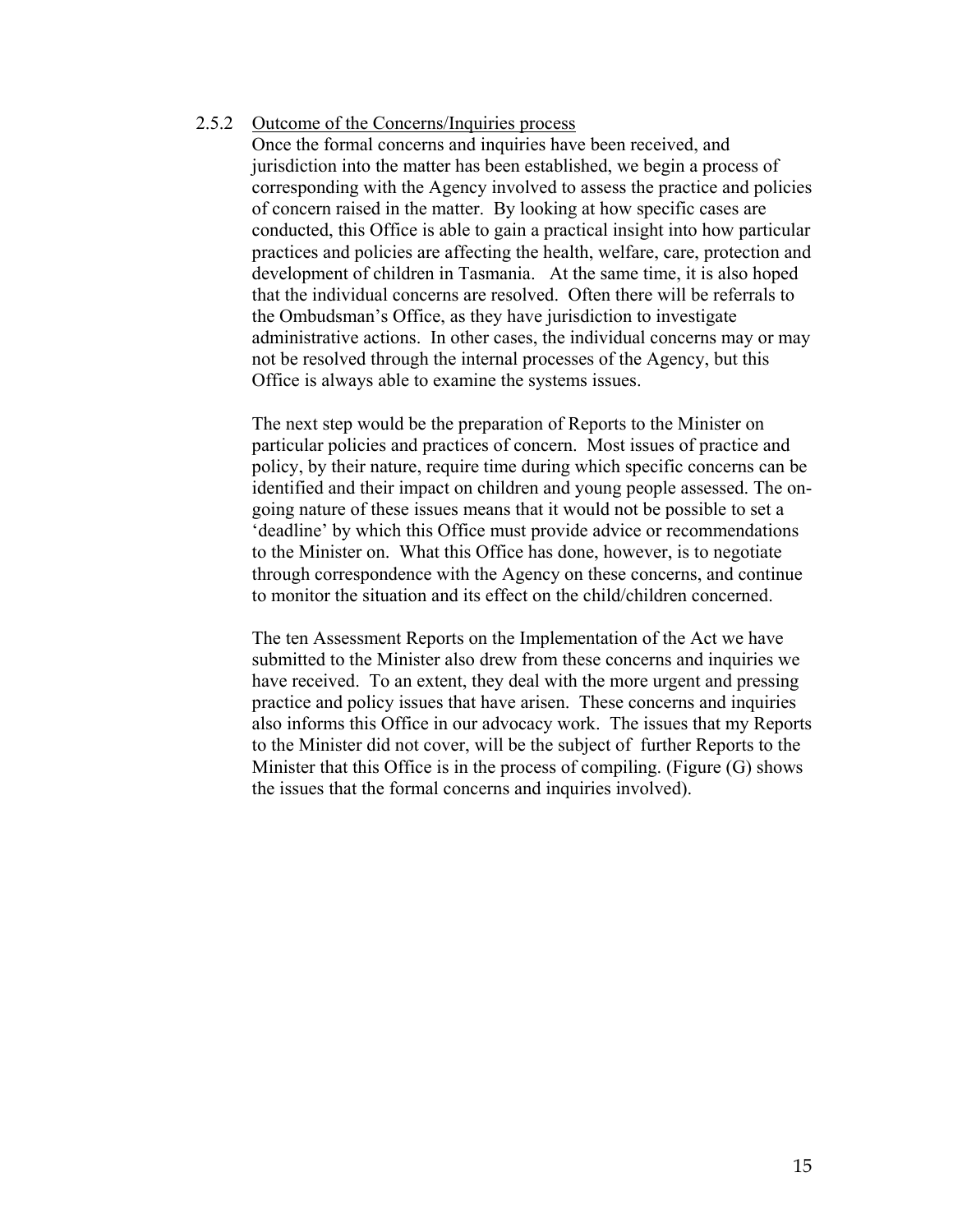![](_page_16_Figure_0.jpeg)

Fi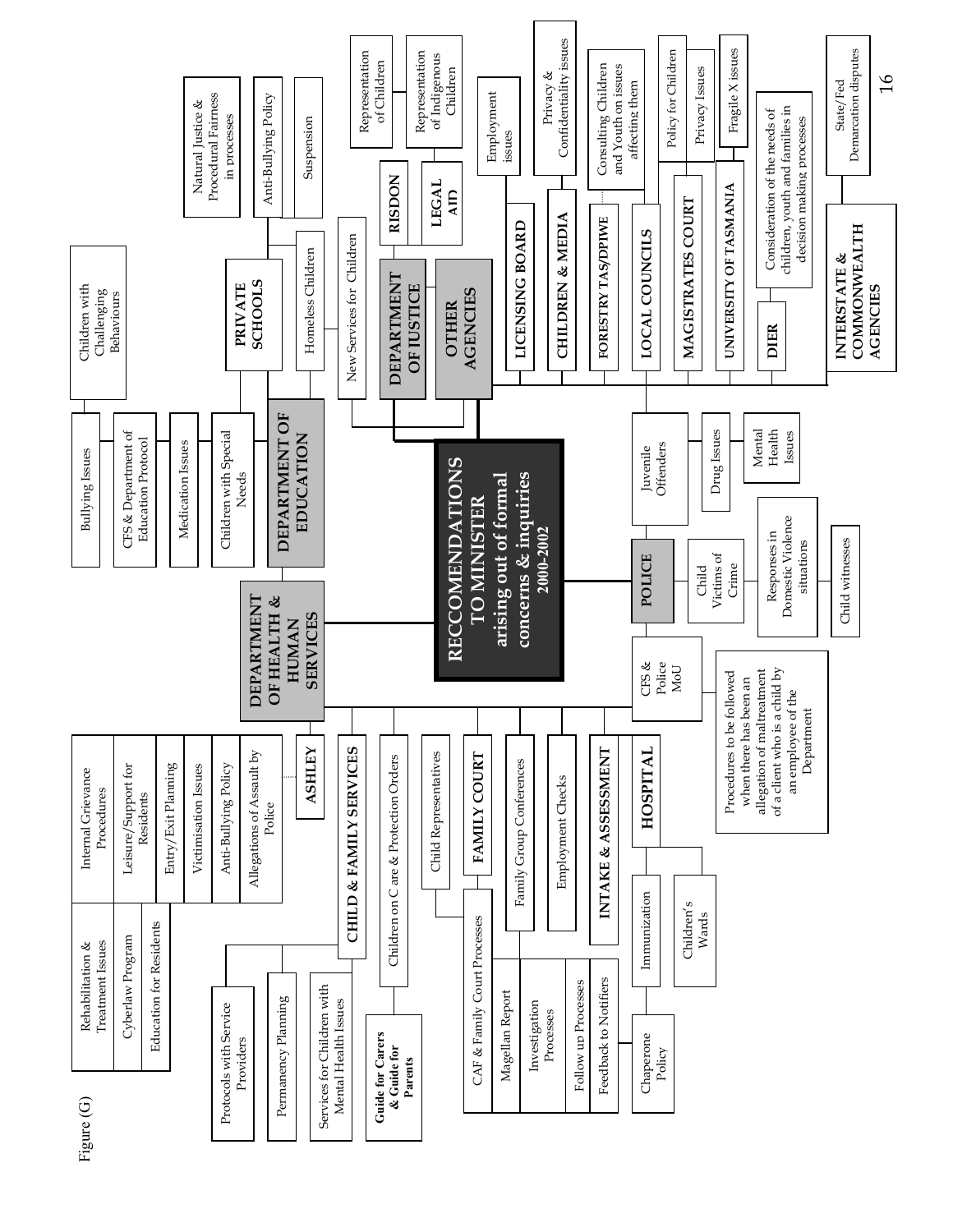<span id="page-17-0"></span>**2.6 Other Outcomes (1) – Raising public awareness of issues of law reform necessary for the health, welfare, care, protection and development of children** 

Section 79(1)(d) requires the Commissioner to raise public awareness on issues relating to the health, welfare, care, protection and development of children. The following law reform activities represent part of this advocacy for the benefit of children in Tasmania.

2.6.1 Advocacy on Undesirability of Physical Discipline at Home From April 2001, we had looked at what NSW was doing with law reform on banning physical punishment at home, and in May 2001, we commenced advocacy to Ban Physical discipline at home and informing the public on latest research on the consequences of the use of physical punishment on children, as well as alternatives to physical punishment.

This advocacy was also set out in my first Annual Report to the Minister, to inform Parliament of my activities. Pursuant to this my Office has also been in correspondence with the Law Reform Institute of Tasmania regarding amendment to section 50 of the Criminal Code, that allows parents, or those in their place, to use reasonable force to discipline children. This year, the Attorney General agreed that it was a matter that was suitable to be reviewed by the Law Reform Institute. I have been informed that the Discussion Paper for the community will be published later this year by the Law Reform Institute.

- 2.6.2 Competition on Banning of Physical Punishment at Home As well as the above advocacy for law reform, we also ran a competition on physical punishment. We obtained input from the Advisory Council as well as my Consultative Council for the questions and prizes. The Consultative Council Members have also assisted with short listing of winning entrants.
- 2.6.3 Abortion Law Reform

In December 2001, this Office made submissions to the Minister regarding the proposed *Criminal Code Amendment Bill 2001* in relation to abortion. After the Bill was passed, we wrote to the Minister, this time regarding some further concerns that we believed needed to be addressed in the area of abortion, particularly relating to young pregnant women. This Office advocated for consideration of mandatory counselling in the case of young people under 18 seeking abortions, as they may have other related issues such as depression, trauma, birth control and mixed feelings coping with the abortion, that may need addressing in detail.

2.6.4 Youth Justice Act/Sentencing

This Office made a proposal to the Law Reform Institute of Tasmania in May 2002, regarding amendments to the *Youth Justice Act 1997* to specifically allow the Court to take into account an early plea of guilty by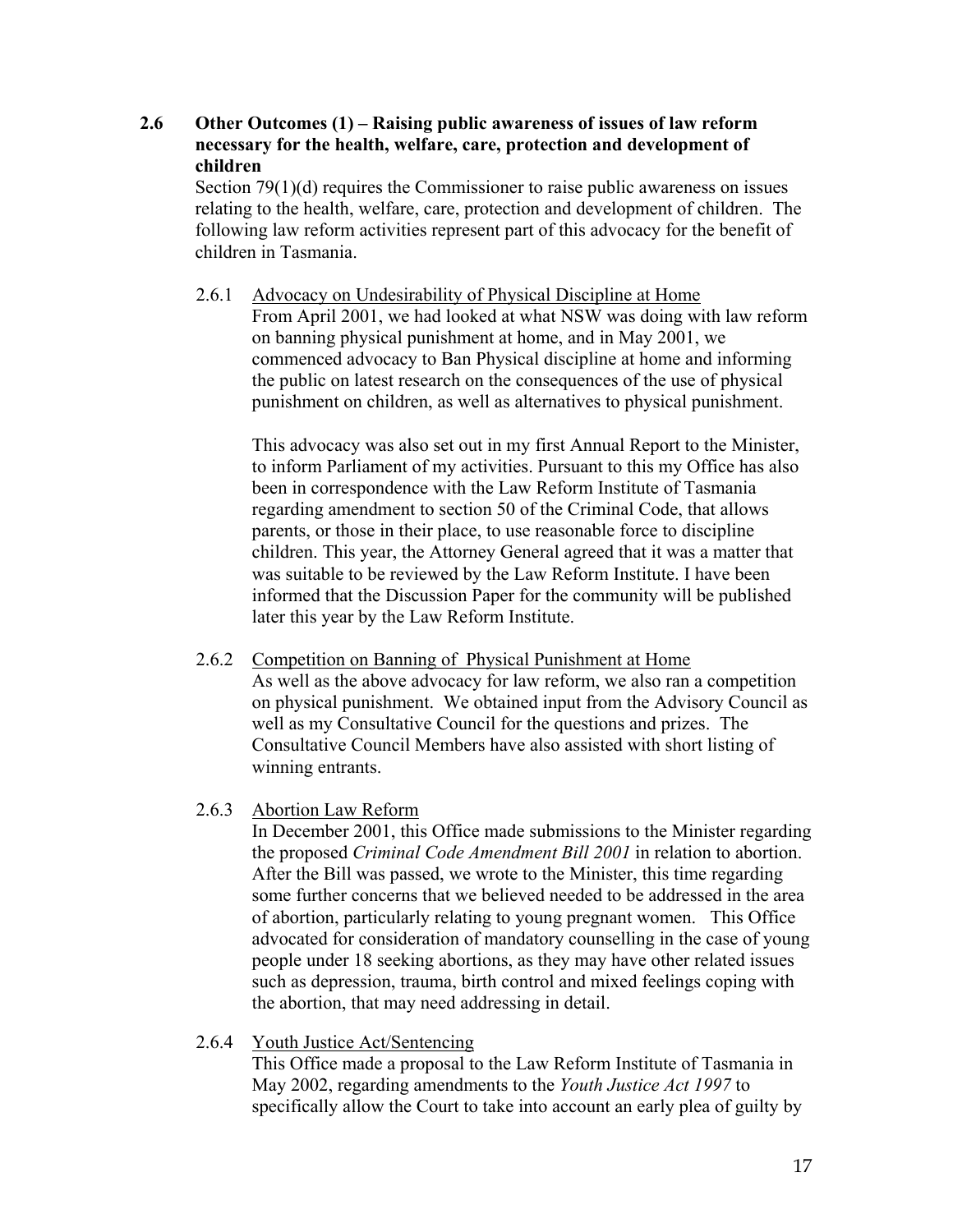<span id="page-18-0"></span>a young offender as a mitigating factor in their sentence. The legislation in Victoria and Queensland were referred to, as they give statutory effect to the common law position in this area. We advocated that as the *Youth Justice Act 1997* is currently silent on the issue, the amendments proposed for the sentencing of a young offender should be considered as they are consistent with the objectives and principles of the Act as set out in sections 4 and 5. This would also assist with reducing the numbers at Ashley.

2.6.5 Indecent Assaults

On 17 December 2001 the crime of indecent assault under the Criminal Code was expanded to rectify an unsatisfactory situation whereby adults could not be prosecuted when they invited a child to indecently touch them or if an adult touched him or herself while the child was present. Section 125B was inserted with respect to indecent acts with, or directed at a young person under the age of 17. As a result we are now advocating for the public as well as service providers to be fully informed of the new position under the legislation, in the interests of protecting children.

- 2.6.6 Raising of the Age of Consent in the Similarity in Age Defences In our January 2002 Monthly Report this Office advocated for an amendment to the Criminal Code so that the age of consent for the 'similarity of age' defence be raised to 14, instead of 12 as is the case at present. We advocated that instead of accepting earlier sexual activity as a fait accompli, given the high percentage of teenage pregnancies in Tasmania (being the second highest in the country), we educate and inform our vulnerable young on the sometimes unexpected and undesirable consequences of early sexual activity. We are also looking at making a proposal to the Law Reform Institute on this matter.
- 2.6.7 Reducing the Age Gap in the Similarity of Age Defence Also at present, there is a five year age gap in the defence to alleged consensual sexual activity for those under age 18. This means a defence can be raised by someone aged 20 that a 15 year old consented. This age gap is two years in most States and we strongly advocate that this gap be narrowed in Tasmania, for the reasons given above. We need to address this problem from all quarters, and this may be a useful arena to explore.

#### 2.6.8 *Forensic Procedures Act 2000*

A Report was submitted to the Minister in April 2002 regarding the *Forensic Procedures Act 2000* (see Summary of Reports to the Minister). The recent State elections have impeded the progress of the proposed amendments to the Act, but we continue to advocate for the recommendations made in that Report, as our concerns about the Act have not been satisfactorily addressed.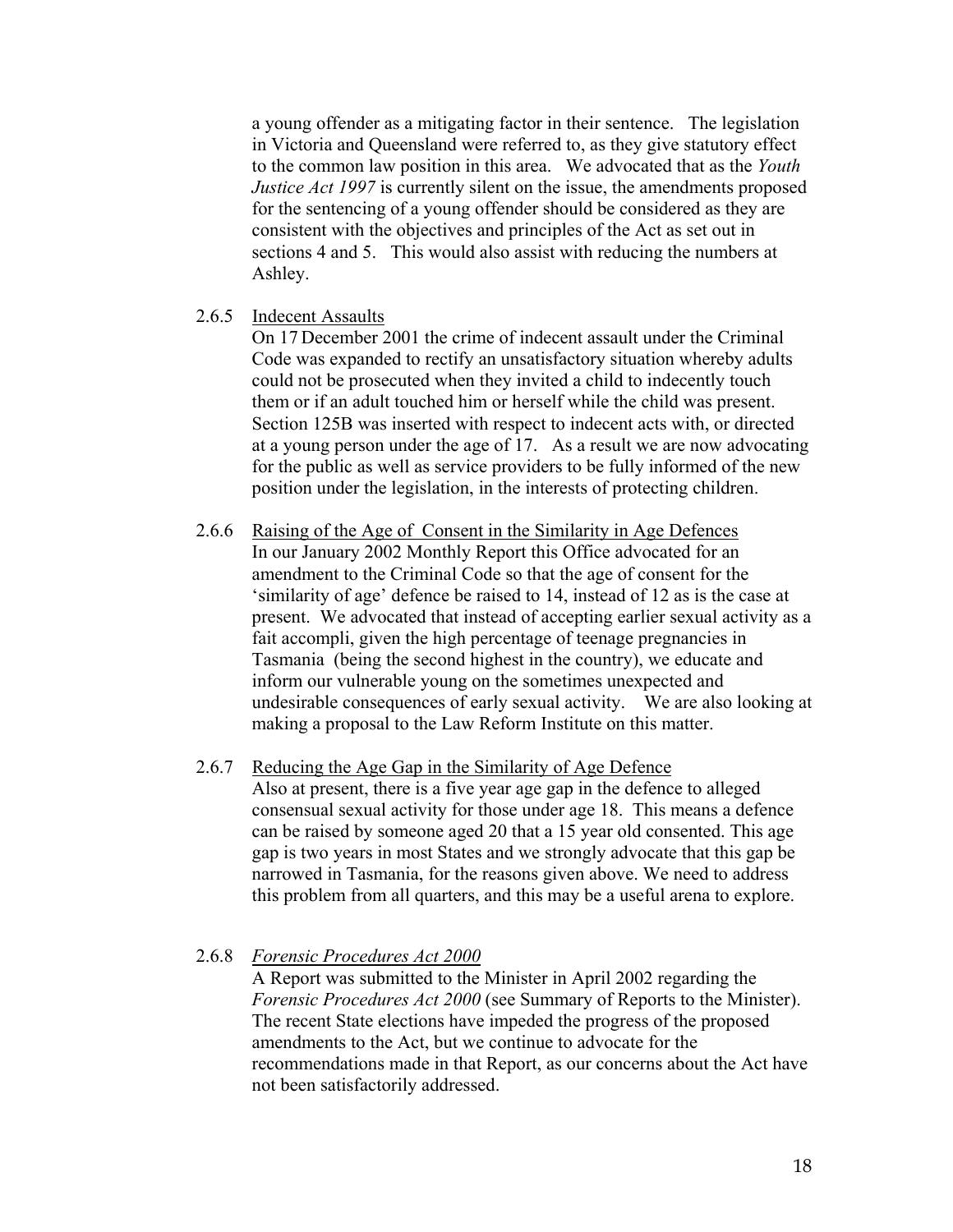#### <span id="page-19-0"></span>2.6.9 Disclosure of Names of Offenders

This Office was consulted on certain parts of the amendments to the *Evidence Act*, namely, the *Evidence (Children and Special Witnesses) Bill 2001*. However, we were not consulted on section 194K with respect to the suppression of certain identifying particulars in sexual offence cases, despite the clear impact this would have on child victims. This was apparently an unintended consequence of redrafting and as a result, all offenders in sexual offence cases cannot be named without an order of the Court. We have contacted the Department of Justice and Industrial Relations about this, and have been informed that the situation will be remedied.

# 2.6.10 *Youth Justice Act 1997* Amendments

In March 2002 this Office made submissions regarding the amendments proposed to the Youth Justice Act 1997. Copies of the Memorandum containing our concerns were sent to the Minister, the Department and the Director of the Division. Our concerns mainly relate to the protection of residents at Ashley under the proposed amendments. In particular, we have concerns on the proposals regarding transfers, and advocated that it would be appropriate that the administrative decision to transfer detainees from one facility to another be subject to review by the Ombudsman. We also advocated that there should in any event be a recourse to the Courts for the Magistrate to make any decision to transfer so that this decision could include what is in the best interests of the resident, with respect to any punishment, rehabilitation or treatment. We also referred to the proposals on confidentiality, and sought protection for residents of Ashley to prevent too wide a dissemination of information on them.

# **2.7 Other Outcomes (2) – Reflection on Interpretation of Laws**

In our dealings with Agencies, there is an initial tendency to maintain old positions with an interpretation of the law that does not accord with international best practice. This cannot be sustained as Australia is a signatory to the International Convention on the Rights of the Child. In addition, the object of the *Children, Young Persons and their Families Act 1997* seeks to provide for the care and protection of all children in Tasmania in a safe and stable environment to enable them to reach their maximum potential. Any actions that put this outcome at risk must be reviewed as any interpretation of the law that ignores this cannot be what Parliament intended.

# **2.8 Other Outcomes (3) – Advocacy to Community for No Law Reform to Disadvantage Children and Young People**

2.8.1 Naming Young Offenders

Launceston Council sought to obtain a resolution at the Local Government Association of Tasmania Conference for law reform to name young offenders. I made a submission to all Local Councils against this, and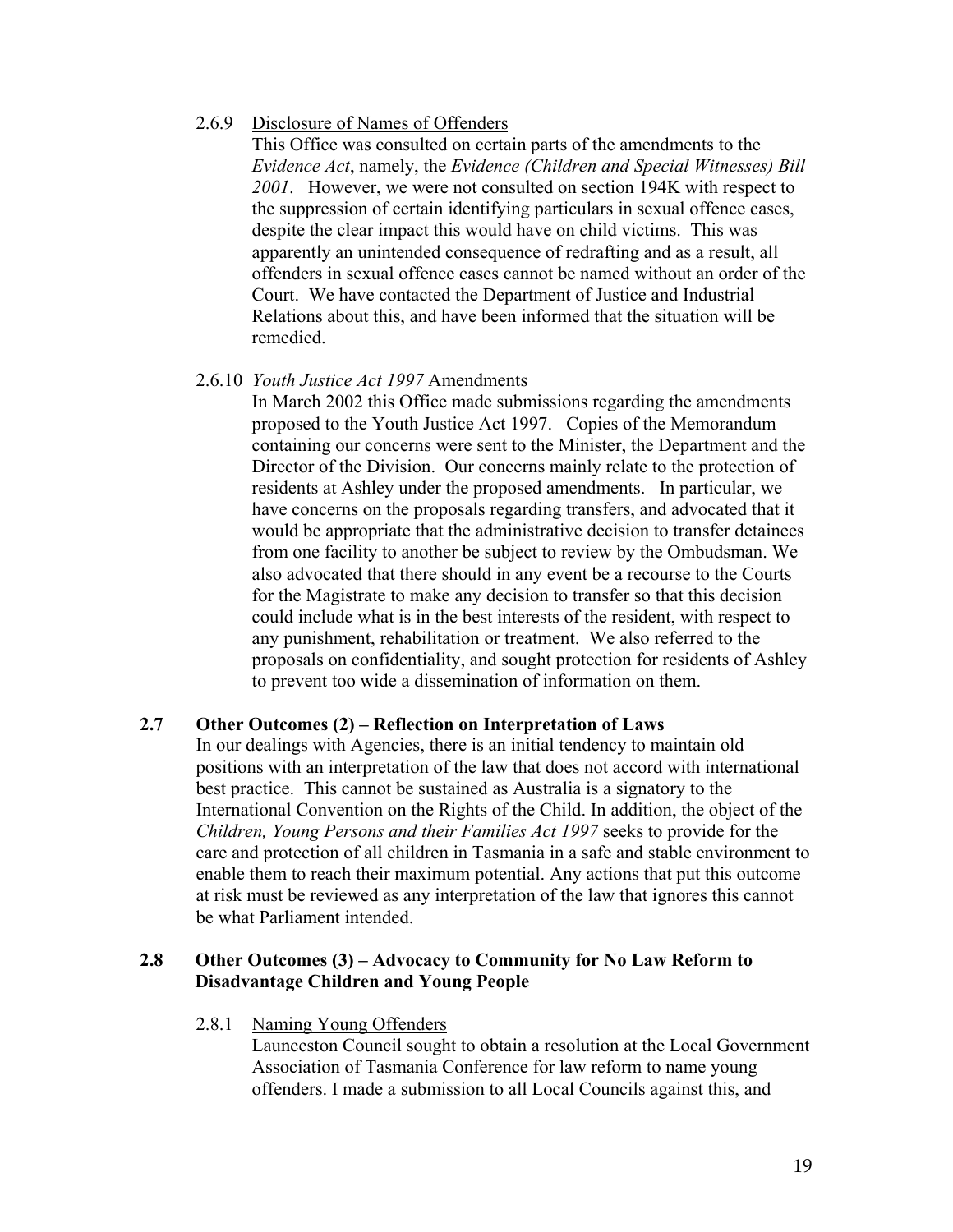<span id="page-20-0"></span>distributed material at the Conference through a Youth Delegate, who was also a member of my Consultative Council advocating against this. The Motion was defeated on the speeches made by Councillors.

#### 2.8.2 Reducing the Age of Criminal responsibility

This was an initiative of Derwent Valley Council who passed a Motion to reduce the age of criminal responsibility. I was informed about this after it was passed by Derwent Valley Council and again strongly opposed it. Further action will be taken to address this with all Local Councils, as Derwent Valley Council has written to all Councils seeking support for their Motion, which we cannot support, for the reasons we have given.

#### **2.9 Other Outcomes (4) – Summary of International Reports**

2.9.1 Report for the United Nations Committee for the Convention on the Rights of the Child

This Report commences with a brief introduction to the concept of human rights of children at an universal level, and contains an examination of how Tasmania's legislation complies with each of the relevant Articles under the United Nations Convention on the Rights of the Child. The Report advocated that the groundwork has been done for implementing the principles set out in the Convention, and advocated for cooperation between community groups, government, non-government agencies as well as members of the public to ensure that the Convention is fully implemented in Tasmania.

2.9.2 Tasmania: Commitment to and Compliance with the Paris Principles for the Protection and Promotion of Human Rights This Report was prepared for and submitted to the Asia Pacific Forum of National Human Rights Institutions. The Report examined how the Office of the Commissioner for Children complies with the Paris Principles, in the context of protecting and promoting the human rights of children in Tasmania. This Office has developed a 'rights-based' model in the carrying out of our statutory functions, so that we can advocate for and promote the rights of children in all areas of their lives, including health, welfare, care, protection and development.

#### **2.10 Other Outcomes (5) – Reports to Minister**

In June 2000, Hansard reported that Members of Parliament indicated that they required the Commissioner to review the implementation of the Act within two years and I summarise below the main features of the ten Reports that have been presented to the Minister to be presented to Parliament.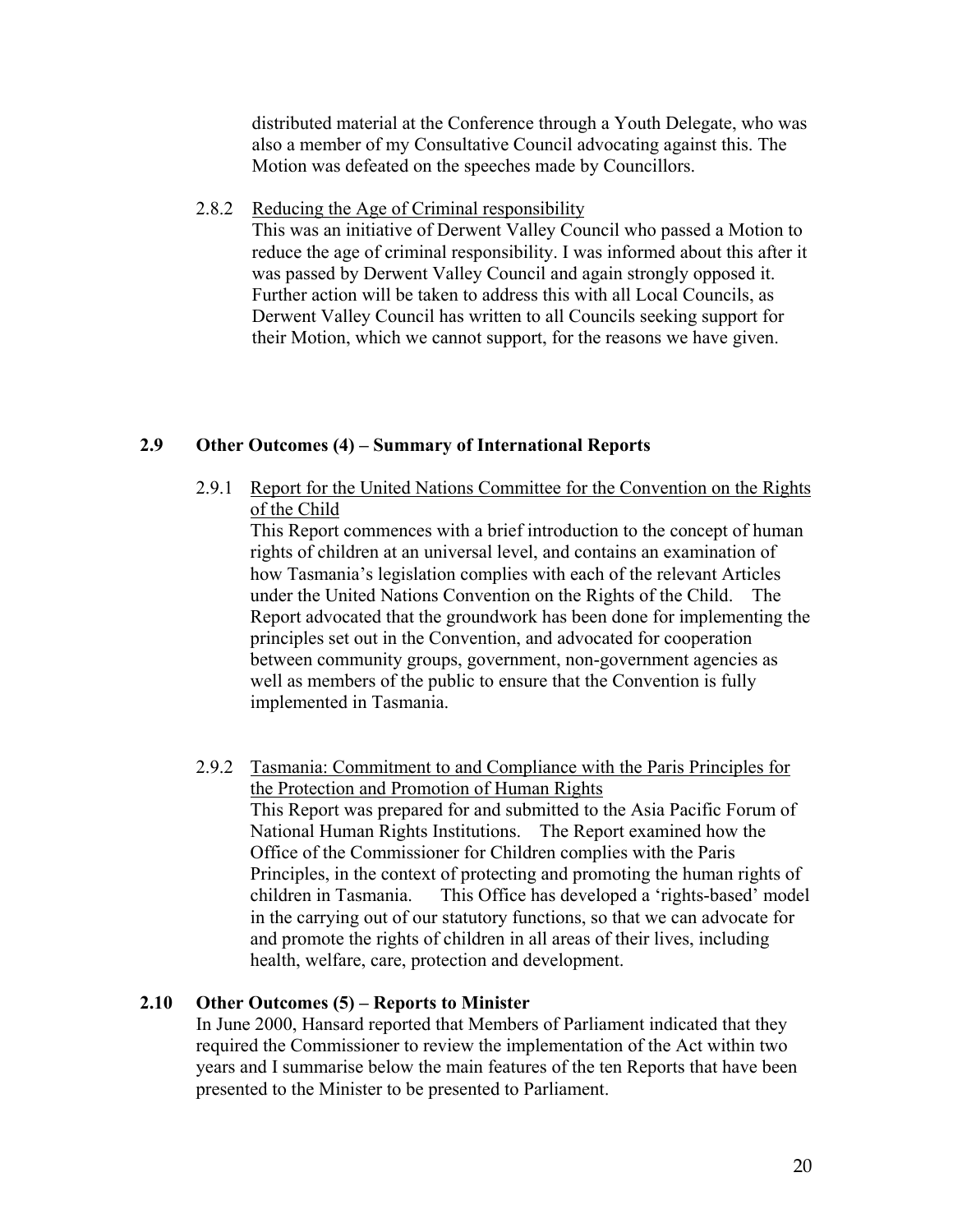<span id="page-21-0"></span>With my Reports and the new "Our Kids" policy framework and the setting up of the "Our Kids" Bureau, it is hoped much of these concerns will be addressed. These problems have to be resolved first, or at the very least concurrently with the new Policy, if we are to begin to deliver, yet another change to the way the system has operated, but this time from the essential perspective of "Early Intervention".

- 2.10.1 Information on Mandatory Reporting: Lack of Conformity with Specific Provisions of the Children, Young Persons and their Families Act 1997 This Report raised concerns regarding the Mandatory Reporting Training Information Booklet provided by the Division to the community on their responsibilities under the Act. This Office advocated for a more proactive approach and better conformity with the terms, object, principles as well as the spirit of the new legislation in the information provided by the Division to the community. In particular responses to notifications made by mandated notifiers needed to be based on the best interests of the child.
- 2.10.2 Intake and Assessment Processes Concerning Children Who Witness Criminal Assaults At Home

The main focus of this Report was the response of the child protection system to children who witness criminal assaults at home. In particular, the Report included an examination of the administrative instructions provided to workers by the Division, and advocated that in order to properly achieve the object of the new Act there needs to be a wider focus to acknowledge the harm to children who witness domestic violence.

The Report also reviewed experiences of other jurisdictions, and advocated for the removal of the danger to the child in the family, rather than of the child from the family as Parliament intended. To do this, proactive, coordinated action between the child protection agencies, the Police and the Courts is essential. Accommodation issues and services for children were also discussed.

#### 2.10.3 Children Who are Homeless and Children Who are At Risk of Homelessness

This Report advocated for proactive responses to children who are 'at risk' due to homelessness, through the seeking of orders under the Act where appropriate, and the provision of services by the Division to assist in situations where children are 'at risk' by living on the street and allegedly refusing assistance.

Issues this Report considered include the lack of appropriate facilities for safe custody of homeless children in Tasmania, State/Federal demarcation issues with respect to financial assistance to such children and best practice in providing assistance to children at risk. The Report advocated for proactive inclusion of homeless children in the care and protection system, processes to factor in homelessness as an issue of risk as well as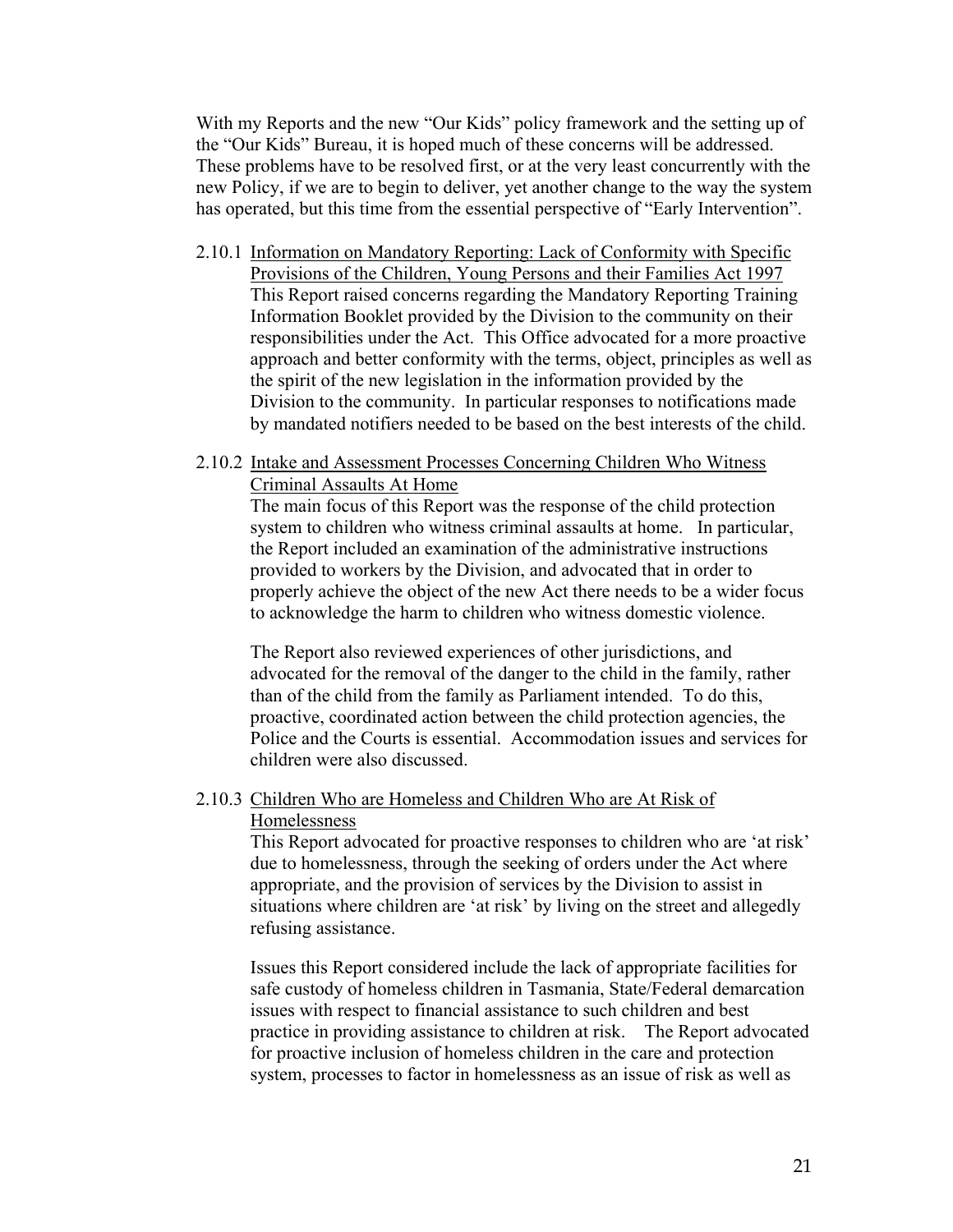increased services, accommodation options and financial assistance for such children.

#### <span id="page-22-0"></span>2.10.4 Legal Representation of Children

Under section 59 of the Act, a child can have a legal representative appointed before an attendance at the Court. This Office advocated that for a proper implementation of this section, the Division needs to supply information and to provide a referral service to the child as part of its practices, in order to discharge its obligations to assist children, in all cases where Court proceedings are to be issued.

#### 2.10.5 Right of Children to Address Court

crime.

This Report examined the implementation of section 56 of the Act, which allows the child to give his or her own views personally to the Court as to his or her ongoing care and protection, regardless of whether the child is represented or not. As with section 59, this Office advocated that in order to fully implement this section, the Division needs to have adequate administrative directions to staff to supply information to the child with regard to this right.

The Report on section 59 and section 56 also considered the issue of the role of the Court and the legal representative in the determination of the best interests of the child under section 55 of the Act.

#### 2.10.6 *Forensic Procedures Act 2000*: Review of One Year in Operation This Report reviewed the impact of the *Forensic Procedures Act 2000* on the position of children, and raised a number of concerns relating to its operation, particularly in relation to the position of children between 15 and 17. The Report supported the proposed amendments to the Act that were tabled before Parliament prior to the elections, and raised some further ongoing issues that need to be addressed to ensure that the best interests of children and youth are not marginalised in the attempt to solve

#### 2.10.7 Section 104 of *Youth Justice Act*: Adjournment of Criminal Proceedings to Determine Care and Protection Matters

Research has shown that children and youth who have had contact with the welfare system are more likely to come into contact with the juvenile justice system. This Report focused on the use of section 104 of the *Youth Justice Act 1997* to address the care and protection issues of children and youth who have been charged with offences and are brought before a Court on such charges. This section allows the Court to adjourn the criminal charges so that issues in the welfare jurisdiction can be addressed first.

The Report advocated that the Division of Children & Families and Tasmania Police collaborate and be proactive in looking into care and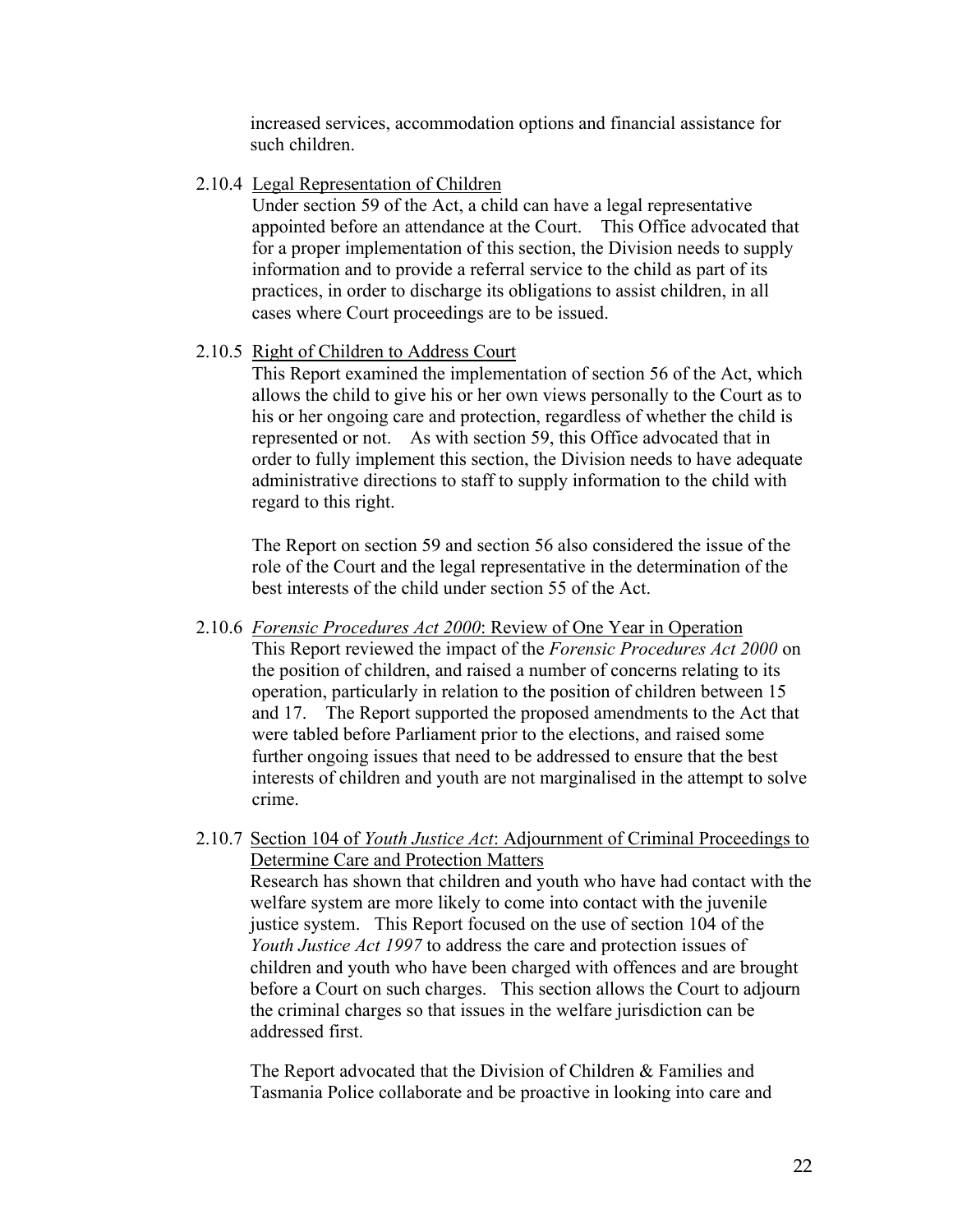<span id="page-23-0"></span>protection issues and to alert the Court of these at an early stage of the criminal proceedings, in order to prevent children and youth being drawn into the juvenile justice jurisdiction and Ashley.

2.10.8 Section 105 of the *Youth Justice Act*: Adjournment of Criminal

Proceedings to Determine Mental or Nervous Health Issues Current literature on juvenile offenders often raises the issue of their mental health. As with section 104, this Report concluded that section 105 of the *Youth Justice Act 1997* is not being properly implemented to assist children and youth with mental health problems. The Report advocated that there is a need for the Division of Children & Family and Tasmania Police to review the current Memorandum of Understanding to clarify their respective responsibilities in dealing with young offenders with mental health issues. The Report also advocated for a Multi-Disciplinary Assessment Panel to be formed, along with other assessment services, so that mental health issues are not overlooked, and can be dealt with, to once again prevent the youth from being drawn into the juvenile justice system and Ashley.

2.10.9 Family Group Conferences: Bottom Lines

This Report focused specifically on the Division's use of 'bottom lines' in Family Group Conferences. This Office advocated that their current use is inappropriate as they do not represent a proper implementation of the Act, but rather, a move away from the intent of the Act to give families a chance to resolve matters themselves, and for the child to express views and wishes that must be taken into account in the Family Group Conference. The Report recommended that the Division's practices and policies regarding the use of bottom lines be reviewed.

2.10.10 Responses to Disclosures and Reports of Physical and Sexual Assaults on Children.

> This focus of this Report is on the processes within the Division dealing with disclosures, reports and allegations of child sexual and physical assaults. The Report also examines the Division's interaction with Tasmania Police, as well as the how the notification process currently in place is responding to protecting children subject to sexual and physical assaults, and preventing their further victimisation.

The Report concluded that various factors are currently acting as a barrier for a thorough assessment to reports of violence against children, particularly where there are Family Court proceedings on foot. A number of recommendations were made, including the consideration of the developments of the Magellan Project, processes within Intake & Assessment to record all consultations made, as well as the keeping of 'child-at-risk' registers to improve communication between agencies to provide better responses in the interests of child victims.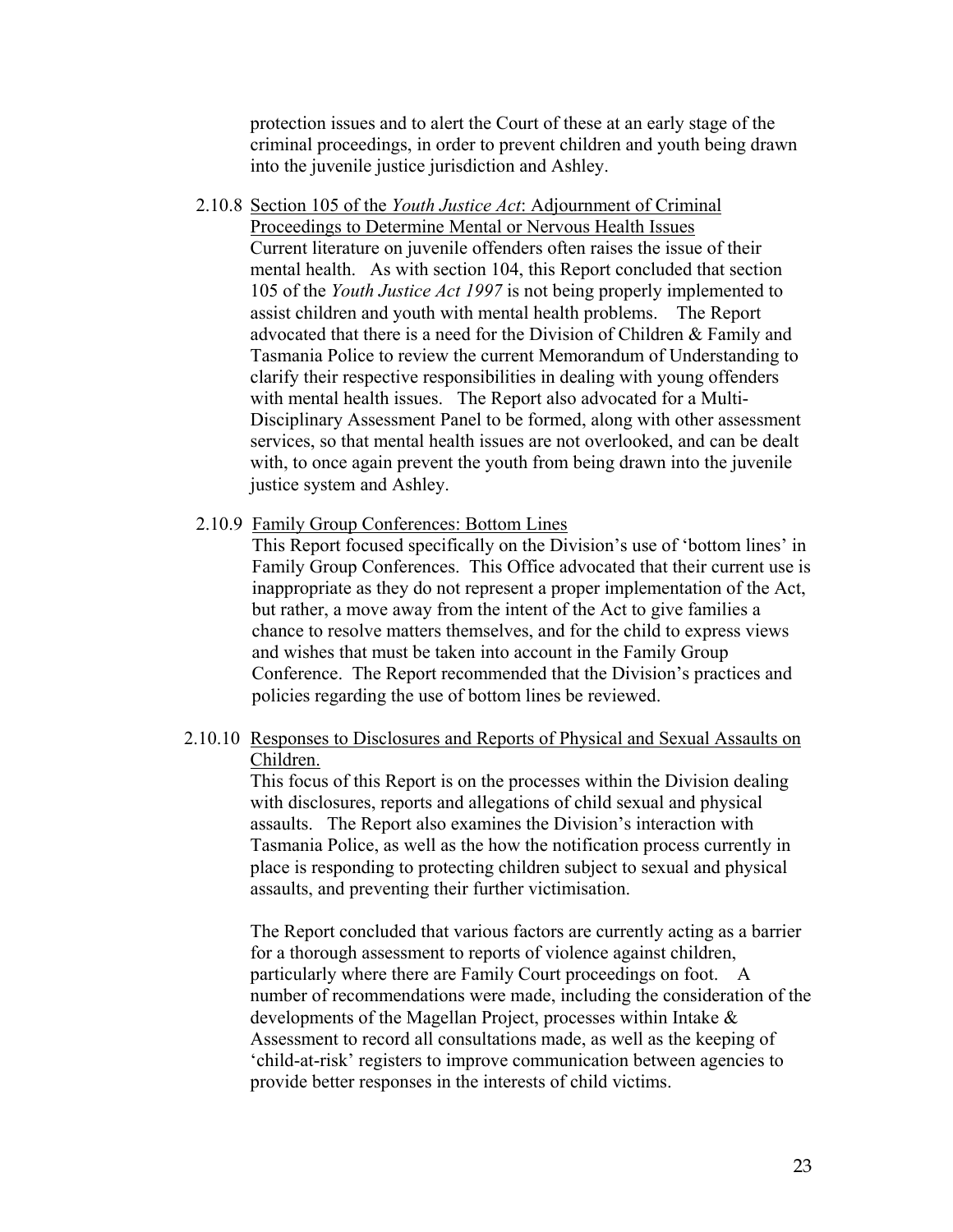#### <span id="page-24-0"></span>**2.11 Other Outcomes (6) – Assessment of level of training undertaken, and advocacy for further training and services, under new Act**

In general, I found that the new system proclaimed in July 2000 seems to have been imposed on a superseded system, with apparently little current training for workers or increased services for children and youth. To ensure a smooth transition and the successful implementation of the *Children, Young Persons and their Families Act 1997*, there must be adequate and ongoing training sessions, as well as an increase in services to respond to higher standards that the community were entitled to expect. An understanding and acceptance that a focus on the best interests of children is vital, and insufficient training results in superseded policies and practices prevailing. Minimal guidance appeared to have been compounded by insufficient increases in services to children and families to cope with what the new system expected of the Division.

This would have presented a very difficult situation for all those working in the system, although there was a real attempt to work in accordance with the new Act. However, as my Reports have indicated, the Act appears to have been not fully accepted, understood, or adequately resourced causing frustrations that commence from the initial notification process to the lack of adequate service delivery to children and youth at risk, to protect them from abuse and neglect or further abuse and neglect.

# **2.12 Other Outcomes (7) – Further Reports to Minister**

2.12.1 Report on Ashley Detention Centre Reported Assaults by Police on 4 April 2001

In April 2001, this Office received a number of concerns from residents at Ashley in relation to reported assaults on them by Police. These allegations were investigated by Tasmania Police, who found that there was insufficient evidence to sustain prosecutions against the police officers involved with respect to two complaints made by two of the residents, but that the physical restraint of the third resident by the two police officers involved may constitute a common assault. The matter was considered by the Director of Public Prosecutions, who stated that the police officers should be charged unless the third complainant was satisfied with conciliatory measures short of prosecution – including:

- 1. personal apologies from the officers and those in charge of them; and
- 2. the implementation of policies to prevent a repetition.

The resident and his mother subsequently received written apologies from the police officers involved.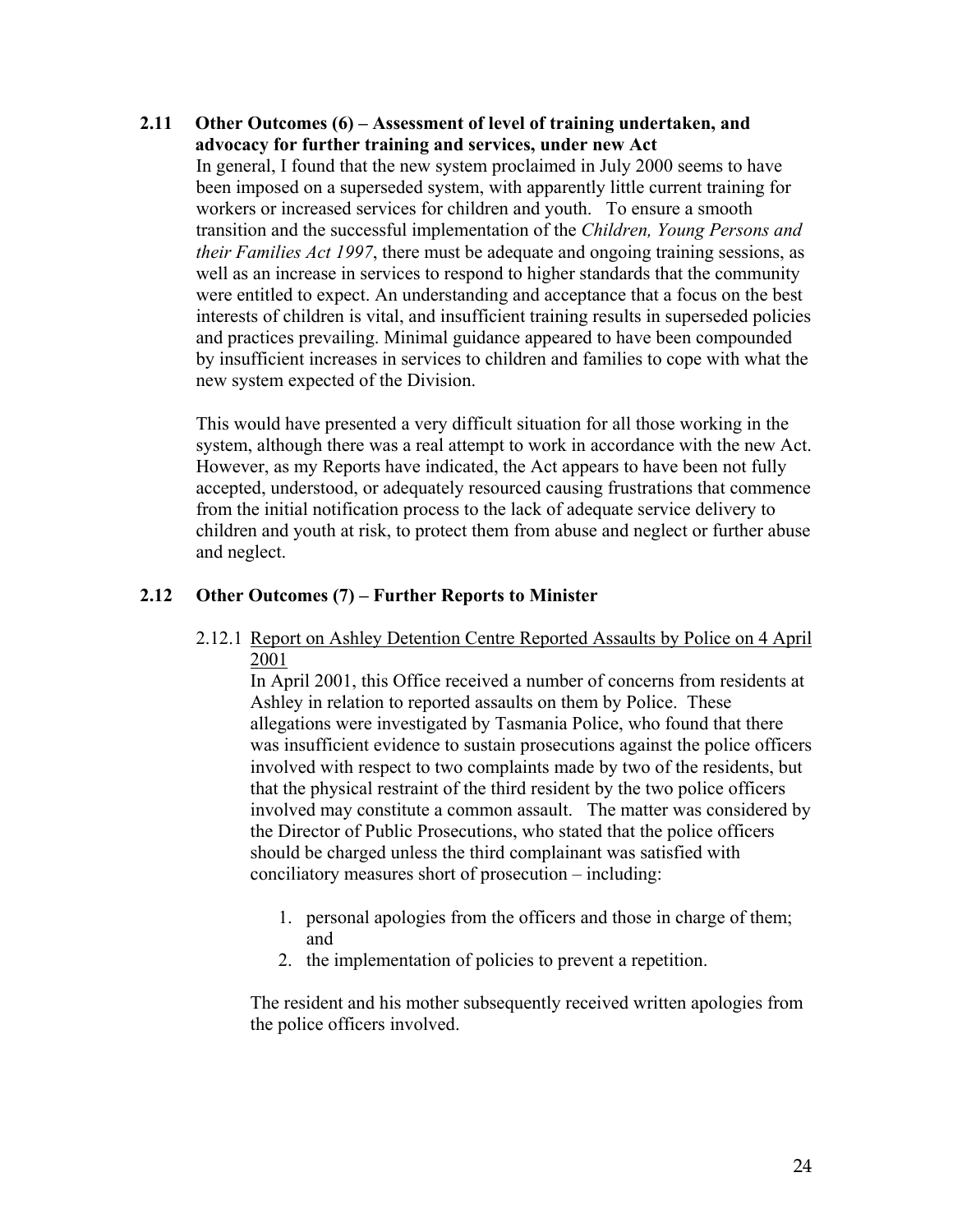<span id="page-25-0"></span>Our assessment into practice and policy issues was submitted to the Minister in December 2001. Recommendations made in the Report with respect to issues within Ashley included:

- inappropriate request from Ashley staff on duty, for Tasmania Police involvement with residents concerned;
- overstepping of reasons for Tasmania Police presence at Ashley;
- inappropriate access given by staff on duty to Tasmania Police to enter rooms of residents;
- unwarranted and unauthorised access to resident's rooms by Tasmania Police;
- background of considerable unrest, escapes, assaults by one resident of staff after which the resident was charged, conflict between staff and residents, and inappropriate restraint of residents by Ashley staff, before incidents reported to Commissioner ;
- acrimonious relationships between staff members and residents;
- use of force by Ashley staff for restraint;
- unnecessary use of force and assaults by Police;
- unnecessary exclusion of statements of Teachers at Ashley School by Tasmania Police, as they were independent witnesses, and not part of the two Agencies involved.
- the need for appropriate internal complaints procedures to be established at Ashley on treatment of residents by staff members;
- internal review of what occurred to Ashley residents needs to be undertaken;
- Internal review of the conduct of staff on duty needs to be undertaken;

The Report also considered wider issues such as:

- the Protocol between Ashley and Tasmania Police;
- consultation of children and youth under the United Nations Convention on the Rights of the Child;
- the duty of care owed by the Secretary of the Department of Health & Human Services to residents.

# 2.12.2 Report on Strip Searches of Children At Risdon Prison – An Assessment into the Practices of Risdon Prison that Place Visitors At Risk to their Health and Welfare

In May 2001, this Office received a number of concerns in relation to the strip searching procedures at Risdon Prison. In one particular case, it was confirmed by the custodial officers involved, that children (aged 14 and 4) were requested to remove all clothing . There was dispute on whether the four year old child was directed to squat, but it was accepted that the older child was directed to do so and complied. In another case, two male children (aged 3 and 14) were also strip searched on a visit. One was reportedly done in cold weather conditions which caused additional stress.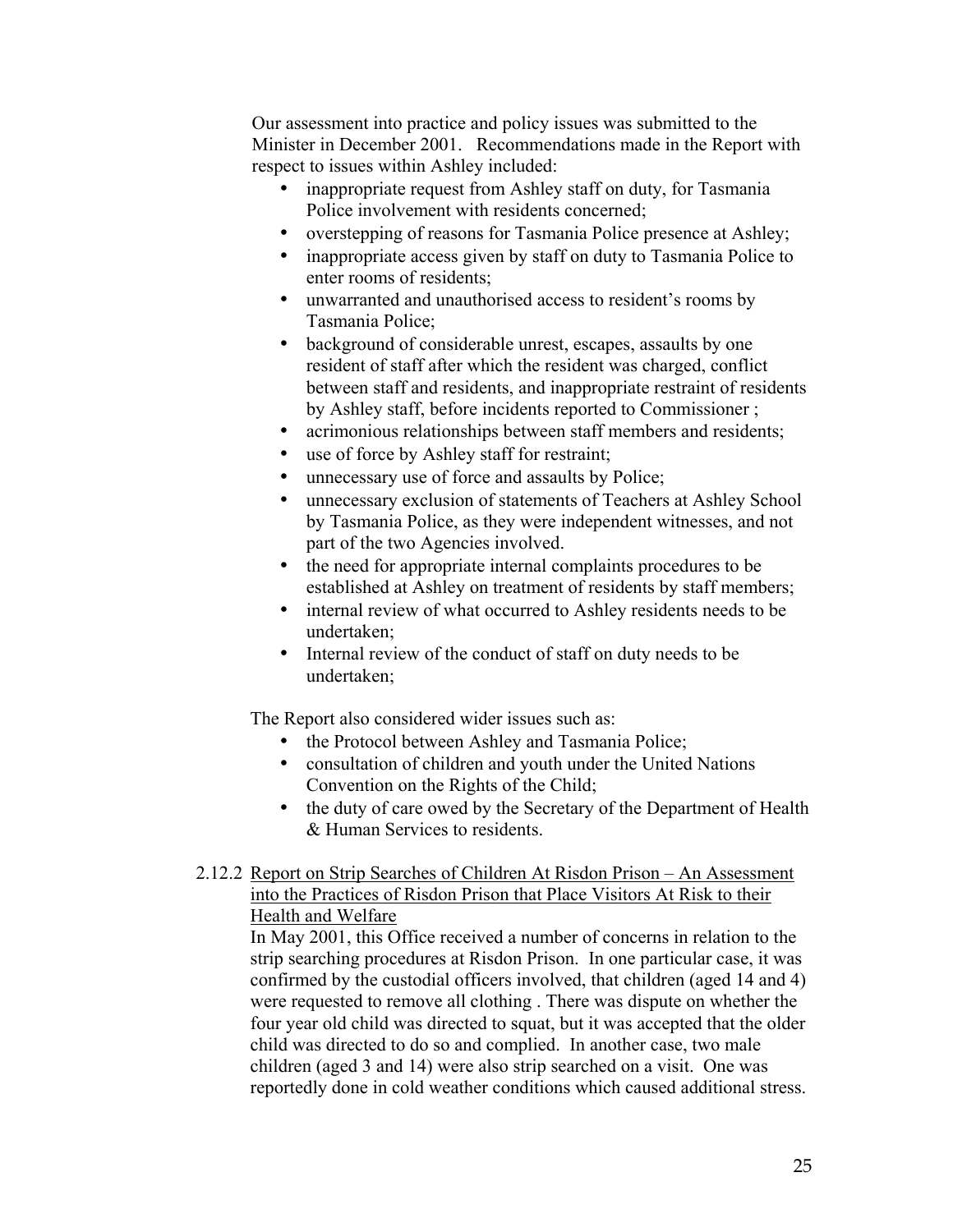This Report was the result of our assessment into the matter, and the practice and policy issues impacting on children subject to such procedures. The Report examined powers under the *Corrections Act 1997* and the Director of Prison's Standing Orders, and advocated that that there is a lack of express powers to conduct strip searches on child visitors. The Report also examined the situation in other States, where strip searches by Prison staff are not permitted in New South Wales, South Australia, Australian Capital Territory, Northern Territory and Queensland.

It is of concern to this Office that under the current procedures in place, those who refused to be strip searched were not given any other options, but were instead asked to leave the prison and are banned for a period from visiting. The Report advocated for an end to the practice of strip searching of children by prison staff, but that instead, Tasmania Police be called where there is a properly formed suspicion that an offence (trafficking contraband into the Prison) is being committed.

The Report also recommended that:

- adequate child friendly information to be provided to visitors explaining the conditions of their visit;
- the practice of ending visits when child visitors use the toilet during a contact visit be suspended;
- baby packs to be made available if clean nappies are not to be permitted to be taken into prisons during visits;
- that there are sufficient procedures in place now, to ensure that visitors are not trafficking drugs into the prison during contact visits and that strip searching is not necessary;
- it should be mandatory that a Doctor be called in all body search situations;
- that the child or children being strip searched should never have been asked to squat, as this was entirely outside the powers of search;
- in all situations it is inappropriate for Prison Officers to conduct strip searches of children, without Police and medical involvement;
- obtaining the consent of a visitor to being strip searched is not acceptable if it is done by coercion through terminating their right to visit if they refuse to consent;
- all children under 18 should be treated equally in relation to search procedures;
- that alternative methods of searching such as electronic drug detective devices, and 'sniffer dogs' be considered;
- that the strip searches concerned were abusive and repugnant
- **that all strip searching of child visitors be banned immediately**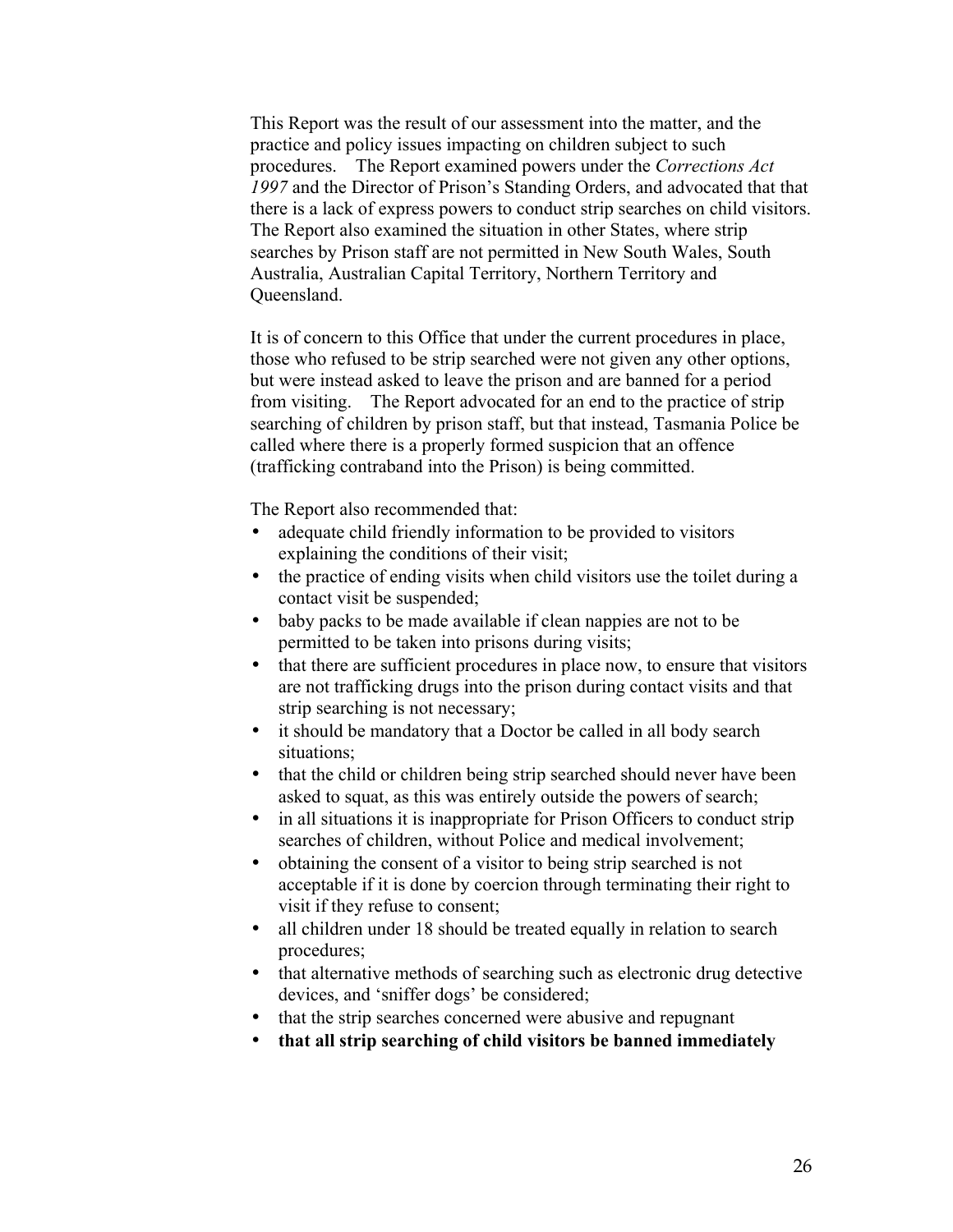#### <span id="page-27-0"></span>2.12.3 Report on Visit to Launceston Remand Centre

On 11 March 2002, I visited the Launceston Remand Centre, after receiving information that they were holding under 18s from Ashley. Being concerned about the suitability of these placements, I inspected the site, and reported back to the Minister on the conditions in which these youths were placed. This Office advocated that the Launceston Remand Centre is inappropriate for under 18s, and also does not provide them with sufficient rehabilitative services and programs, and is in breach of international best practice as well. Our Report also looked at various provisions within the *Children, Young Persons & their Families Act 1997*, as well as the *Beijing Rules*, *Riyadh Guidelines* and the *Protection of Juveniles Deprived of their Liberty Rules*, and advocated that best practice be followed with respect to the detention of juvenile offenders.

2.12.4 Advocacy for Best Interests of Residents at Ashley: Reports on Visits. The past 12 months has represented a volatile period for Ashley, but I am pleased to report that the situation appears to have settled a little at the time of writing, although there is still a great deal to be done in terms of practices, policies and services for the residents.

Over the last eighteen months there have been concerns expressed to this Office relating to alleged assaults and victimization of residents both by other residents, and the use of inappropriate methods of restraint by staff. This Office has advocated for a review of the procedures in place for dealing with these allegations and concerns, and also for anti-bullying and anti-violence programs to be implemented within the Centre. During the year this Office has also visited the site on a number of occasions, and reported to the Minister on issues of concern following such visits, such as those relating to the newly constructed perimeter fence, the admission process, separation of residents from the community, separation of male and female residents, treatment and rehabilitation programs, staff training, medical services, case plans and appropriate recreational facilitates etc.

Some of these concerns have, or are being resolved, and this Office will continue to monitor the progress on others. Regular meetings with Centre Managers to discuss issues of concern, have been proposed and it is hoped that in our Annual Report in 2002-2003 we will be able to report positive developments. The new Director of the Division has agreed to ask the workers at Ashley to formulate a Vision and Mission statement as well as a Charter of Rights of the residents. I have suggested that this is necessary to change the past culture to one that more accurately reflects the *Youth Justice Act 1997* as well as international best practice guidelines.

It is hoped that in the year 2002-2003 we will be able to free up resources to make monthly visits to Ashley to assist with changes that will produce a safer and more appropriate custodial environment for residents, in keeping with the new Act and the *Youth Justice Act 1997*. Visits to Ashley take up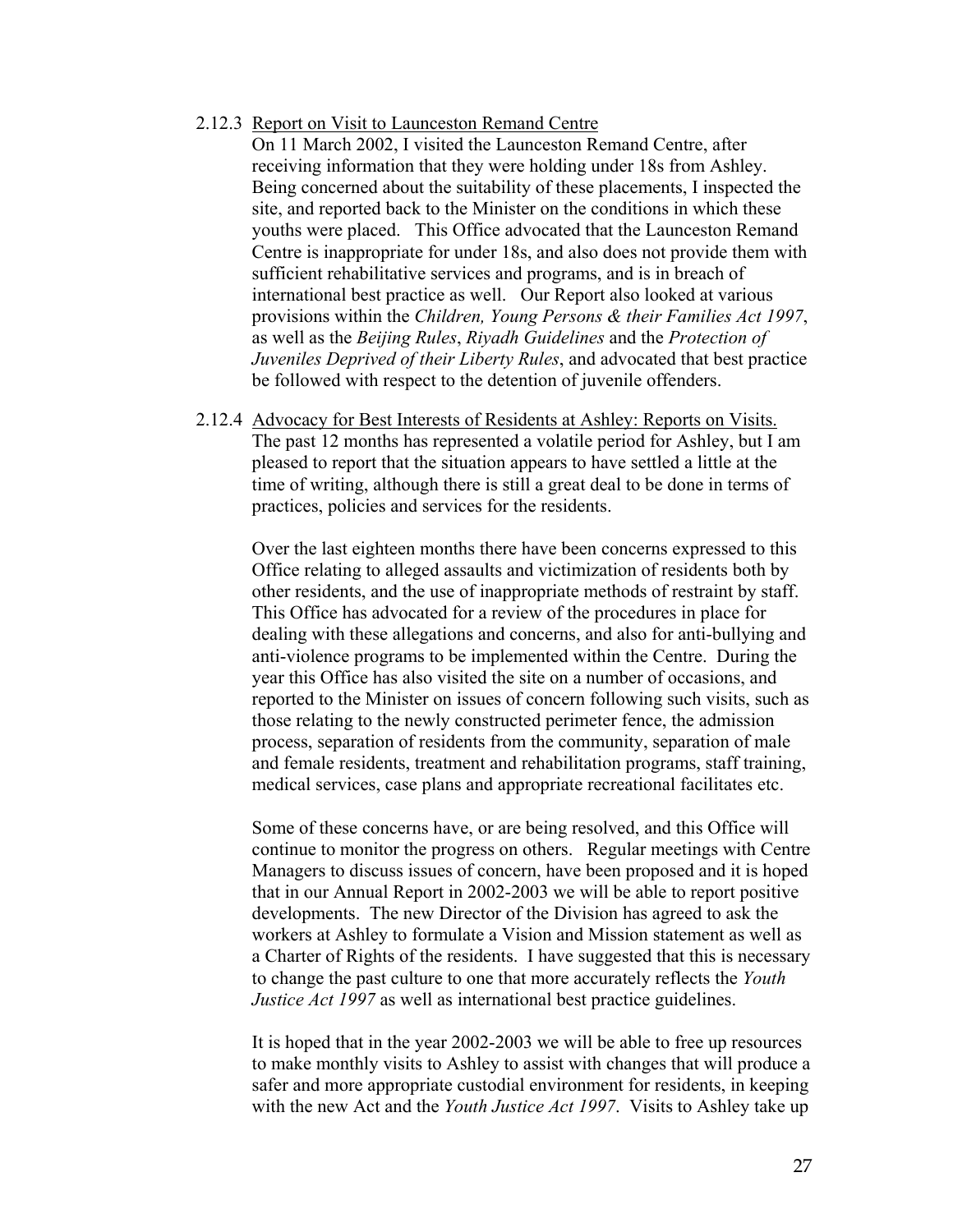<span id="page-28-0"></span>one whole day from this Office which is an imposition on our functions as it appears that it was not envisaged by those who funded this Office that the Commissioner would be as 'hands on' with Ashley as I have been.

#### 2.12.5 Establishment of Cyberlaw at Ashley

In February 2002, I attended the National Children and Youth Law Centre in Sydney and made arrangements to link Ashley with the Centre so that residents would have access to free on line legal advice on their rights. On my return, my proposals were accepted and encouraged by both the Minister for Health and Human Services and the Minister for Education. Gary Yan from this Office attended Ashley and spoke to the head teacher at Ashley School and demonstrated how the on line process can be accessed. This programme was subsequently introduced and represents the first on line link between a juvenile justice facility and the National Children and Youth Law Centre in Australia.

#### **2.13 Other Outcomes (8) – Advocacy for Early Intervention Strategies**

The above Reports to the Minister has looked at the reality of the service delivery of child protection, and compared it to the object and principles of the new Act. With a focus on early intervention opportunities that can be processed within the system now, we advocated for changes in practice and culture to better implement the provisions in the new legislation. In particular, with respect to early intervention strategies, we have advocated for:

- strict compliance with the Act in relation to administrative instructions and guidelines provided to the community by the Division of Children and Families on mandatory reporting, so that effective early intervention can occur;
- identification, support and assistance including treatment with ultimate statutory intervention in cases where children are at risk in early childhood, to prevent emotional or other injury to the child
- recognition and services for children who witness domestic violence on the basis that they are children at risk, both physically, emotionally and psychologically, and sometimes sexually, although this abuse may emerge later;
- closer collaboration between the Police and Child Protection Services when it is suspected that children are victims of crime;
- collaboration between the Department of Education and the Department of Health & Human Services for programs for early childhood intervention services for children who exhibit learning and behavioral difficulties, symptoms of mental or nervous health issues or disorders, particularly in the 0-5 age group.

This advocacy for services and support in early intervention have ranged across the spectrum with different Agencies, including preventative health services to those that provide opportunities for early identification services at various transition stages of a family, a child or a young person's life. The purpose of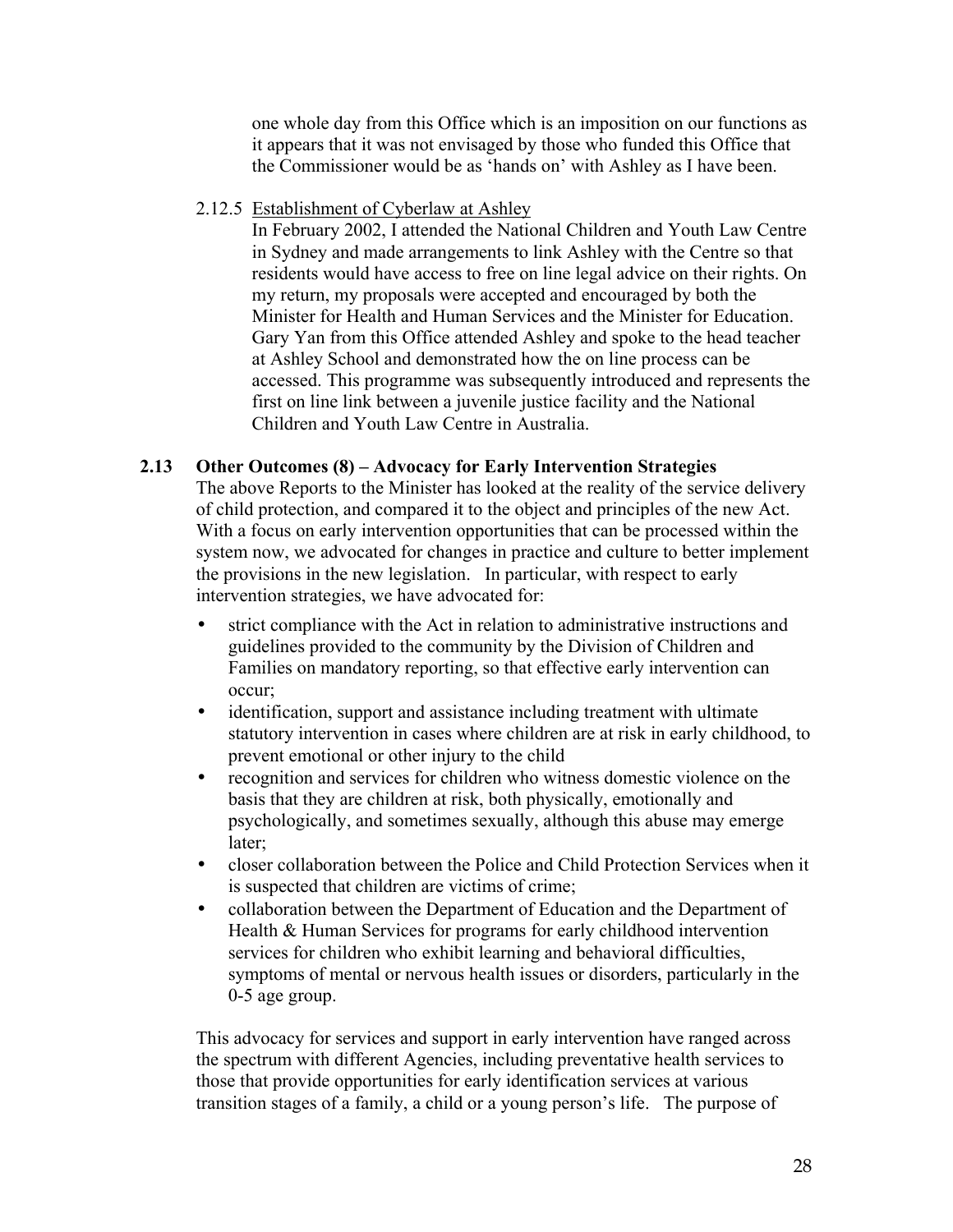<span id="page-29-0"></span>such services would be to provide for safety, stability, care and protection early in the child's life, so that the child's maximum potential can be achieved.

#### **2.14 Other Outcomes (9) - Specific Projects Undertaken**

2.14.1 Concerns received about the Our Kids Strategic Policy document In the Addendum to our last Report to the Minister on the Implementation of the *Children, Young Persons and their Families Act 1997* (on the Division's Responses to Disclosures and reports of Physical and Sexual Assaults on Children), this Office proposed that the *Our Kids* Initiative represented an opportunity for us to work together with the Division and the *Our Kids* Bureau to fulfil the object of the Act. I have noted on numerous occasions, that the object of the Act, is to "provide for the care and protection of children in a manner that maximises a child's opportunity to grow up in a safe and stable environment and to reach his or her full potential". This is the only object of the Act and must be taken as the fundamental objective of any Policy that seeks to improve the safety, stability, care and protection of children in Tasmania. As I have stated earlier, this requires a full acceptance of the section 8 principles in the new Act, of support to families, based on the best interests of the child. The child has to be central in the ecological framework of the Policy. The term "outcomes for children" reflects an economic rationalist organisational approach, and the implication is that children are *objects*, of service delivery, rather than, the *subjects* of the Policy, who are to be assisted to achieve their goals A specific child centred policy would not objectify the child, but make the child's best interests central in all decisions, as the new Act requires.

To further the object of the new Act, I have advocated that the Action Plan to be developed must factor in all recommendations from my Reports to the Minister on the Implementation of the Act. These Reports identify the current deficiencies that exist in the system, which need to be remedied. In addition, for the Plan to succeed, input from families must be sought.

I have also received concerns from the community and other agencies that they were not sufficiently represented in the community reference group, although I asked that this membership be extended. It is also of concern that professional perspectives (although well based on research), were not able to take account of input from families who are after all, the clients of the Division. There are also no consultations envisaged with children and youth. This may mean that there is a danger that the existing perceptions and lack of confidence in the system will continue in that professionals are seen as the only ones who are "experts". This may result in families and the community not empowered to work with the Division to resolve family concerns early, before they become "child harm and maltreatment" issues that set in train old ideological "child rescue" responses.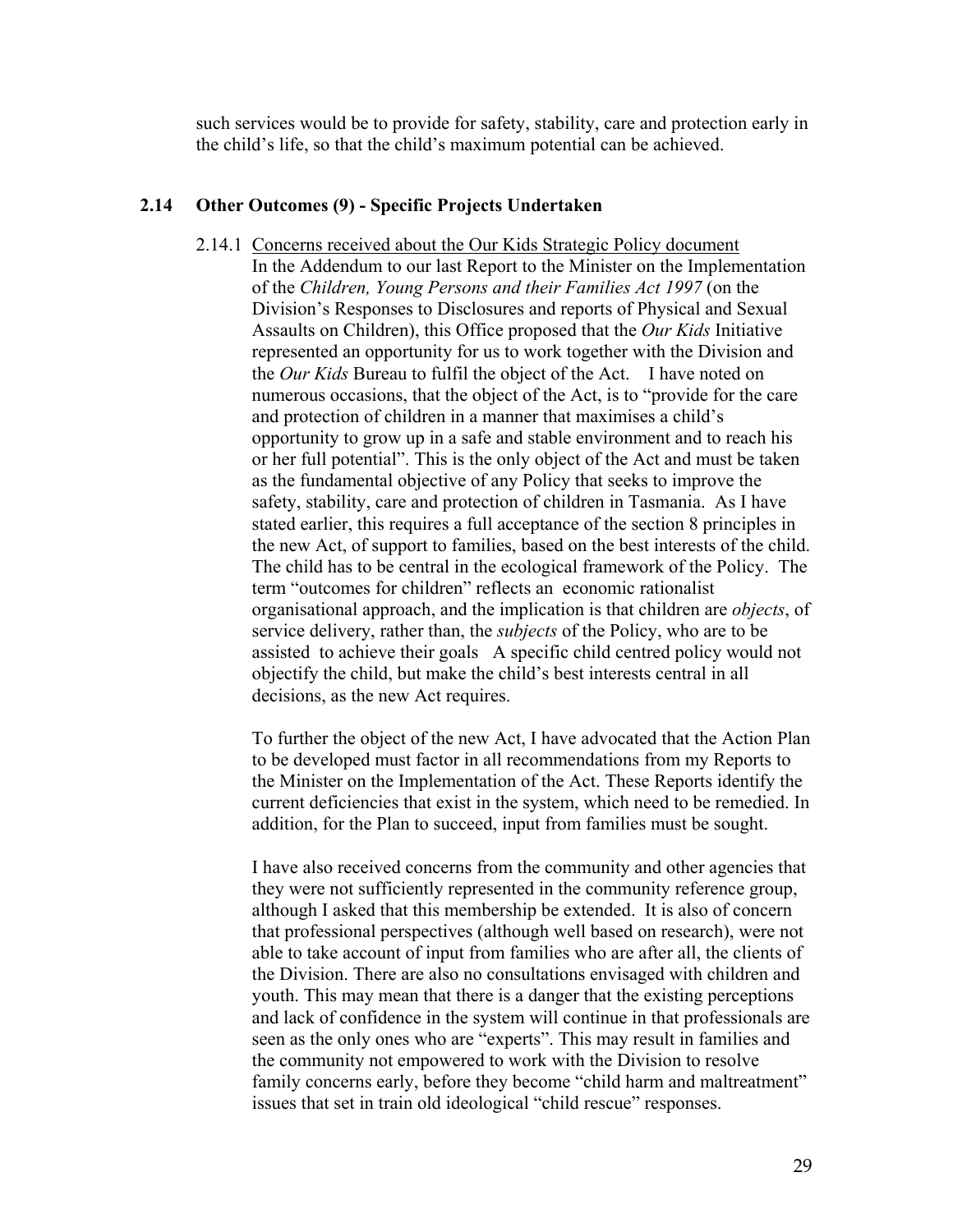#### <span id="page-30-0"></span>**2.15 Other Outcomes (10) – Policies established for Children & Youth**

#### 2.15.1 Policy on Children

This Policy is intended to promote the rights of children in all areas of their life, encompassing their health, welfare, care, protection and development, so that all children are shown humanity and treated with respect, dignity and without discrimination, regardless of race, ethnicity, gender, religion or disability. It is intended that this Policy will serve to provide clear guidelines on the rights of children to achieve the object of the *Children, Young Persons & their Families Act 1997*.

#### 2.15.2 Policy on Youth

We advocated that young people in the community should be consulted by business, community, government and non-government agencies, when decisions are made that affect them. A Youth Policy is important to ensure that they are given a voice and receive fair and equitable treatment in services as well as a fair and equitable distribution of community resources. The Policy also advocated that for a recognition of the rights of young people, as well as the provision of encouragement and supports for them to develop physically, intellectually, emotionally and spiritually.

#### 2.15.3 Media Policy

This document sets out the understanding and expectations between the Office of the Commissioner for Children and the media, by setting out best practice standards to protect the privacy and confidentiality of information relating to children and young people. Whilst the law in relation to the reporting of court proceedings is clear, with respect to other areas involving children, much is left to the voluntary code of journalists in their reporting for the media. This Policy advocated that children have an equal right to privacy as adults, and also for a child centred approach in the interpretation of the various voluntary codes of ethics. A copy of this Policy can be found on our website at [http://www.childcomm.tas.gov.au](http://www.childcomm.tas.gov.au/)

#### 2.15.4 Policy on Physical Punishment in Homes

In accordance with the object and principles under the *Children, Young Persons and their Families Act 1997*, this Policy advocated that it is not best practice for children to be subjected to physical punishment at home as a means of discipline. The *Children, Young Persons & their Families Act 1997* has allowed the children of Tasmania to expect an increased degree of safety in the home, and this Policy advocated that law reform on section 50 of the Criminal Code, as well as a public and community education campaign is required to fully achieve this. A copy of this Policy can also be found on our website at [http://www.childcomm.tas.gov.au](http://www.childcomm.tas.gov.au/)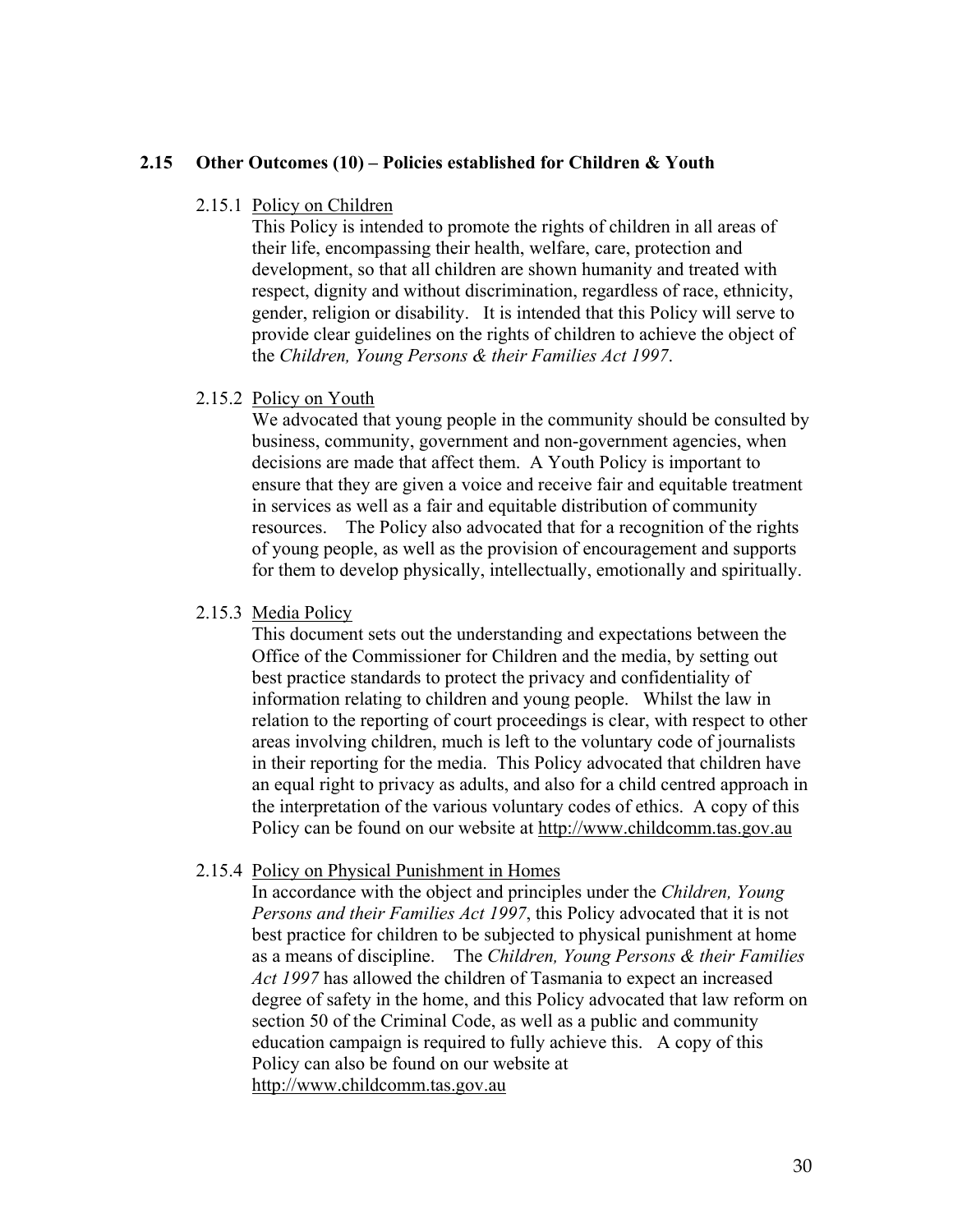### <span id="page-31-0"></span>**2.16 Other Outcomes (11) – State-wide Advocacy: Visits to Local Councils to present Monthly Reports**

The Office of the Commissioner for Children operates Statewide and aims to be inclusive of local/regional communities and organizations. As such, Councils have been contacted to assist with the Launch of the Monthly Report and we acknowledge their kind assistance with providing rooms for the Launch, assisting with catering arrangements, and with attendances by Mayors and Councillors and members of the community.

Material from this Office has been provided to Councils Statewide which includes:

- Information about the Convention on the Rights of the Child;
- Information about the new Act and the role of the Office
- Children's Policy and Youth Policy
- Questionnaire to assess Council's Child Friendly Policies

| <b>DATE</b>        | <b>LOCATION</b>                     |  |  |
|--------------------|-------------------------------------|--|--|
| July 19, 2001      | Kentish Council Chambers, Sheffield |  |  |
| August 20, 2001    | Tasman Council Chambers, Nubeena    |  |  |
| September 21, 2001 | Salvation Army Hall, Scottsdale     |  |  |
| October 18, 2001   | Queenstown Council Chambers         |  |  |
| November 16, 2001  | Huon Valley Council Chambers        |  |  |
| December 14, 2001  | Georgetown Council Chambers         |  |  |
| January 17, 2002   | Circular Heads Council Chambers     |  |  |
|                    | Smithton                            |  |  |
| February 15, 2002  | Sorell Council Chambers             |  |  |
| March 15, 2002     | Riverlands Centre, North Midlands   |  |  |
|                    | Council at Longford                 |  |  |
| April 12, 2002     | <b>Wynyard Council Chambers</b>     |  |  |
| May 24, 2002       | New Norfolk High School, Derwent    |  |  |
|                    | Valley                              |  |  |
| June 21, 2002      | West Tamar Council Chambers,        |  |  |
|                    | Beaconsfield                        |  |  |

#### 2.16.1 Involvement with Local Youth Organisations

The Office of the Commissioner for Children operates Statewide and we are involved with local youth organisations from all regions. As this Office operates in a non political, impartial and independent manner, we can collaborate without demarcation disputes. The wider overview perspective of this Office allows us to advocate for the best possible results for children and youth who are at risk in all these regions.

Over the last 12 months this Office has continued to be involved with and developed further connections with the following local youth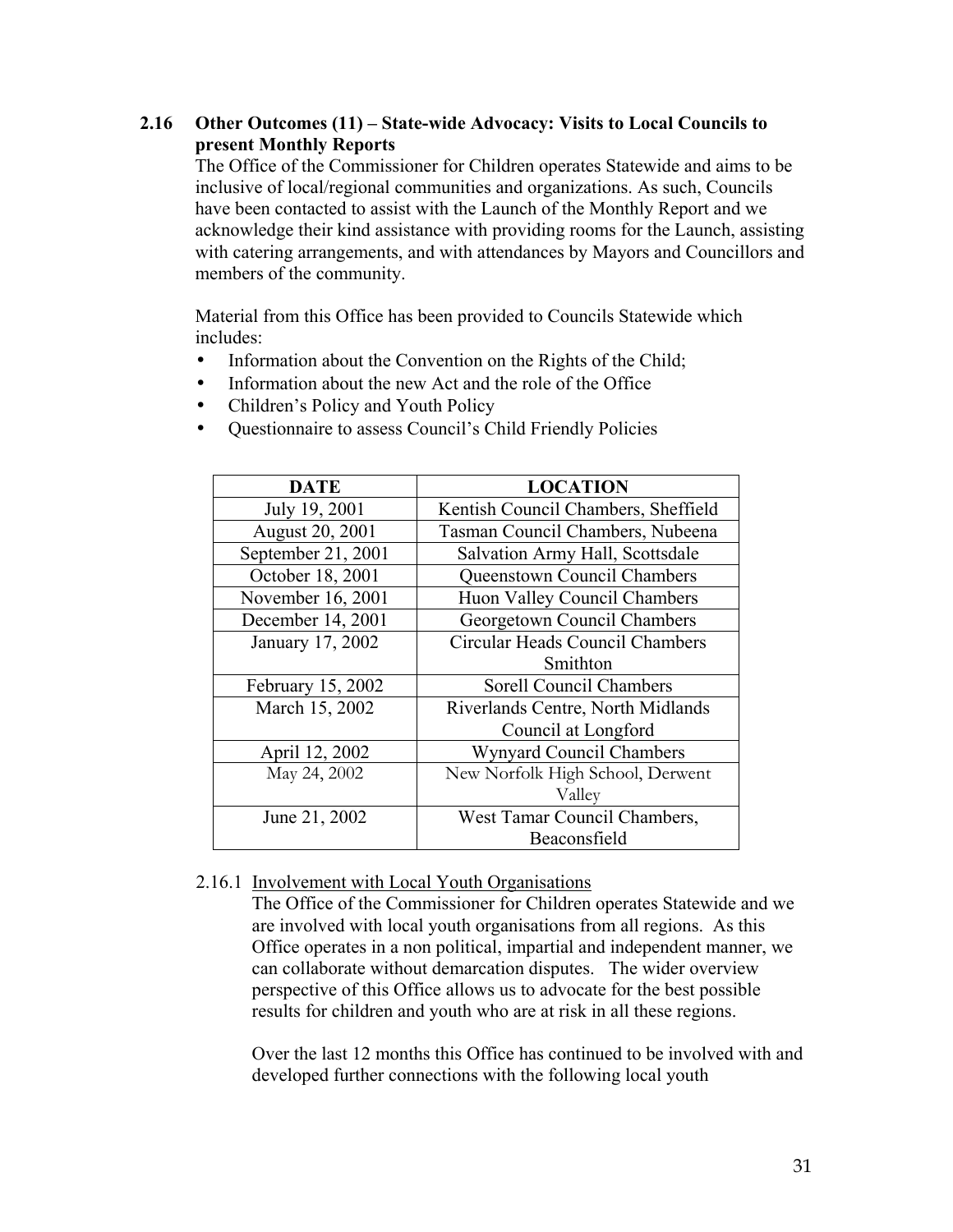<span id="page-32-0"></span>organisations to keep in touch with them and to support their work and advocate where necessary for youth issues in the regions Statewide:

- 1. NWAY, (North West Action for Youth Committee)
- 2. NYCC, (Northern Youth Consultative Committee)
- 3. YAP, (Youth Action Priorities) & YIG, (Youth Interagency Group), Hobart
- 4. GAIN, (Glenorchy Action Interagency Network)
- 5. Youthlink Westcoast

Activities in the above groups show how results can be achieved by working together within Agencies, between agencies, the community sector, community members and all three levels of government.

#### **2.17 Other Outcomes (12) – Activities with Government and Local Government Agencies**

Over the last twelve months this Office has continued with the development of links with the following government Agencies to promote a human rights approach to children and youth in the context of the new Act:

- Police: Community Mental Health Working Party
- Legal Aid Commission of Tasmania: Legal representation of children and the right of children to address court, role of the child's legal representative
- Education Department: Bullying Brochures, Challenging Behaviours Management and Anti -Stress Brochure
- Office of Youth Affairs: Youth Policies and website links
- Tasmanian Law Reform Institute: Law reform proposals including amendment of the Domestic Discipline defence under the Criminal Code
- YNOT (Youth Network of Tas): Collaboration for information sharing
- CAHMS (Child and Adolescent Mental Health Services, Burnie) :Advocacy for extension of Mental Health Services in the West and North West.
- Clare House: Child and Adolescent Mental Health issues
- The Link: Contacts with respect to homeless youth, mental health issues etc
- Pulse in Glenorchy: State and local government links
- Youth Arc at Hobart City Council: Contact on Services for homeless youth
- Alt. Ed in Hobart: Contact on educational facilities for children not within school environment
- DIMA (Department of Immigration and Multicultural and Indigenous Affairs): Detention of children and possible implications for Tasmania
- Glenorchy Library: Celebrations for International Children's Day
- Circular Heads Community Centre: Consultation about family services

The Minister had requested that we look at a project to assess all Child Friendly Policies within Government Departments, Agencies and non Government Departments. Local Councils have also been contacted to promote the Convention on the Rights of the Child. This exercise was conducted to raise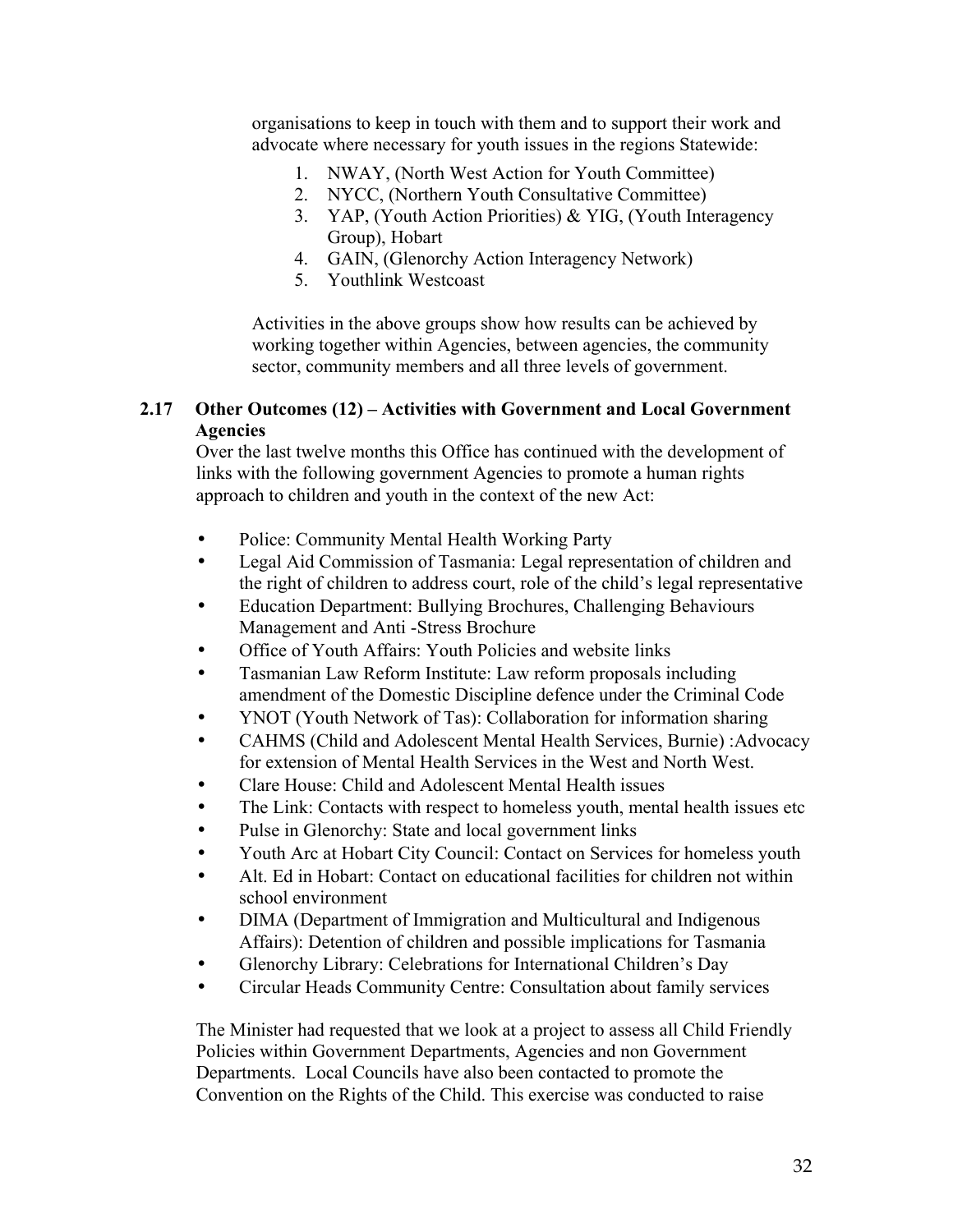<span id="page-33-0"></span>community awareness of the human rights of children and to encourage Councils to consider the impact of their decisions on children and youth and to consider the provisions of the Convention in any decision making process they have. We have had interesting responses from Agencies as varied as Treasury and the Police. The analysis of various Agencies responses to the provisions of the Conventions on the Right of the Child will continue with an ongoing commitment of this Office to raising community awareness about the human rights of children.

#### **2.18 Other Outcomes (13) - International Connections**

#### 2.18.1 Asia Pacific Commissioners Conference

At this Conference in February 2002, I consulted with other Children's Commissioners from interstate, where issues of mutual concern on Children were discussed. We received a Briefing from Kieren Fitzpatrick of the Asia Pacific Forum on National Human Rights Institutions. We resolved to seek associate membership of the Forum, as we were not National institutions. This would allow us to be involved with most Forum meetings and activities. At a National level we met the new Minister for Children and Families and discussed how the Commonwealth could assist children in the States and Territories.

2.18.2 Commissioner's attendance at the United Nations General Assembly's Special Session on Children

I was invited by the UNICEF (United Nations International Children's Emergency Fund) to attend the United Nations during the General Assembly's Special Session on Children, in New York in May 2002. They accredited me as an independent Human Rights Commissioner based on our compliance with the Paris Principles that I submitted to them. This accreditation was made so I could be involved with the Inaugural Global Meeting of the Independent Human Rights Institutions for Children. I helped draft the resolution that was submitted to the General Assembly by the Independent Human Rights Commissioners. This was received by the U.N G.A and of significance is the fact that the role of the Independent Human Rights Institutions in the Implementation of the next 10 year Plan for children, has been recognized by the United Nations. I am also on the United Nations Working Party on the UN Study of Violence against Children that was commissioned by the General Assembly and given to the Secretary General Kofi Annan.

#### **2.19 Other Outcomes (14) – Other Specific Departmental Contacts**

This Office operates with independence, impartiality and integrity and this allows us to have continued links with a variety of Agencies without bias to promote the rights of children to health, welfare, care, protection and development: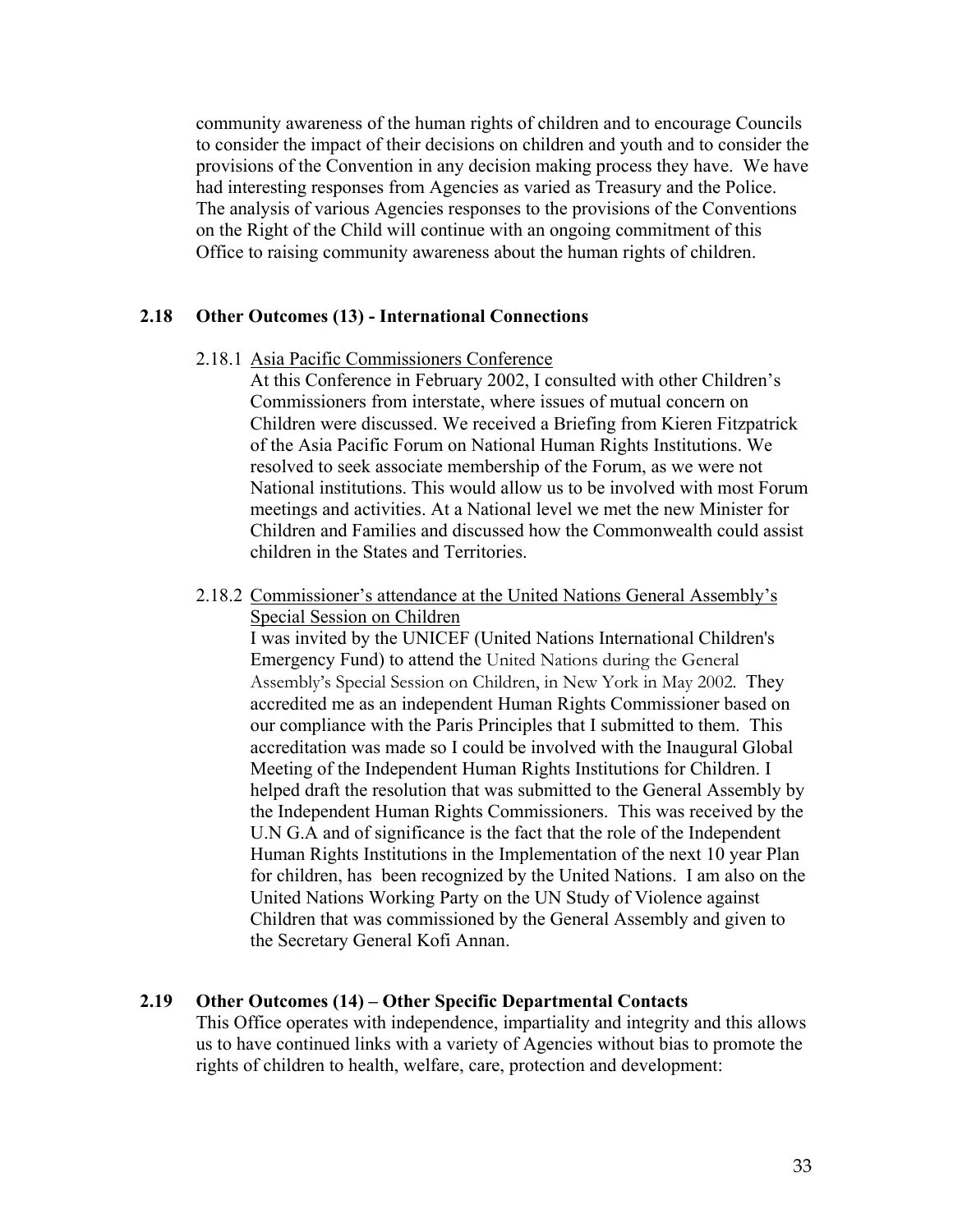- <span id="page-34-0"></span>• SARISC (Sexual Assault Report Implementation – Statewide Coordination Group): input to promote position of children
- SARI (Sexual Assault Report Implementation): Children's Rights
- Office of Sport and Recreation: pre employment checks
- Commissioner for Licensing: Employment of young people in licensed premises
- Drug and Education Network: Northern Launch by Commissioner and ongoing contact
- Migrant Resource Centre: Contact on employment of young people from disadvantaged refugee backgrounds
- Department of Justice and Industrial Relations: Legislation review
- Workplace Standards Authority, Tasmanian Trades and Labour Council, Tasmanian Industrial Relations Commission: Employment rights and conditions as well as employer obligations to young people under 18 years
- Department of Premier and Cabinet: Joint employment of young person from refugee background
- Division of Children and Families: Initial contact for Policy expert group
- Police Department: 2001 Youth Intervention Policy, underage offending etc.
- Women Tasmania: Advocacy against violence in the community
- Centrelink: Financial benefits from Commonwealth for children

We value our links with these agencies and organisations as we aim to promote best practice methods that focus on the principles of always acting in the best interests of children and youth that they are in contact with. These links can represent prototypes of how agencies can work together, to promote the position of children in Tasmania.

# **2.20 Other Outcomes (15) – Links with Community organisations**

Over the last 12 months this Office has been developing further links with community organisations to promote the rights of children and youth and to promote the participation of youth in decisions made that affect them. Some of these organisations are listed below:

- Aboriginal Health Centre: for children's issues
- Tasmanian Aboriginal Centre: for rights of Aboriginal Children
- Office of Aboriginal Affairs: employment of dedicated Aboriginal worker at Ashley
- Circular Heads Aboriginal Council: consultation on issues in Aboriginal community
- Catholic Parents and Friends Associations: contact on issues of concern
- Poverty Coalition: advocacy to reduce poverty in children
- City Heart Business Association in Hobart: perceptions of youth in City
- TASCARE: contact for concerns of children with disabilities
- Sexual Assault Support Services: promotion of a renewed service for children in the south of the State and their services for boys over 13 in the south.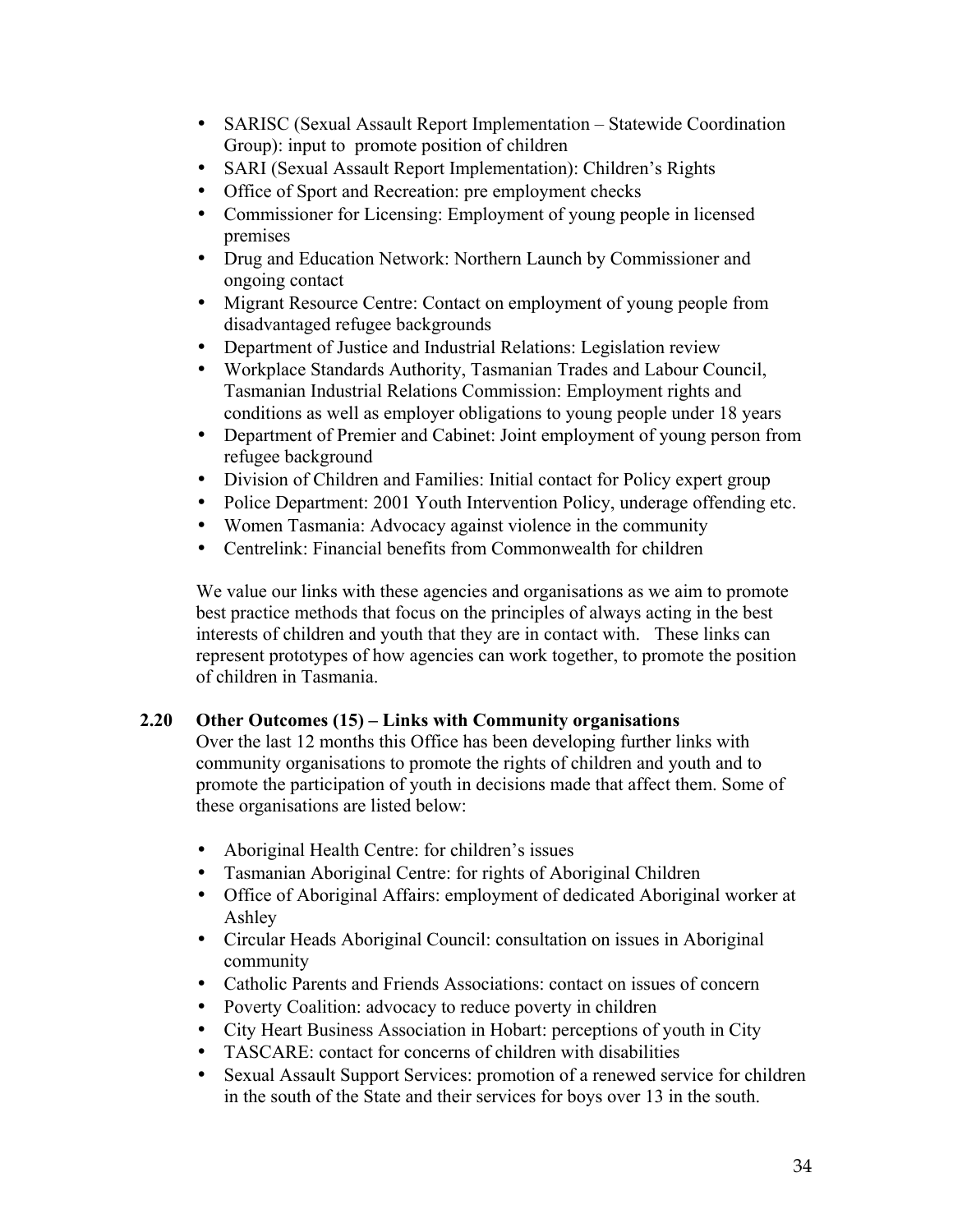- <span id="page-35-0"></span>• FUSION: support of children, youth and families
- NAPCAN (National Association for the prevention of Child Abuse and Neglect): collaboration and consultations
- Wyndarra Community Centre, North West: consultations and contacts
- PaKT (Parents and Kids Together): promotion of links in family
- Colony 47: contact on issues relating homeless youth and children
- Anglicare: contact on issues relating to homeless youth and children
- Salvation Army: contact on issues relating to homeless youth and children
- NIFTEY (National Investment for the Early Years): ongoing contacts
- Tasmanian Guides Association: ongoing contacts in the interest of children
- Holyoake (Adolescent support services): advocacy and contacts
- Association of Children with Disabilities: ongoing contacts
- United Nations Association of Tasmania: ongoing collaboration
- Family Day Carers Association: advocacy and collaboration
- Foster Carers Association: advocacy and collaboration
- Tasdec: ongoing links and collaboration for children.
- SHE: advocacy for services to children who are witnesses of crime
- Shelters (Caroline House, Annie Kenny, Hobart Women's Shelter): ongoing concerns after SAAP review about accommodation for accompanied and unaccompanied children as well as financial support for under age 16 and 15.

These are all informal links, but this Office continues to encourage Government and Non Government Agencies to sign Protocols with this Office, and to this end, there are updated Protocols now being considered by such Agencies.

# **2.21 Other Outcomes (16) – Seminars and Conferences attended as part of raising Community Awareness**

During the past year this Office was pleased to have been invited to attend, both as presenters and participants, in a number of seminars and conferences. This has allowed us to increase our public profile, as well as carry out one of our statutory functions – that is, to increase public awareness of matters relating to the health, welfare, care, protection and development of children. Attendance at these seminars and conferences within and outside of Tasmania also acts as an information gathering exercise into best practices for children, and allows this Office to gain an insight into community perspectives on issues of concern. The seminars and conferences attended covered a wide range of areas – from the Genetics Forum in August 2001, Hate Crime and Human Rights Forum in December 2001, an Ethics Seminar in June 2002. Further details can be found in our Monthly Reports.

# **2.22 Other Outcomes (17) – Brochures Produced**

This Office has produced a number of Brochures which include

• the Anti–Stress Brochure for Children and Young People,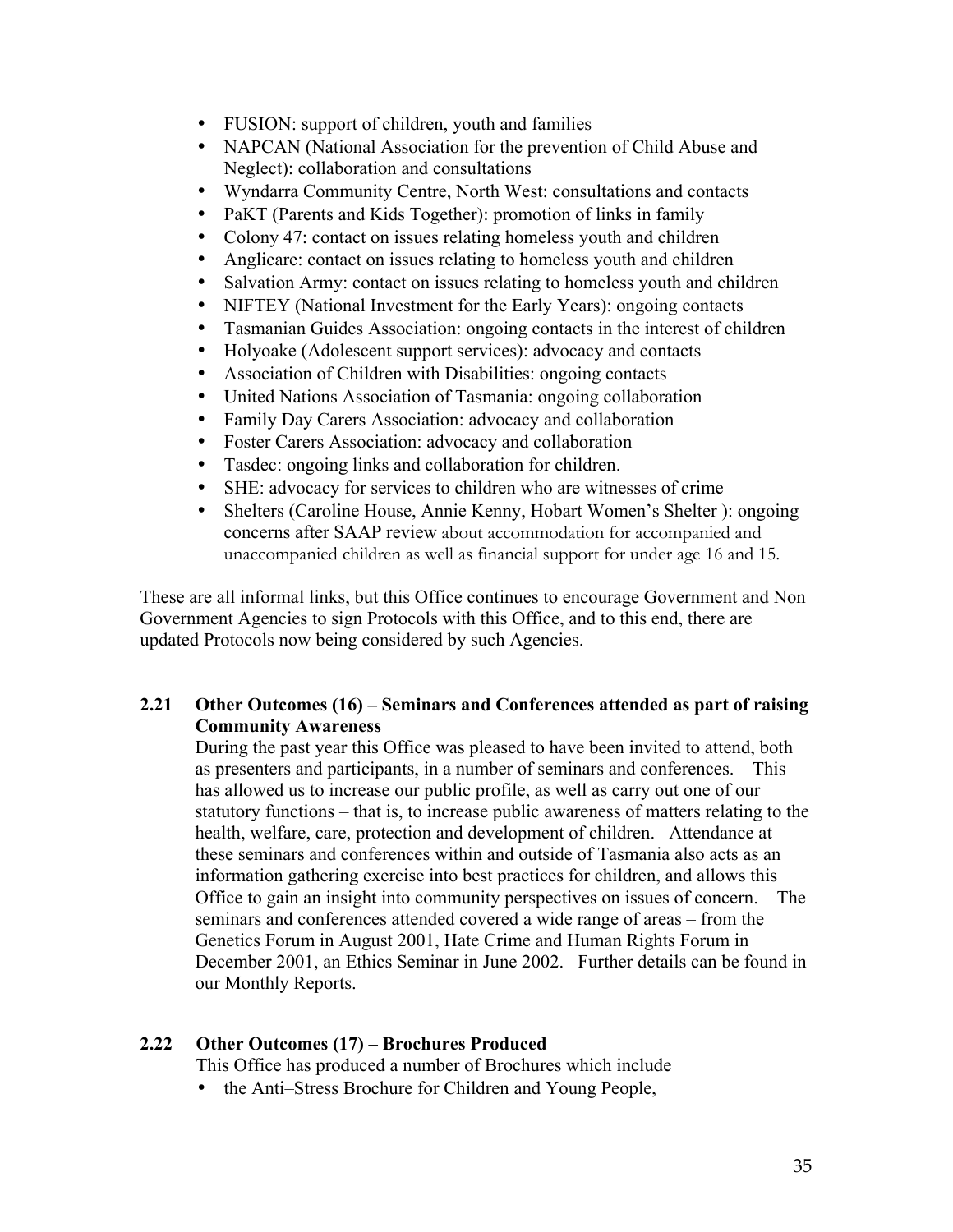- <span id="page-36-0"></span>• a Guide for Children About Bullying at School,
- a Guide for Young People about Bullying at School,
- the Rights of Children at a Family Group Conference Draft guidelines for facilitators,
- Your Rights in a Family Group Conference Information Booklet for Children,
- Your Rights in a Family Group Conference Information Booklet for Youth,
- Dos and Don't of Dating Information for Youth,
- Section 56 Right of Children to Address Court Brochure for Pre Primary, Primary and Secondary aged children,
- Section 59 Legal Representation of Children Brochure for Pre Primary, Primary and Secondary aged children.

These Brochures (except for S56  $&$  s 59 Brochures) are available on our website: http://[www.childcomm.tas.gov.au](http://www.childcomm.tas.gov.au/)

# **2.23 Projects Commenced**

In addition to the various policies developed and brochures prepared as outlined above, this Office has commenced on number of projects which are at various stages of development as at 30 June 2002. These include:

- 1. a Charter for Children in Tasmania (a Preamble has been drawn up).
- 2. a Charter for Children in Foster Care
- 3. a Charter for Children and Youth at Ashley
- 4. a Review of the Information Booklet for Ashley Residents
- 5. Guidelines for non-therapeutic Genetic testing of Children
- 6. Truancy Project
- 7. Child Friendly Practices and Policies in Agencies and Community

These projects are part of our function under the Act to increase public awareness of matters relating to the health, welfare, care, protection and development of children. The above Charters and Guidelines would allow this Office to advocate for best practices ensure that the best interest of children and youth are protected and promoted in all areas in Tasmania.

# **2.24 Commissioner for Children's Consultative Council (CCCC) Activities**

- Electronic Workshop, Commonwealth People's Festival in Queensland, Power point presentation on young peoples views on Public Transport, electronically sent to the Queensland Commission for Children to assist in developing a blueprint for a Child and Youth Friendly Commonwealth
- Environmental Questionnaire on young people's views on global warming, pollution, water shortage, deforestation and desertification
- Unaccompanied Refugee Children in Custody discussion
- CCCC Website development
- Discussion on the Media Policy for youth and Rights of Children and Youth in Custody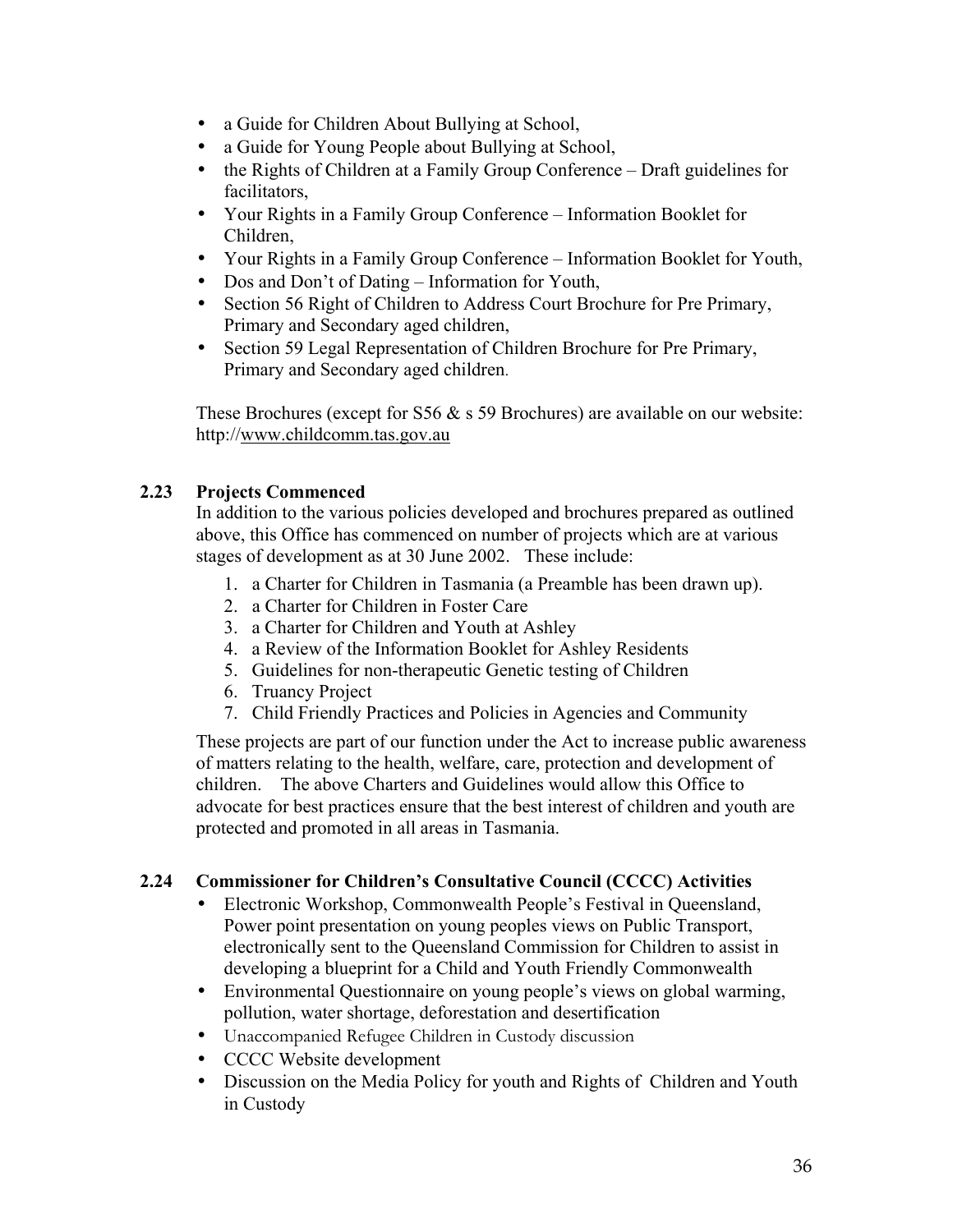- <span id="page-37-0"></span>• Unaccompanied Minors Submission to the Human Rights and Equal Opportunity Commission
- Presentation by Council Member to Professor Margaret Reynolds of Tasmania's Report for the United Nations Committee on the Conventions on the Rights of the Child to be presented in Geneva
- Council discussions on amendments to the *Forensic Procedures Act 2000*
- whether under 18's should be allowed to work in licensed premises
- First Youth Leadership Camp at Poatina, with Council Members Statewide attending a two day camp
- First Annual General Meeting, Launceston with Council Members Statewide attending
- Commissioner's Children's Consultative Council first Annual Report, being created and written by the Council
- Guest Speakers have included the Hon Minister Judy Jackson, the Honourable Fran Bladel, the Honourable Mayor of Devonport Mary Binks, Dr Sev Ozdowski (Human Rights and Equal Opportunity Commissioner), Kirsten Hagen (Youth Representative to the United Nations), Karen Buczinzki (Media Consultant) and Garry Bailey (Editor, Mercury Newspaper)
- Office Website Working Party
- 2.24.1 Working Parties for Brochures

The CCCC have had Working Parties on the development of the Logo for the Consultative Council and the Brochure on the Dos and Don'ts of Dating, as well as consultation on the Section 56 and 59 Brochures for Legal Representation and the Right of children to address Court for preprimary, primary and secondary school children.

My Consultative Council has provided outstanding advice, collaboration and assistance on all matters we have consulted them on and this is greatly appreciated .

# **2.25 Advisory Council Activities**

Meetings have been conducted with myself or Staff with members of the Northern, North West and Southern Advisory Councils at regular intervals Statewide throughout this past year. Members of the Advisory Council contribute their expertise and time voluntarily and continue to exhibit their commitment to this Office and to our clients, the children, youth and their families of Tasmania. I would like to thank them all for their outstanding commitment throughout this past year. We have a full representation of all professions and people in the community including members of the Aboriginal community, in medicine, law, teaching, psychology, social work and foster care as required by Act. We acknowledge and thank them for their contribution to the work of this Office.

Council have been involved in various activities such as:

• Initial Visitor to Ashley Program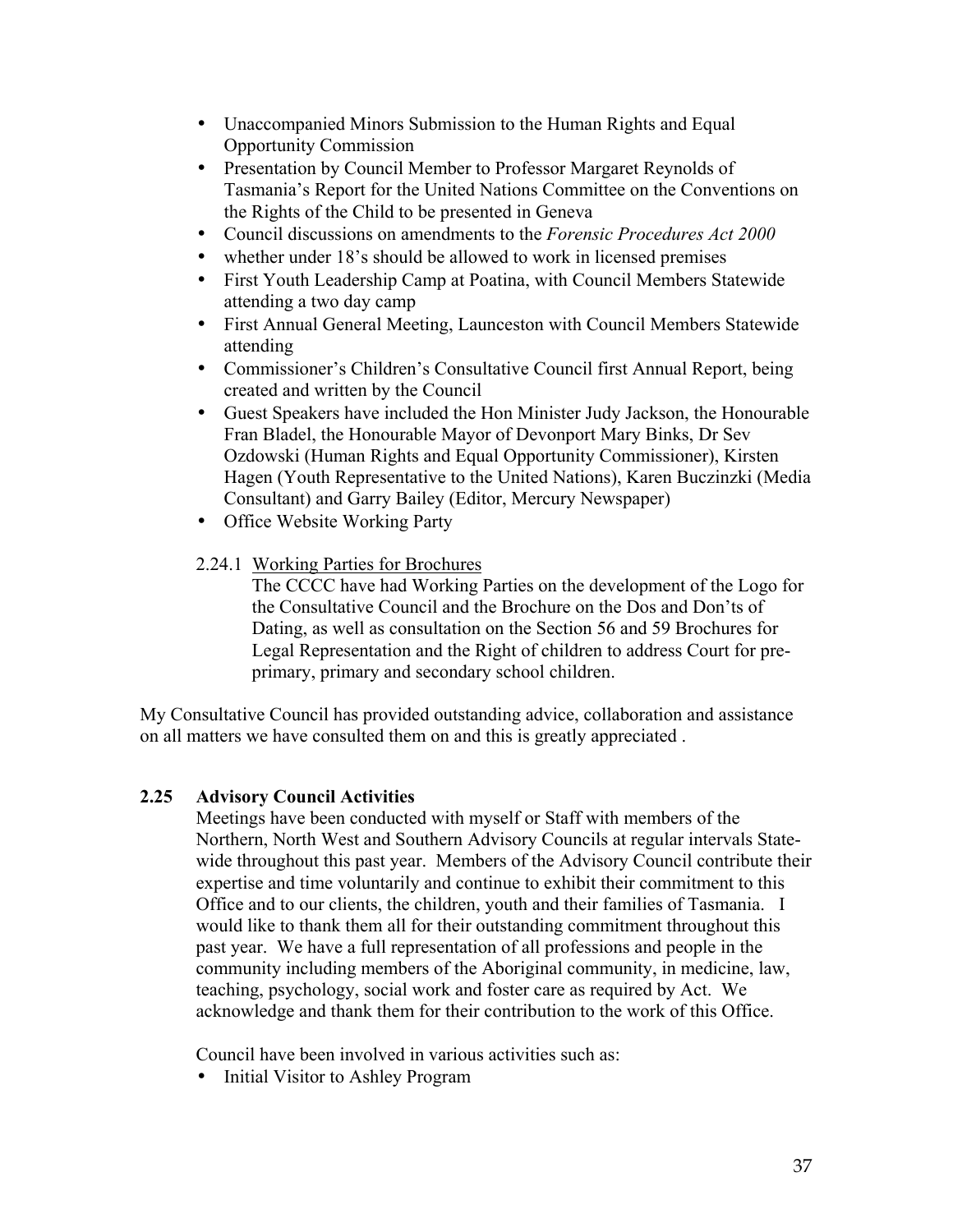- <span id="page-38-0"></span>• Presentation by Professor Margaret Reynolds of Tasmania's Report for the United Nations Committee on the Conventions on the Rights of the Child on Tasmania's legislative compliance with the Convention in Geneva
- Submission to the Federal Government on the "Anti Terror Laws"
- Select panel of Judges to decide winning Banning Physical Punishment Competition entries
- Submission to the Australian Law Reform Commission on Genetic Testing of Children.

I have sought comments from my Advisory Council on a number of documents including:

- "Child and Family Services Refocus 2001- 2004" Discussion paper,  $5<sup>th</sup>$  July 2001
- comments on my Reports to the Minister
- comments on the Division of Children and Families "Our Kids" document

# 2.25.1 Adult's Advisory Council Concerns

- Concerns about Intake and Assessment
- Early Childhood Development
- Training for Child Protection and Youth Workers
- Legal representation of children
- How Family Group Conferences are operating in the North of the State
- Concerns with Ashley
- Challenging Behaviours of Children in Education
- Mental Health Issues
- The need for increased services to support families

# 2.25.2 Working Parties

# **INTERNAL WORKING PARTIES**

- Implementation of Children, Young Persons and their Families Act Working Party
- Homeless Children Working Party
- Children's Policy Working Party
- Paediatrician's Working Party
- Challenging Behaviours Working Party
- Education Working Party
- Lawyers Working Party
- Mental Health Working Party

# **EXTERNAL WORKING PARTIES**

- Youth Justice Task Force
- Poverty Coalition
- Mental Health Working Party, reporting back to the Mental Health Forum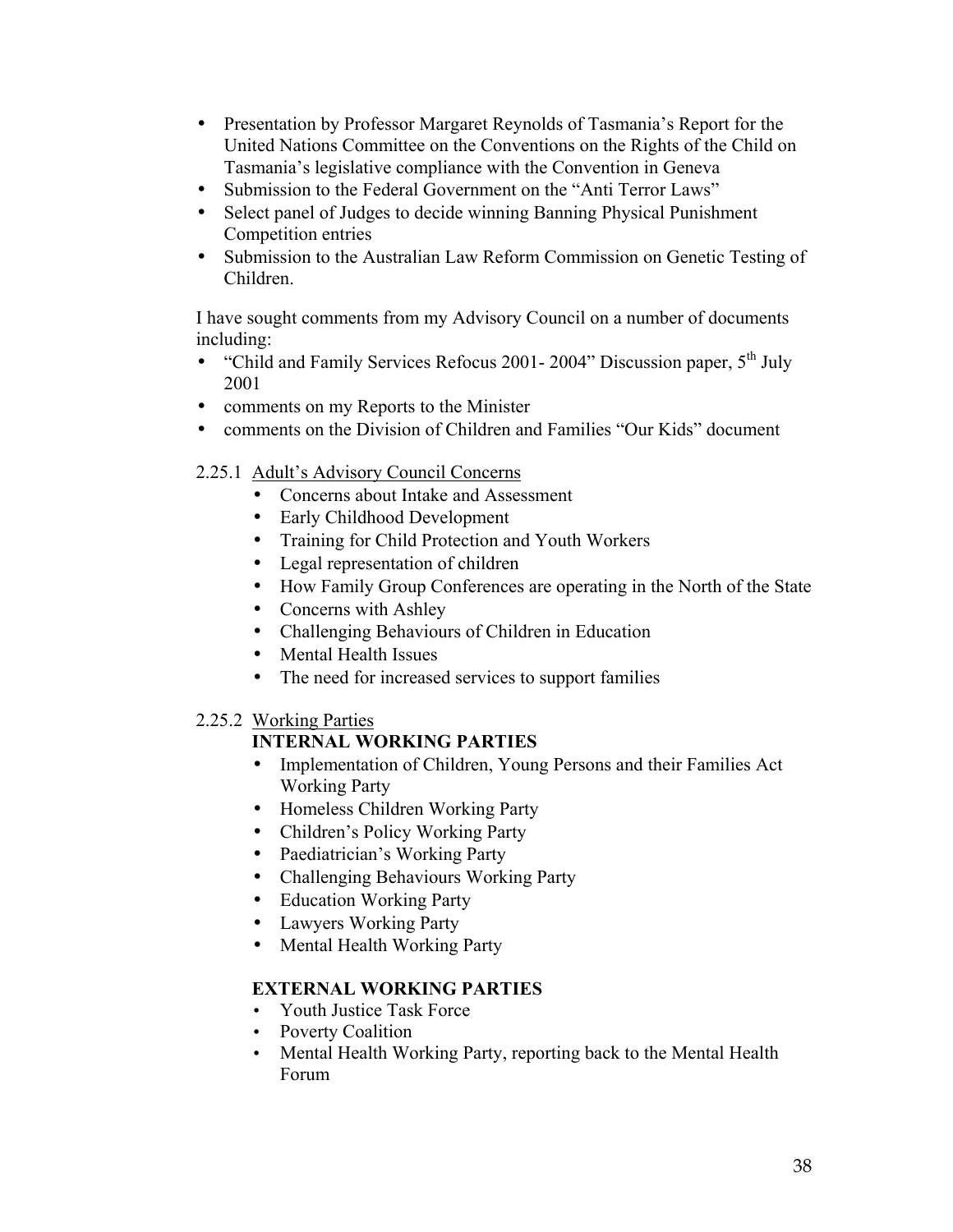# <span id="page-39-0"></span>**3. Evaluation of Office**

#### **3.1 External Evaluation: Feedback from Stakeholders**

These Evaluation Forms were distributed Statewide, sent either electronically or by land mail. The Forms are also available in the front lobby area of the Commissioner for Children's Office and are presented as an attachment to the Monthly Report. People are then able to provide feedback to the Commissioner for Children in terms of the content, presentation and expectations of the work of the Commissioner for Children. This process follows best practice in terms of Office transparency and accountability.

 "How do you rate the Monthly Report overall?" is one question that was assessed according to a rating scale of 1 to 10. They indicate  $1 - 2$  as "Poor", 3-4 as "Average", 5-6 as "Good", 7-8 as "very good" and 9-10 as "Excellent". This year none of the responses to this question have rated below 8 and the average rating is a score is 9 which represents a rate of "excellent" from the returns of the Evaluation Forms.

#### **3.2 Internal Evaluation: Paris Principles**

We assessed our Office against external and international benchmarks that are established by the United Nations, and it was encouraging to see that we measured up very satisfactorily against those benchmarks. This document indicating our compliance with the United Nations Paris Principles, was an innovative and historic document for Tasmania as it appears that none of the other Children's Commissioners interstate had assessed their Office against external and international benchmarks. We believe that this emphasises how this, Office, which as I stated last year belongs to the children, youth and families of Tasmania, is run in accordance with a Human Rights model, which promotes the best interests and the human rights of children and youth in the context of their families.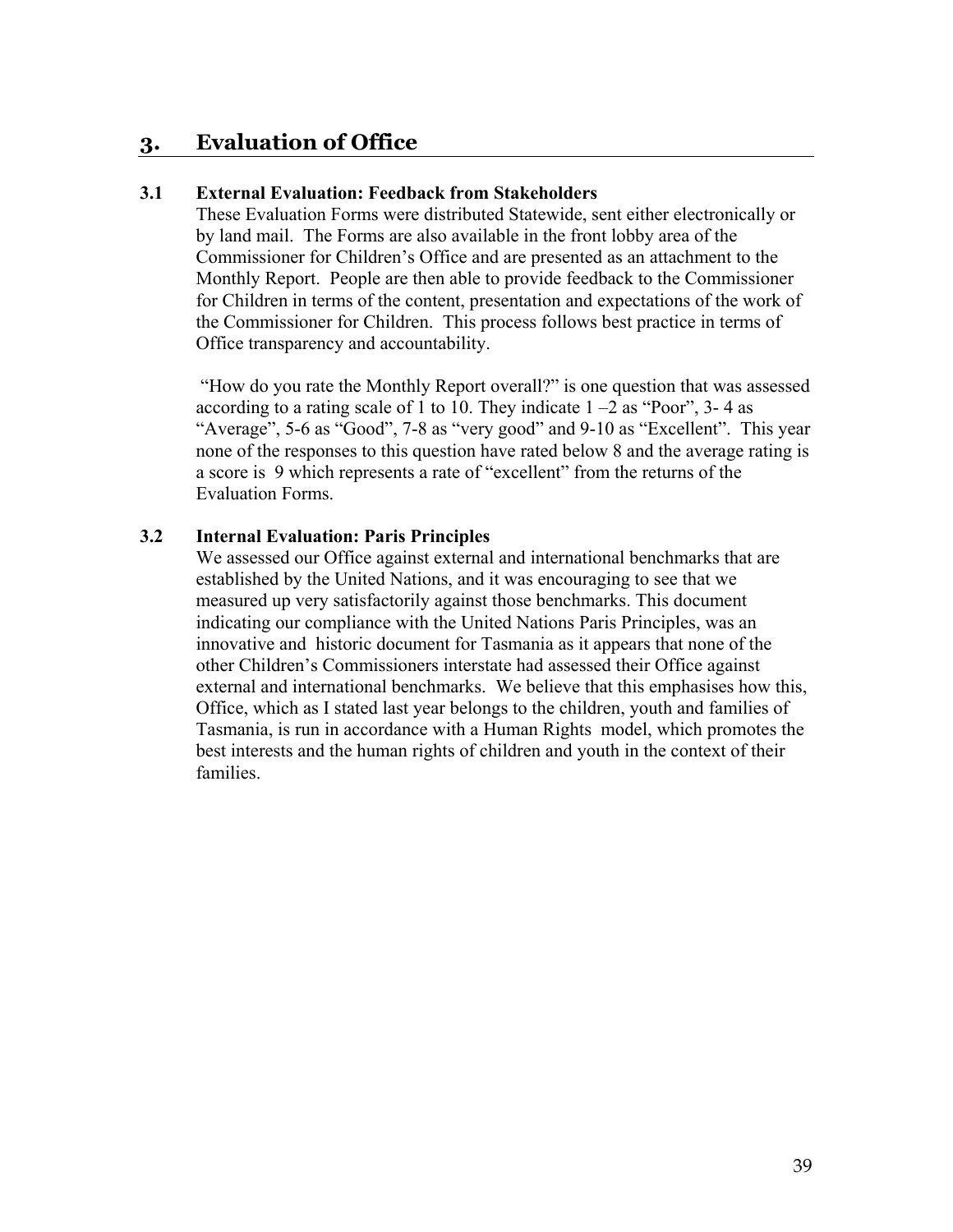# <span id="page-40-0"></span>**4. Financial**

# 4.1 **Independence of financial processes.**

Issues with respect to the financial administration of this Office by Corporate Services of the Department of Health have to be clarified to my satisfaction. Negotiations to achieve this are ongoing with the new Director of the Division and the Secretary who both fully understand my concerns.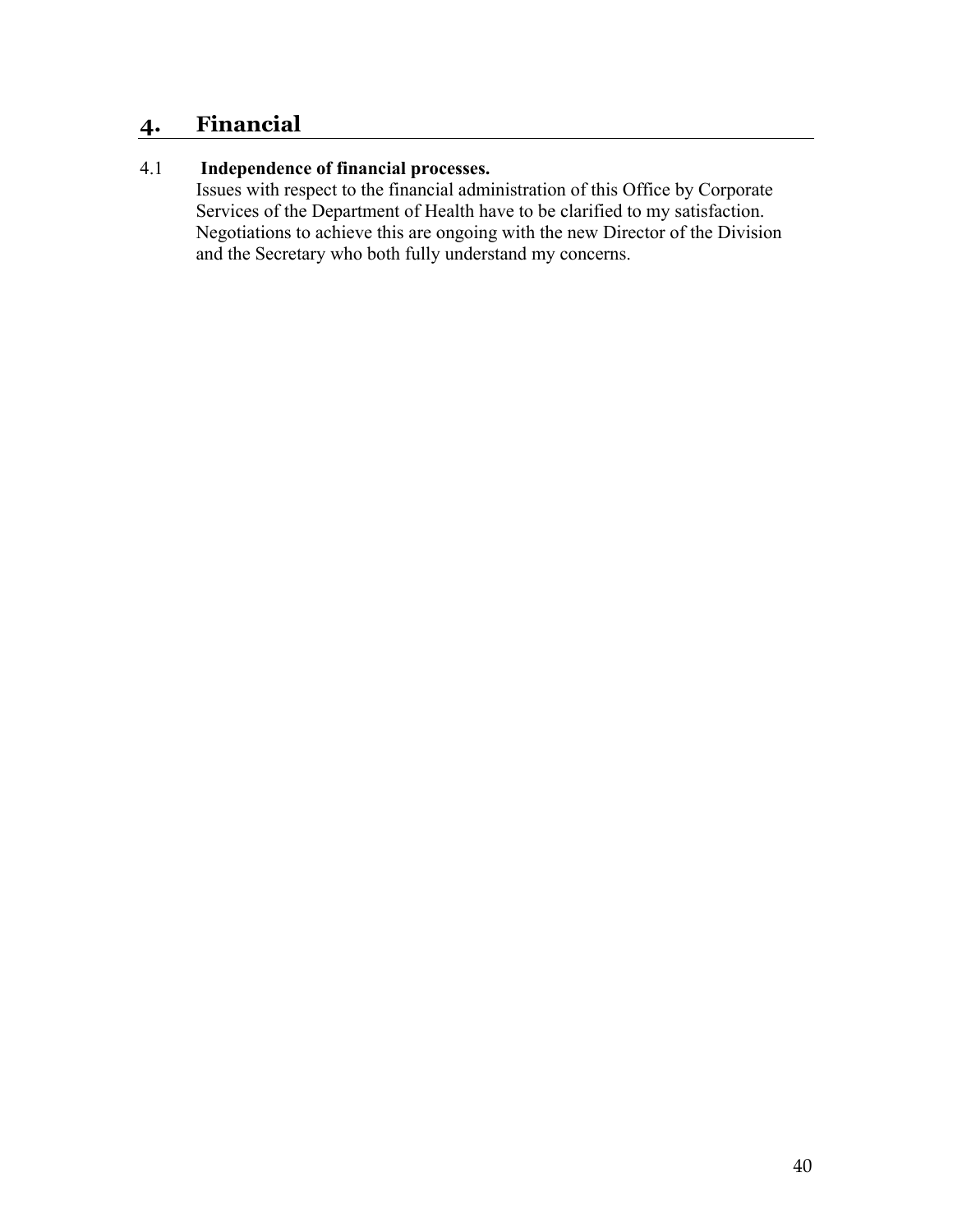# <span id="page-41-0"></span>**4.1 Financial Report[1](#page-41-1)**

| Budget allocated by Parliament 2001/02 <sup>2</sup>     | \$288,000.00    |                 |                |
|---------------------------------------------------------|-----------------|-----------------|----------------|
| Deduction from Treasury allocation by Strategic Support | \$47,000.00     |                 |                |
| Reduced Budget available for 2001-02                    | \$241,000.00    |                 |                |
| <b>BUDGET OUTLAYS</b>                                   |                 |                 |                |
| <b>Salaries &amp; Related Expenditure</b>               |                 |                 |                |
| Salaries & Wages                                        | \$147,000.00    |                 |                |
| Other Employee Related Expenses                         | \$35,000.00     | \$182,000.00    |                |
| <b>Operating Expenditure</b>                            |                 |                 |                |
| Communications                                          | \$<br>5,000.00  |                 |                |
| <b>Staff Travel</b>                                     | \$<br>7,000.00  |                 |                |
| Motor Vehicle Expenses                                  | \$<br>5,000.00  |                 |                |
| Advertising & Promotion                                 | \$<br>5,000.00  |                 |                |
| Consultants <sup>3</sup>                                | \$<br>1,000.00  |                 |                |
| IT Leases & Licenses <sup>4</sup>                       | \$<br>5,000.00  |                 |                |
| Client Leisure & Recreation <sup>5</sup>                | \$<br>1,000.00  |                 |                |
| Other Client Expenses                                   | \$<br>2,000.00  |                 |                |
| <b>Office Requisites</b>                                | 6,000.00<br>\$  |                 |                |
| Rental of Equipment <sup>6</sup>                        | \$<br>4,000.00  |                 |                |
| Other Expenses <sup>7</sup>                             | 11,000.00<br>\$ |                 |                |
| Security Door                                           | 3,000.00<br>\$  | 55,000.00<br>\$ | \$237,000.00   |
| <b>TOTAL SURPLUS</b>                                    |                 |                 | \$<br>4,000.00 |

-

<span id="page-41-1"></span><sup>&</sup>lt;sup>1</sup> All figures obtained from Finance One Business Unit Expenditure Report and are rounded to nearest whole \$1000 <sup>2</sup> See Budget Papers 2001-2002 by Treasury

<span id="page-41-3"></span><span id="page-41-2"></span><sup>&</sup>lt;sup>3</sup> Salaries and Related Expenditure for the Commissioner and two full time support staff and one Office Trainee (one day per week since January 2001) represent 63% our total budget, and 80% of the total amount available t

<span id="page-41-4"></span><sup>&</sup>lt;sup>4</sup> This is an allocated expense that this Office has not had direct control over to manage in our favour.

<span id="page-41-5"></span><sup>5</sup> This expenditure includes our Consultative Council's Leadership Camp in February 2002.

<span id="page-41-6"></span>

<span id="page-41-7"></span><sup>6</sup> This is also an allocated expense that this Office has not had direct control over. 7 This includes accommodation for staff, conference registrations, Advisory and Consultative Council expenses etc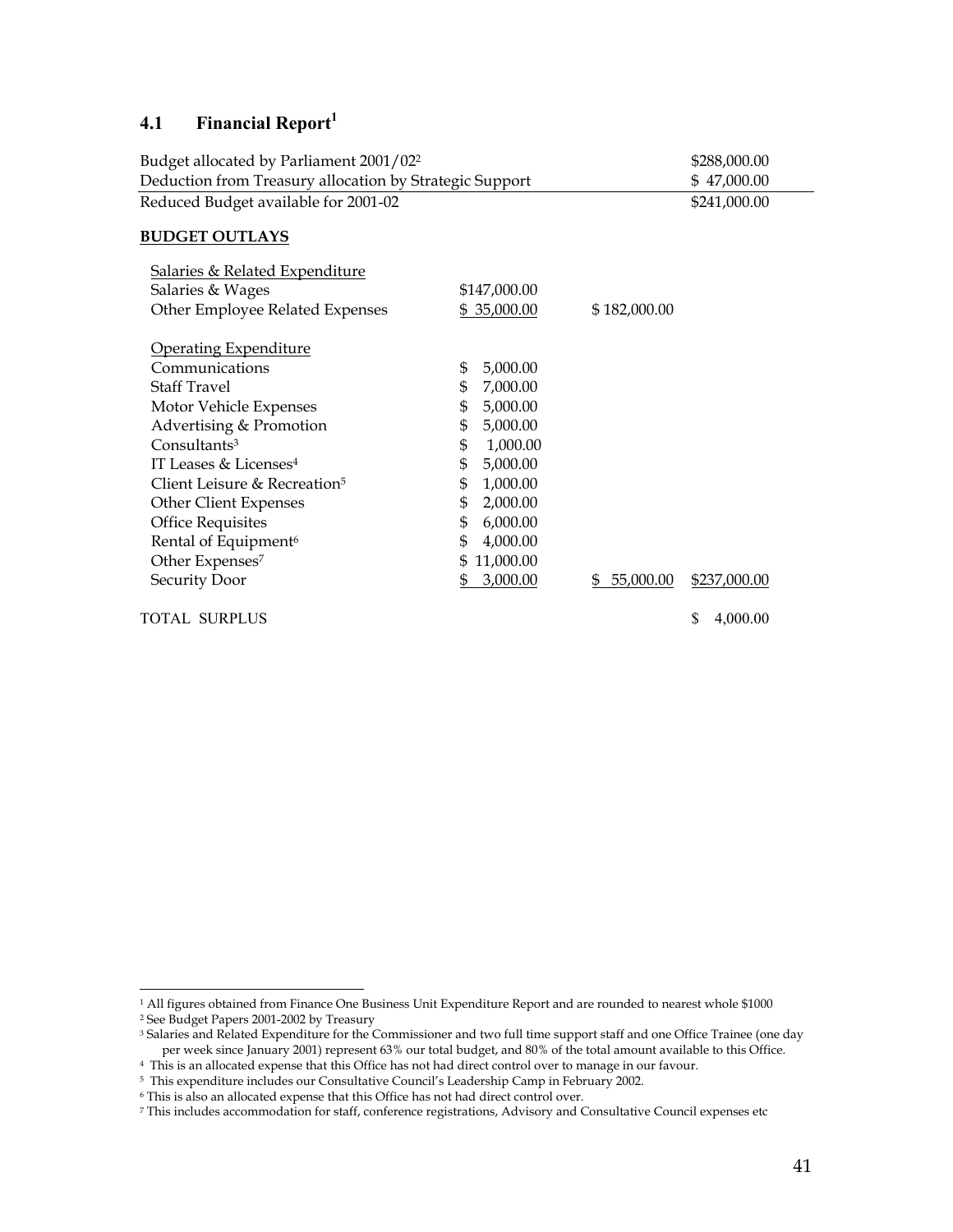# <span id="page-42-0"></span>5. **Where we do we go to from here**

#### **5.1 Future Focus**

The main concerns that we need to address in Tasmania that I assessed last year and raised in the two documents we filed with United Nations Agencies, refer to the following:

- 1. The over-representation of Aboriginal and Indigenous children and young people in juvenile justice facilities;
- 2. Tasmania had the highest rate of children and young people in welfare care in Australia as at  $30<sup>th</sup>$  June 2000. In 1996, Tasmania had the highest rate of children in care in Australia. These numbers have been falling since the passing of the *Children Young Persons and their Families Act*. However, this Office needs to assess –
	- (a) if children are indeed better off as a result of the practice of leaving them in families; and
	- (b) if families are receiving sufficient support to provide adequate care and protection for children so that they live in a safe and stable environment to enable them to develop their full potential.
- 3. Genetic testing of children without guarantees that the rights of children (eg with respect to confidentiality, and freedom from discrimination) will not be in jeopardy. We need to ensure that there will not be discrimination of children with genetic problems after such research and that the best interests of the children tested or who are used in research, will be the paramount consideration at all times;
- 4. In the area of genetic testing of children, we are concerned that Article 12 of the Convention may not be fully expressed in the research process, as the views of children were not sought, but tests on children were undertaken using consent of parents or guardians alone;
- 5. That children under 18 will not be treated as adults in any forensic tests to be done on them by the Police under the *Forensic Procedures Act 2000*;
- 6. That reported/alleged assaults on youths at the Ashley Detention Centre by Police Officers in April 2001 will not occur again. New procedures have been established by the Department of Health and Human Services with respect to any physical contact with residents at the Centre, and it is hoped that this will eliminate such risks.In December 2001 the we submitted a Report to the Minister for Health and Human Services on the reports of assaults (see above), and we are advocating for further changes to secure the rights of the children and youth in the Detention Centre;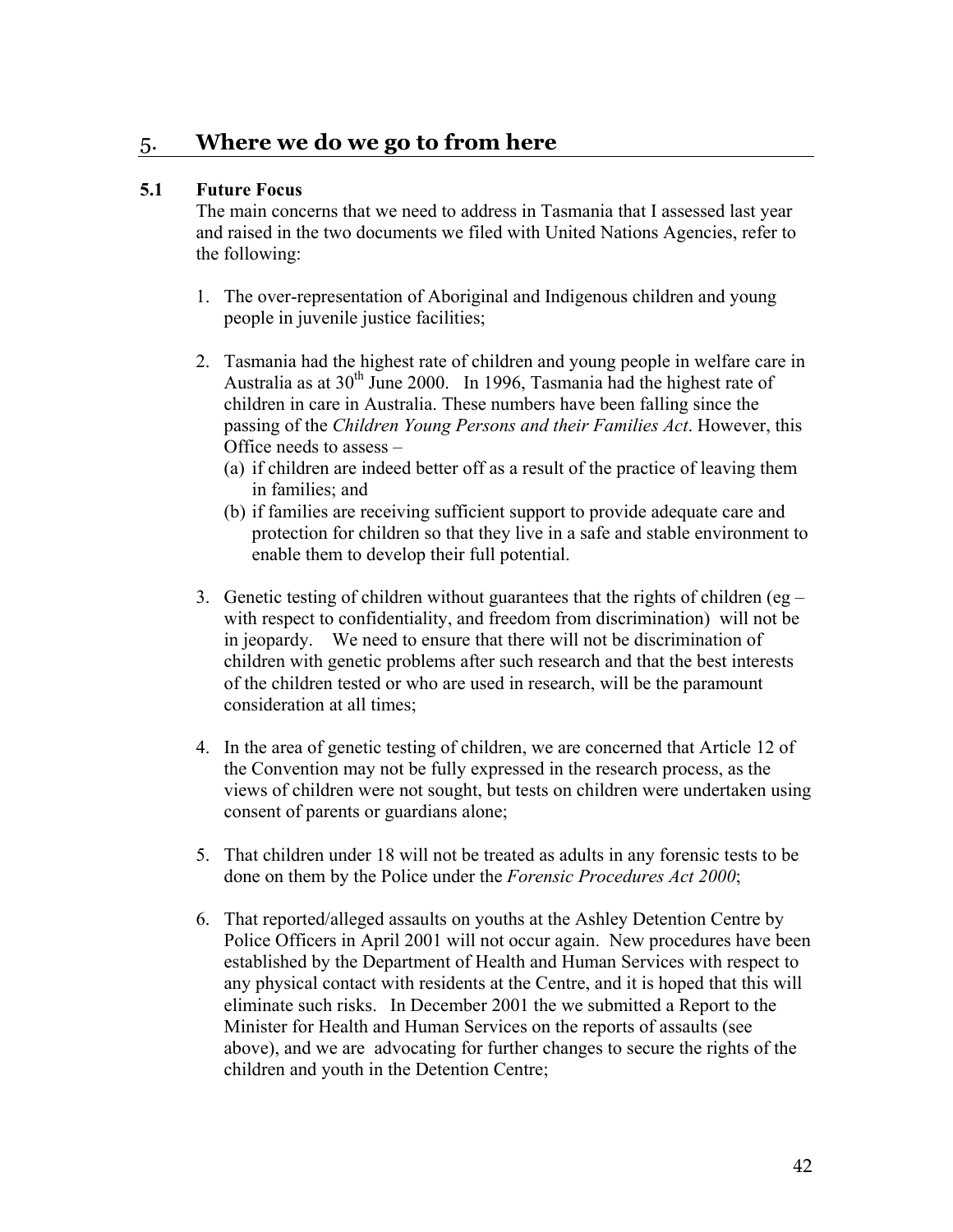- <span id="page-43-0"></span>7. That children under 18 will not be subjected to strip searching as prison visitors or subjected to any other cruel and inhuman treatment in breach of the Convention;
- 8. That additional services and facilities be provided to Aboriginal and Indigenous children and young people to reduce the rate of their incarceration in juvenile justice facilities;
- 9. That section 50 of the *Criminal Code Act 1924* that still allows for parents to 'smack' their children in the name of discipline will be repealed;
- 10. That the position of Homeless children under age 16 will improve as it appears that they have less access to age appropriate accommodation options than those older than them and less care and protection services compared to children younger than them. There have been recent public announcements of an increase in funding for this age group. This is encouraging and will be monitored. This is an ongoing situation that this Office seeks to improve. With respect to the issue of poverty in this age group, this Office has a concern regarding their difficulties in obtaining social security payments and this Office is reviewing the situation.
- 11. Increased in-patient and out-patient services for children with mental health issues;
- 12. Increased support and services for parents, so that children can remain in a safe and stable environment at home and receive adequate care and protection.

These concerns will continue to be the basis of our advocacy next year.

# **5.2 Mainstreaming Children's Issues**

The Save the Children Fund of the United Kingdom, a United Nations Agency, stated in 1996 that it would be necessary to "mainstream" children's issues to gain public and government acknowledgement and acceptance of the need to resolve them. As can be seen in the body of this Report, much of my role as Commissioner for Children in Tasmania involves advocacy and raising public awareness of matters relating to the health, welfare, care, protection and development of children. This involves mainstreaming these issues in the public domain, and ensuring that all programs, strategies and services are widely understood and accepted as the right of children to develop and reach their full potential. In this context, the Save the Children Fund in the UK have said that to "mainstream" is to be:

- bringing something from the margins into the mainstream, thereby making it acceptable to the majority;
- turning child rights from a fringe issue to one that is at the centre of public attention and debate;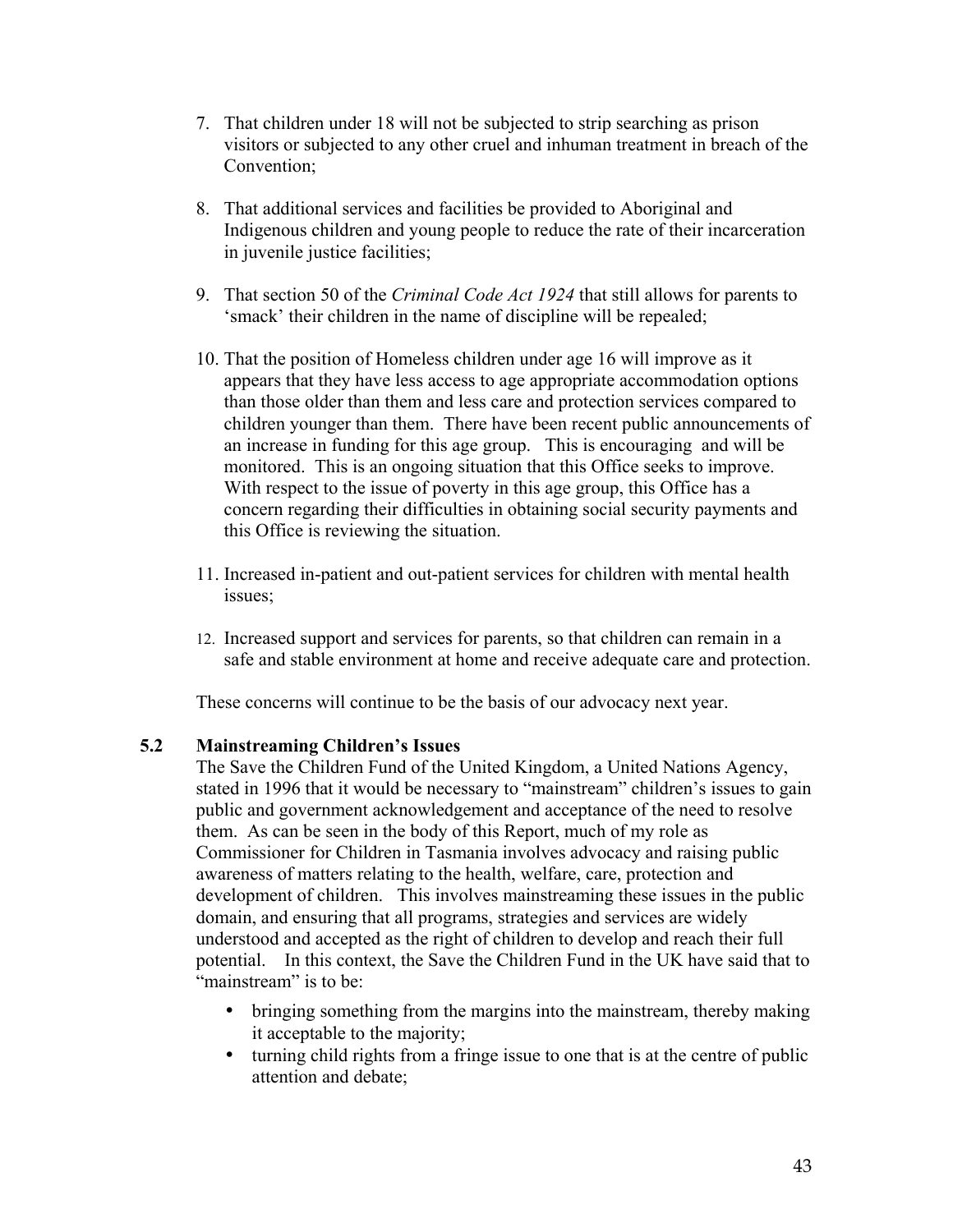• getting institutions which have so far ignored children's rights to incorporate child rights into their agendas

My advocacy next year will seek to mainstream children's rights and promote it in every Plan and Policy that is proposed by any government agency.

# **5.3 Tasmania Together.**

This year I have written to the Tasmania Together Board to endeavour to advocate that children and young people should be nominated as a separate chapter or priority, in the 20 year Tasmania Together Plan. I am concerned to advocate for this, as at present their Benchmarks for children are embedded in other priorities or part of other goals. Although we now understand that the present wellbeing of children is vital to their future there is an insufficient emphasis on how they are also vital to the future of all Tasmanians. This is a 20 year Plan and is well placed to take a long term view of what would be in the best interests of the children of this State, beyond the limited Benchmarks that are now set out.

I commenced my position in October 2000, when the process of consultation was winding down, and was not able to make representations at that early date. I was also not made aware of the process, as my Advisory Council was not established till early 2001, and were not able to advise me of this till early 2001. I am now advised that there is an ongoing process, and that is the reason why I have sought to establish a link with the Board. I hope to explore what can be done now, so that the needs of children are more significantly expressed in this Statewide Plan.

I have asked that we address the inadequate specific references in the Plan to those between 0 to 12 years, so that we can look at their issues and some issues for youth in more detail. This is one strategy that I have embarked on mainstream the rights of children so that they are valued as equal citizens in Tasmania now, and not just in the future.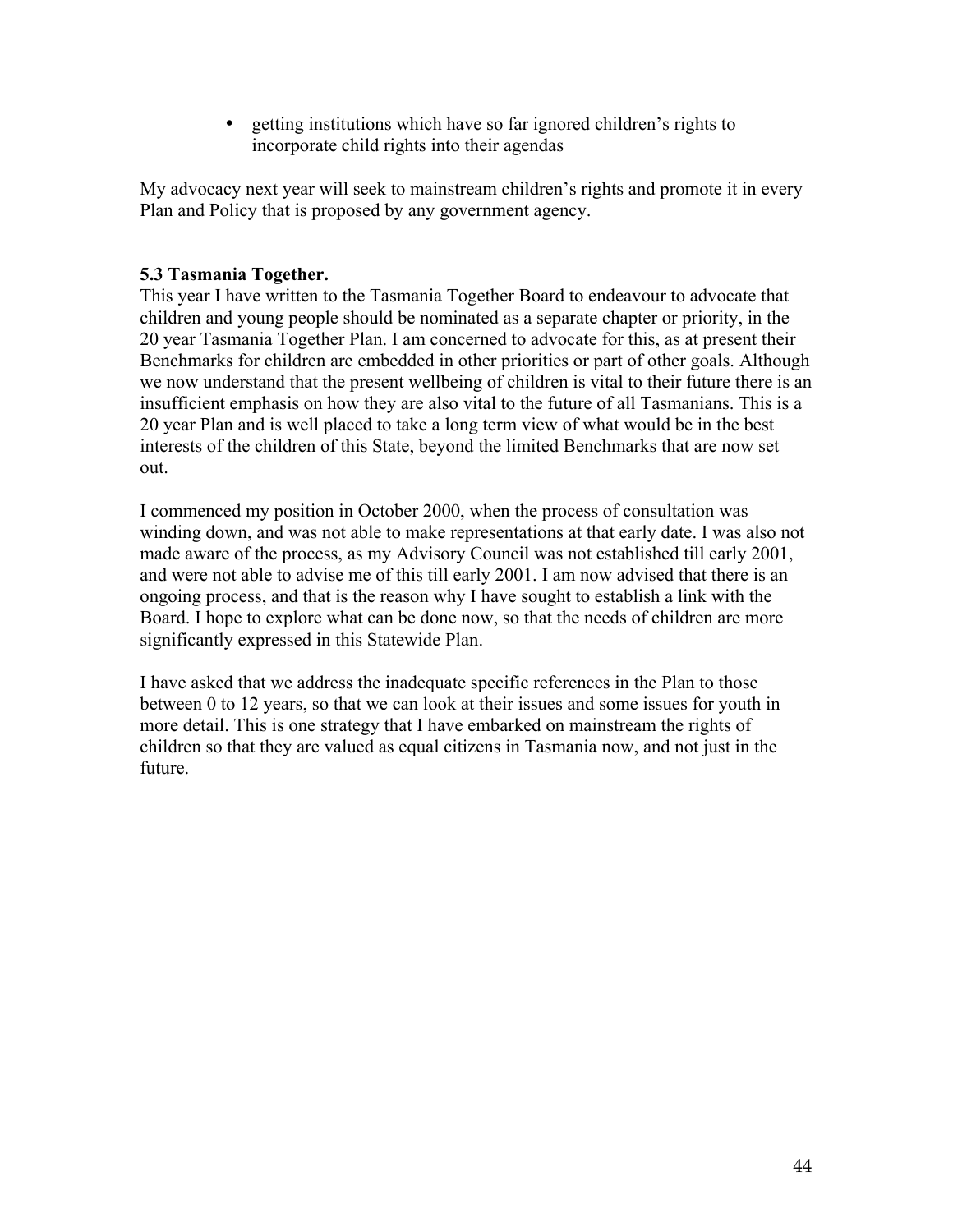# <span id="page-45-0"></span>**6. Epilogue**

We have had an even busier year than the past one. I have had my permanent team of two support staff on board from August 2001, and they have been able to give me the excellent assistance I needed to achieve the outputs and outcomes envisaged by the Act, and as detailed in this Report. We have commenced on our assessment of the Implementation of the Act and produced in effect ten Reports to the Minister on this, four additional Reports on particular issues of concern to the community and two International Reports filed with UNICEF and the United Nations High Commission for Human Rights, with one of the International Reports being prepared for the Asia Pacific Forum on Human Rights. We have thereby lifted the profile of this Office and Tasmania to a national and an international level that demands a response in this State, that requires us to live up to the expectations expressed in the Reports. This can only be done with the wholehearted support of Government, a whole of government approach and the prioritisation of children's issues, for budget allocations.

#### **Acknowledgements**

I would like to take this opportunity to thank my hardworking staff, Gary Yan, Rhonda Anthony and Lisa Evans who worked with us for five months before she left to have her baby and who is our relief staff member. I also thank the Advisory and Consultative Council members, colleagues from Education, Police, Health, Welfare, Justice, the Division of Children and Families, Department of Premier and Cabinet, Local Councils from all around Tasmania, the Community sector and groups that work with children and youth, all those members of the community and of course my clients, children, youth and families of Tasmania. Thank you for your support of this Office and continued enthusiasm for the work that this Office does for the children and youth of Tasmania. Very little would be possible without your input and we look forward to working with you next year.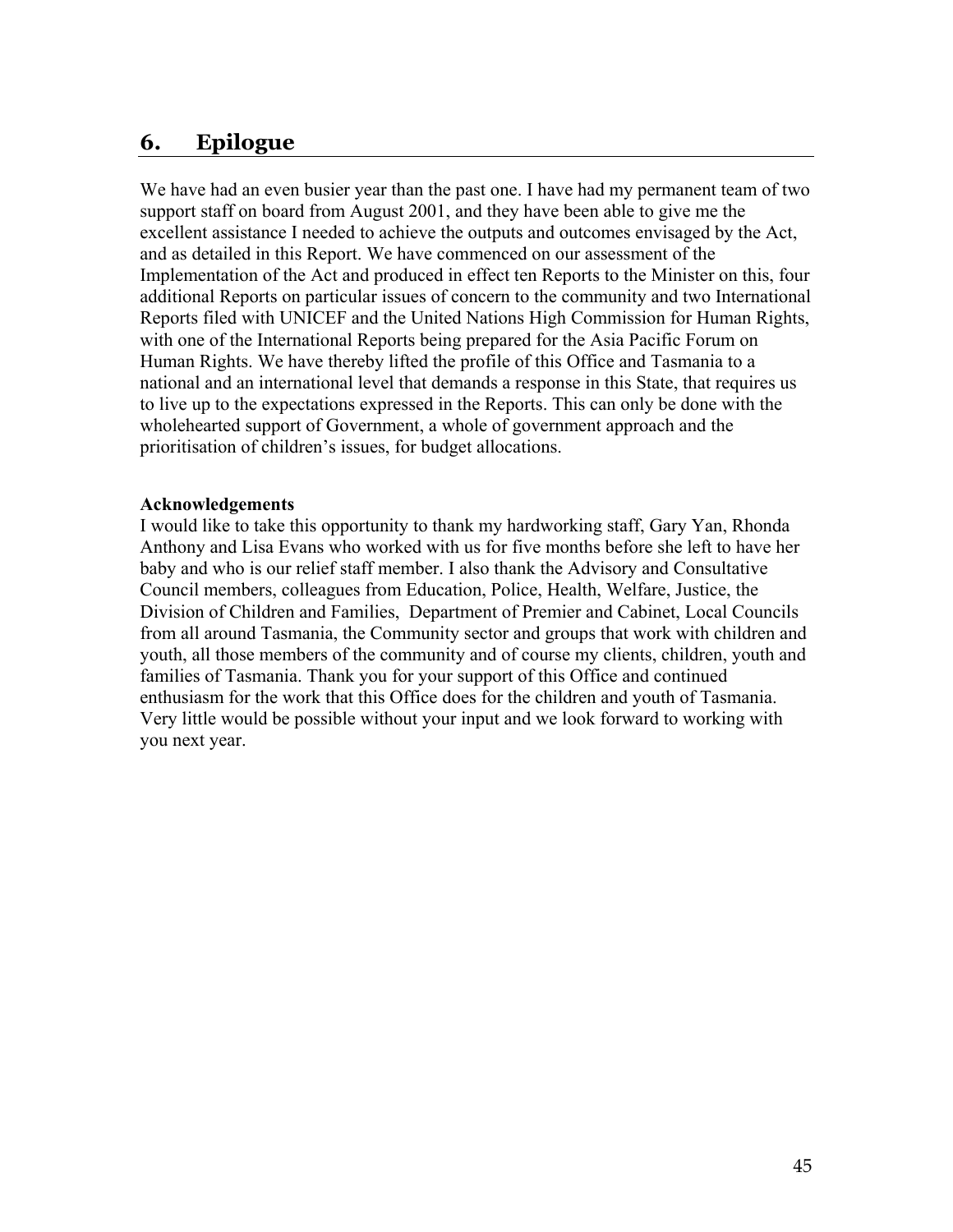# <span id="page-46-0"></span>**Appendix (A.1) – Child & Family Services Internal Complaint/Review Process**

# **Department of Health & Human Services - Child and Family Services INTERNAL COMPLAINT/REVIEW PROCESS**

**The following information on the review/complaints process within Child and Family Services was provided by the Department to the Office of the Commissioner for Children.**

![](_page_46_Figure_3.jpeg)

At any point, the complainant can approach or refer the matter to the Coordinator, Service Centre Manager, or Director if they choose to do so.

The complainant can also approach the **Ombudsman**, the **Anti Discrimination Commissioner** and the **Commissioner for Children** at any time. The Ombudsman will, however, not investigate a complaint unless she is satisfied that the Division has been given an opportunity to resolve the matter.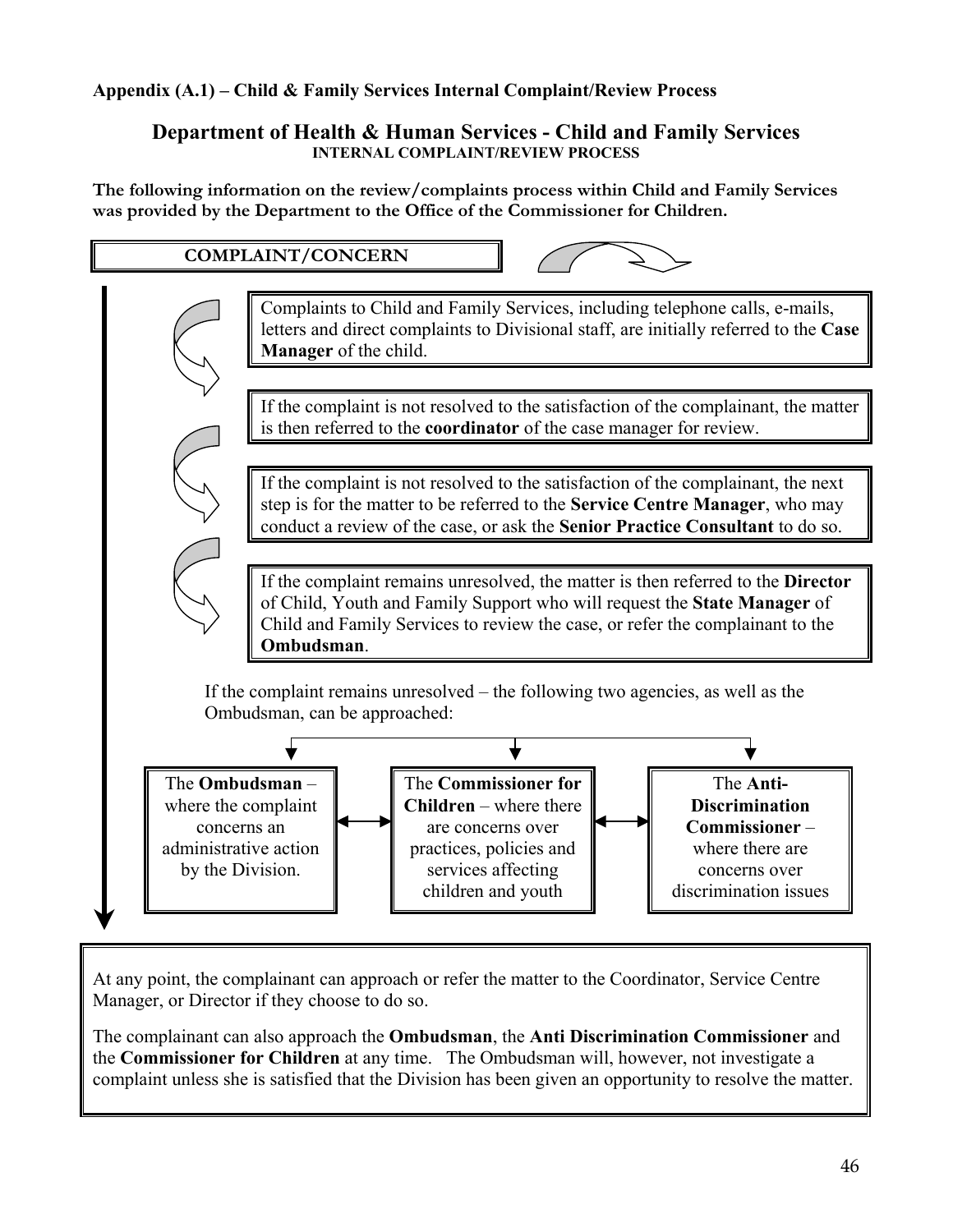# <span id="page-47-0"></span>**Appendix A.2 – Children's Forum Message**

#### **A WORLD FIT FOR US**

We are the world's children. We are the victims of exploitation and abuse. We are street children. We are the children of war. We are the victims and orphans of HIV/AIDS. We are denied good-quality education and health care. We are victims of political, economic, cultural, religious and environmental discrimination. We are children whose voices are not being heard: it Is time we are taken into account.

We want a world fit for children, because a world fit for us is a world fit for everyone.

In this world,

We see respect for the rights of the child:

- governments and adults having a real and effective commitment to the principle of children's rights and applying the Convention on the Rights of the Child to all children,
- safe, secure and healthy environments for children in families, communities, and nations.

We see an end to exploitation, abuse and violence:

- laws that protect children from exploitation and abuse being implemented and respected by all,
- centres and programmes that help to rebuild the lives of victimised children.

We see an end to war:

- world leaders resolving conflict through peaceful dialogue instead of by using force,
- child refugees and child victims of war protected in every way and having the same opportunities as all other children,
- disarmament, elimination of the arms trade and an end to the use of child soldiers.

We see the provision of health care:

• affordable and accessible life-saving drugs and treatment for all children, strong and accountable partnerships established among all to promote better health for children.

We see the eradication of HIV/AIDS:

- educational systems that include HIV prevention programmes,
- free testing and counselling centres,
- information about HIV/AIDS freely available to the public,
- orphans of AIDS and children living with HIV/AIDS cared for and enjoying the same opportunities as all other children.

We see the protection of the environment:

- conservation and rescue of natural resources,
- awareness of the need to live in environments that are healthy and favourable to our development,
- accessible surroundings for children with special needs.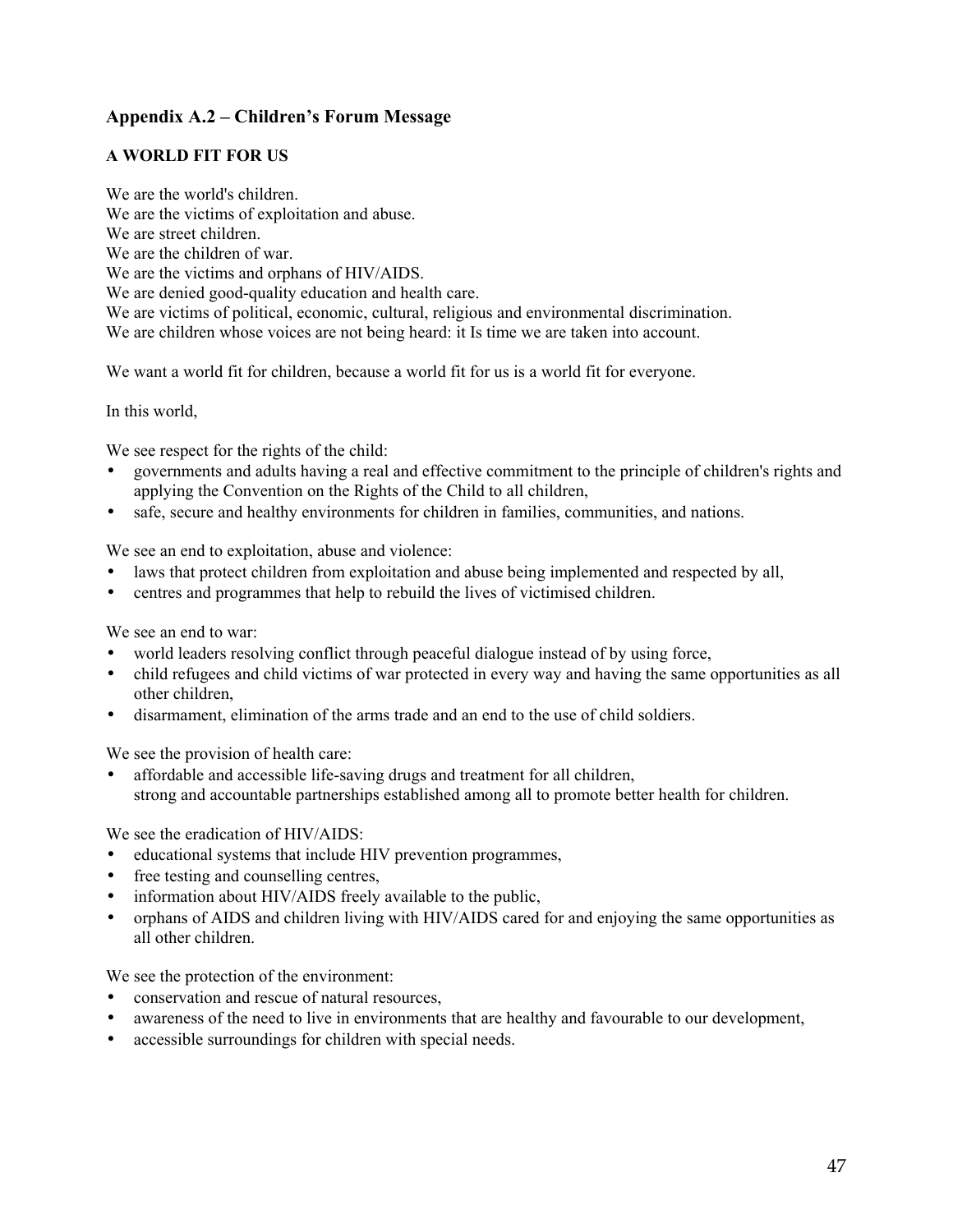We see an end to the vicious cycle of poverty:

- anti-poverty committees that bring about transparency in expenditure and give attention to the needs of all children,
- cancellation of the debt that impedes progress for children.

We see the provision of education:

- equal opportunities and access to quality education that is free and compulsory,
- school environments in which children feel happy about learning,
- education for life that goes beyond the academic and includes lessons in understanding, human rights, peace, acceptance and active citizenship.

We see the active participation of children:

- raised awareness and respect among people of all ages about every child's right to full and meaningful participation, in the spirit of the Convention on the Rights of the Child,
- children actively involved in decision-making at all levels and in planning, implementing, monitoring and evaluating all matters affecting the rights of the child.

We pledge an equal partnership in this fight for children's rights. And while we promise to support the actions you take on behalf of children, we also ask for your commitment and support in the actions we are taking - because the children of the world are misunderstood.

We are not the sources of problems: we are the resources that are needed to solve them. We are not expenses: we are investments.

We are not just young people: we are people and citizens of this world.

Until others accept their responsibility to us, we will fight for our rights.

We have the will, the knowledge, the sensitivity and the dedication.

We promise that as adults we will defend children's rights with the same passion that we have now as children.

We promise to treat each other with dignity and respect. We promise to be open and sensitive to our differences.

We are the children of the world, and despite our different backgrounds, we share a common reality. We are united by our struggle to make the world a better place for all. You call us the future, but we are also the present.

Meeting of Under-18 Delegates to the United Nations Special Session on Children. *New York 5-7 May 2002*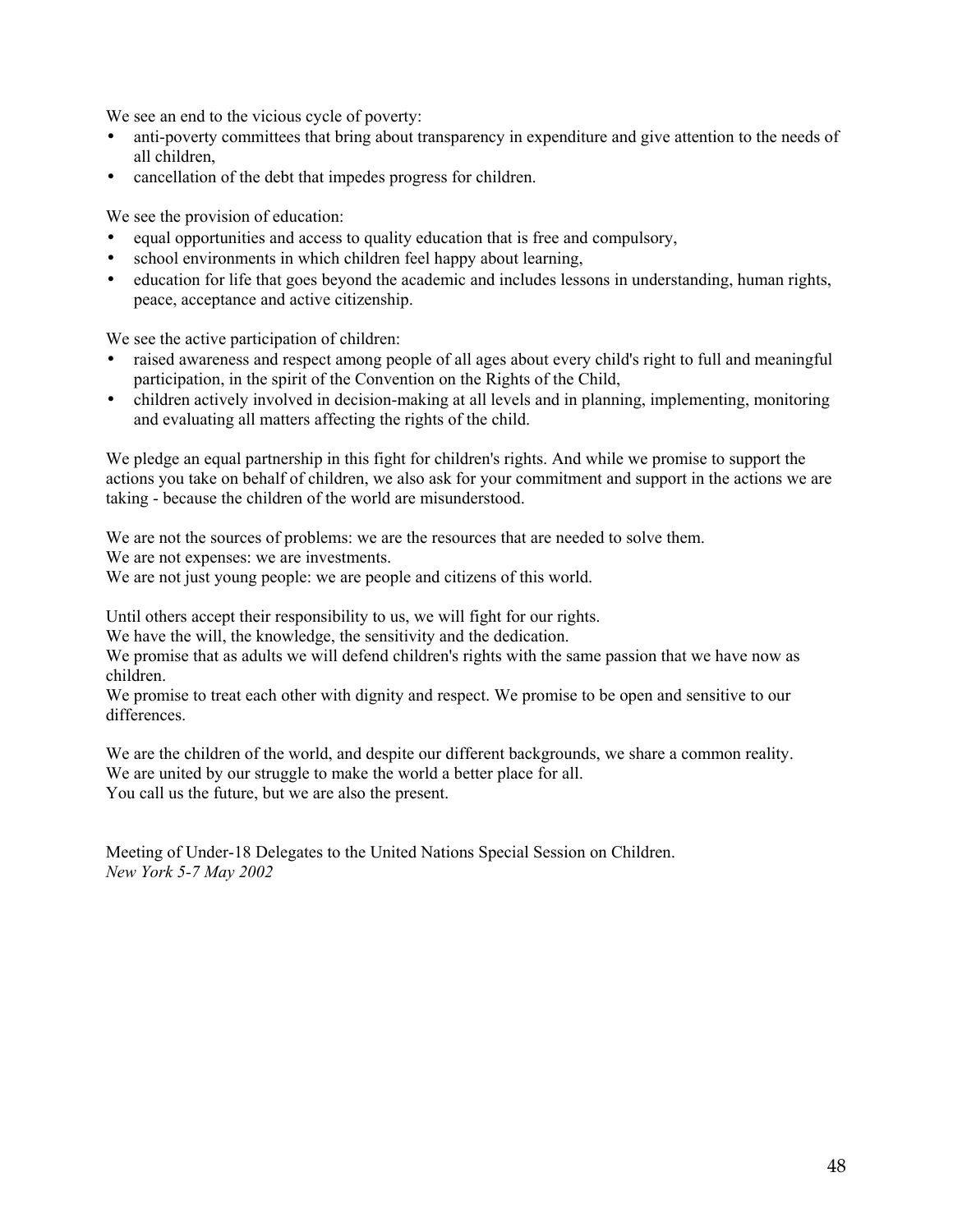#### <span id="page-49-0"></span>**Appendix A.3 Reports to the Minister on the Assessment of the Implementation of the Act**

(See Attached)

- o Information on Mandatory Reporting: Lack of Conformity with Specific Provisions of the *Children, Young Persons and their Families Act 1997*
- o Intake & Assessment Processes Concerning Children Who Witness Criminal Assaults at Home
- o Children who are Homeless and Children who are At Risk of Homelessness
- o Legal Representation of Children
- o Right of Children to Address Court
- o Forensic Procedures Act 2000: Review of One Year in Operation
- o Section 104 of Youth Justice Act: Adjournment of Criminal Proceedings to Determine Care and Protection Matters
- o Section 105 of Youth Justice Act: Adjournment of Criminal Proceedings to Determine Mental or Nervous health Issues
- o Family Group Conferences: Bottom Lines
- o Responses to Disclosures and Reports of Sexual Assaults on Children